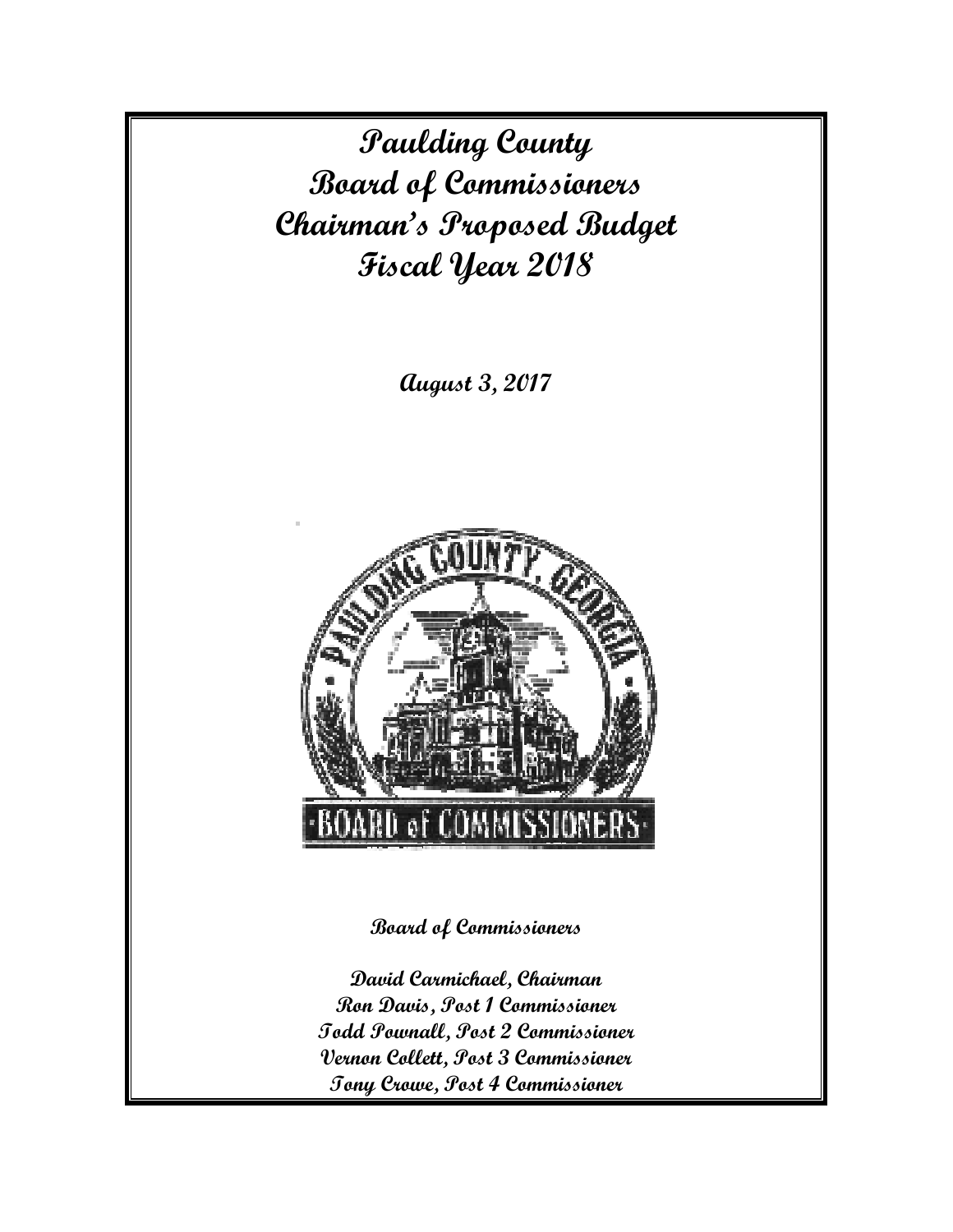# **Table of Contents**

| General Fund Budget Summary                | 1              |
|--------------------------------------------|----------------|
| FY 2018 Revenues and Budgeted Expenditures | $\overline{2}$ |
| <b>General Fund Detail</b>                 |                |
| <b>General Government</b>                  |                |
| <b>Board of Commissioners</b>              | 5              |
| Finance                                    | 6              |
| Tax Commissioner                           | 7              |
| <b>Tax Assessor</b>                        | 8              |
| <b>Government Services</b>                 | 9              |
| Channel 23 Public Information              | 10             |
| <b>Board of Elections</b>                  | 11             |
| <b>Government Facilities</b>               | 12             |
| <b>Human Resources</b>                     | 13             |
| Administration                             | 14             |
| <b>Information Technology</b>              | 15             |
| <b>Judicial</b>                            |                |
| <b>Superior Court</b>                      | 16             |
| Drug Court                                 | 16             |
| Clerk of Court                             | 17             |
| <b>Board of Equalization</b>               | 17             |
| Probate Court                              | 18             |
| <b>District Attorney</b>                   | 19             |
| <b>Magistrate Court</b>                    | 20             |
| Juvenile Court                             | 21             |
| Public Defender                            | 22             |
| <b>Public Safety</b>                       |                |
| Coroner                                    | 23             |
| Sheriff                                    | 24             |
| <b>Detention Center</b>                    | 25             |
| Marshal                                    | 26             |
| <b>Animal Control</b>                      | 27             |
| <b>Public Works</b>                        |                |
| Department of Transportation               | 28             |
| Fleet                                      | 29             |
| Recycling                                  | 30             |
| <b>Utility Coordinator</b>                 | 30             |
| <b>Storm Water</b>                         | 31             |
| <b>Culture and Recreation</b>              |                |
| Parks and Recreation                       | 32             |
| Library                                    | 33             |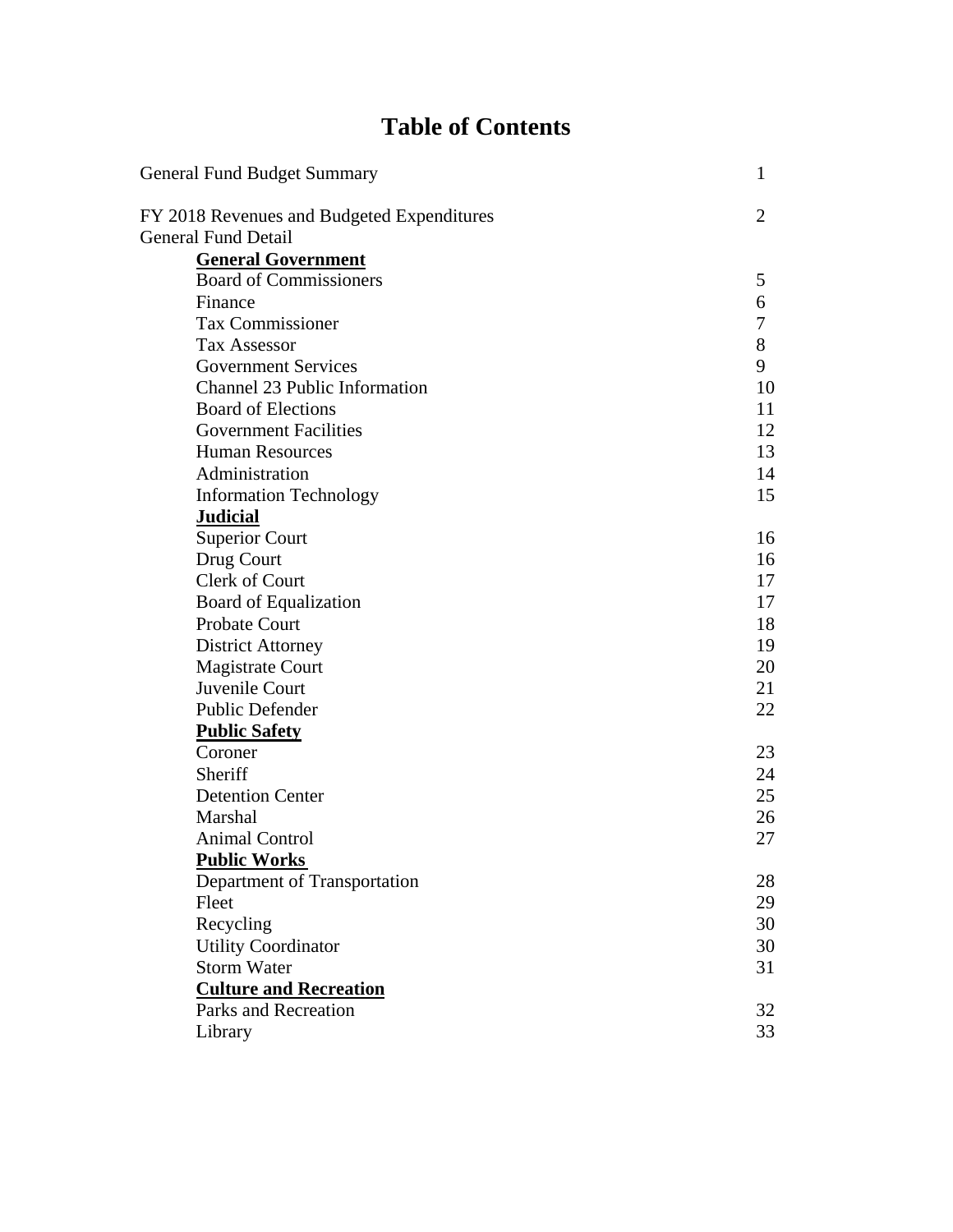# **Table of Contents (continued)**

| Tuble of Contents (continueu)              |    |
|--------------------------------------------|----|
| <b>Health and Welfare</b>                  |    |
| <b>Community Services</b>                  | 34 |
| <b>Bus Services</b>                        | 35 |
| <b>Senior Citizens Center</b>              | 36 |
| <b>Housing and Development</b>             |    |
| Extension                                  | 37 |
| <b>Community Development</b>               | 38 |
| Non-Departmental and Transfers             | 39 |
| E-911 Budget                               | 40 |
| Fire Budget                                | 41 |
| Paulding County Personnel List             | 42 |
| <b>General Fund Capital Expense Budget</b> | 44 |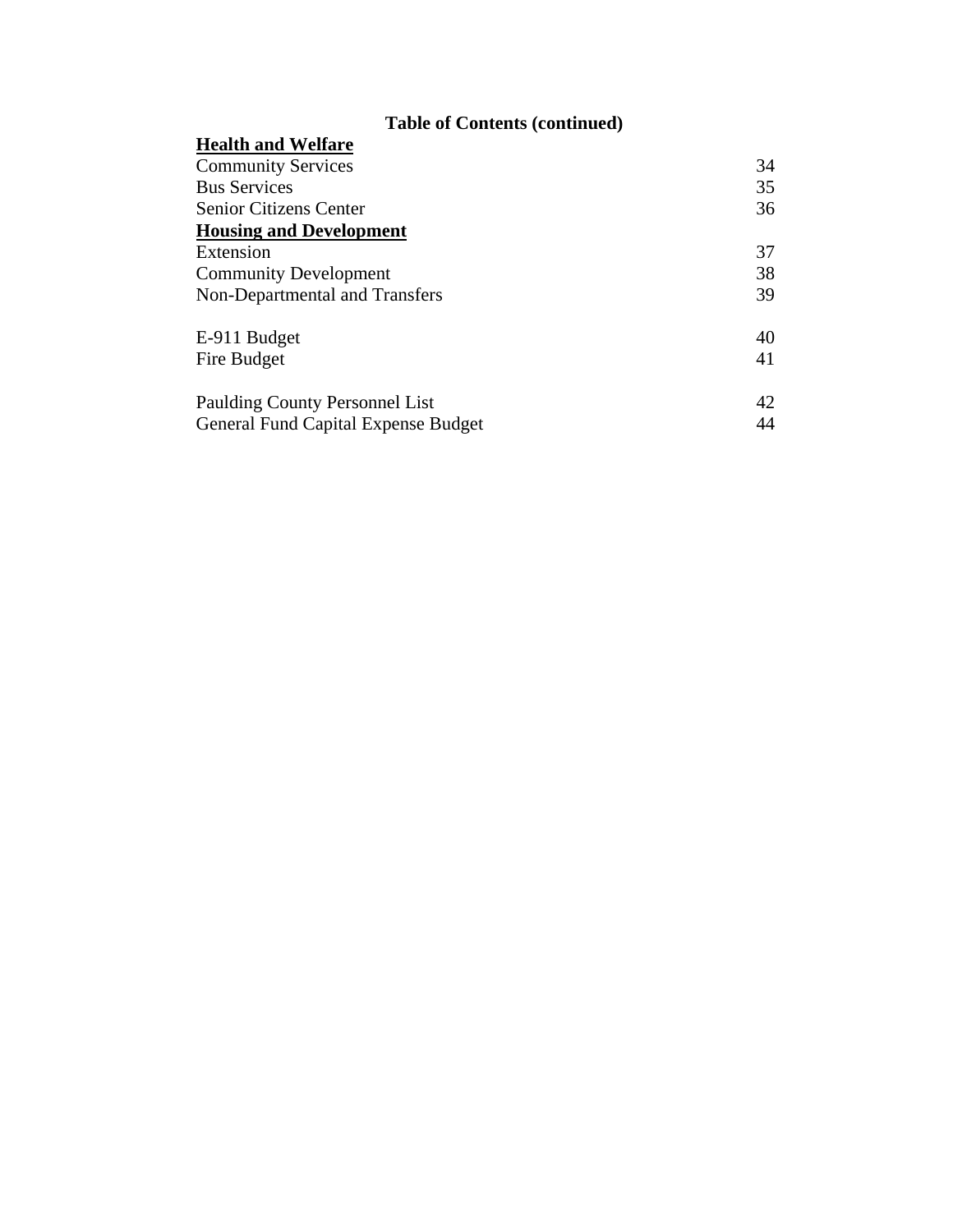# Paudling County Board of Commissioners General Fund Budget Summary

FY 2018

|                               | 2017             | 2018               | \$\$      |
|-------------------------------|------------------|--------------------|-----------|
|                               | Budget           | Proposed           | inc/dec   |
|                               |                  |                    |           |
| Commission<br>Finance         | 616,000          | 694,700<br>565,200 | 78,700    |
| Tax Commissioner              | 538,900          |                    | 26,300    |
|                               | 1,168,500        | 1,183,700          | 15,200    |
| Tax Assessor                  | 1,433,400        | 1,653,400          | 220,000   |
| <b>Government Services</b>    |                  |                    |           |
| <b>Public Information</b>     | 120,600          | 221,875            | 101,275   |
| Voter Registration            | 627,500          | 528,800            | (98, 700) |
| <b>Government Facilities</b>  | 1,408,100        | 1,588,059          | 179,959   |
| Human Resources               | 402,900          | 362,800            | (40, 100) |
| Administration                |                  | 178,000            | 178,000   |
| Information Technology        | 1,546,350        | 1,775,474          | 229,124   |
| <b>Superior Court</b>         | 760,000          | 697,700            | (62, 300) |
| Adult Drug Court              | 144,400          | 144,400            |           |
| <b>Clerk of Courts</b>        | 1,045,700        | 1,107,900          | 62,200    |
| Board of Equalization         | 51,200           | 51,200             |           |
| Probate                       | 798,800          | 813,900            | 15,100    |
| <b>District Attorney</b>      | 1,448,800        | 1,440,050          | (8,750)   |
| Magistrate                    | 455,000          | 525,400            | 70,400    |
| Juvenile                      | 566,350          | 628,850            | 62,500    |
| <b>Public Defender</b>        | 793,650          | 802,755            | 9,105     |
| Coroner                       | 97,800           | 101,800            | 4,000     |
| Sheriff                       | 14,637,200       | 15,805,553         | 1,168,353 |
| <b>Detention Center</b>       | 6,295,100        | 6,433,425          | 138,325   |
| Marshal                       | 935,200          | 908,967            | (26, 233) |
| Animal Control                | 714,200          | 755,400            | 41,200    |
| DOT                           | 11,447,847       | 11,528,850         | 81,003    |
| Fleet                         | 663,200          | 807,320            | 144,120   |
| Recycling                     | 146,550          | 189,000            | 42,450    |
| Stormwater                    |                  | 800,393            | 800,393   |
| Utility Coordinator           | 1,000,000        | 1,000,000          |           |
| Parks & Recreation            | 2,185,650        | 2,632,860          | 447,210   |
| Library                       | 998,600          | 1,269,606          | 271,006   |
| <b>Community Services</b>     | 117,500          | 113,100            | (4,400)   |
| <b>Bus Service</b>            | 214,900          | 240,170            | 25,270    |
| <b>Senior Citizens Center</b> | 293,750          | 310,400            | 16,650    |
| Extension                     | 71,250           | 106,400            | 35,150    |
| Development Division          | 1,295,300        | 1,549,600          | 254,300   |
| Airport                       |                  |                    |           |
| Non-Departmental              | 6,389,550        | 7,670,100          | 1,280,550 |
| Oper Transfer E911            |                  |                    |           |
| Oper Transfer Solid Waste     | 200,000          | 1,200,000          | 1,000,000 |
| Oper Transfer Reservoir CIP   |                  |                    |           |
| Total                         | \$<br>61,629,747 | \$<br>68,387,107   | 5,757,360 |
|                               |                  |                    |           |
| Revenue                       |                  |                    |           |
| General Fund                  | \$<br>57,577,400 | \$<br>65,215,800   | 13.27%    |
| Use of Fund Balance           | \$<br>4,052,347  | \$<br>3,171,307    |           |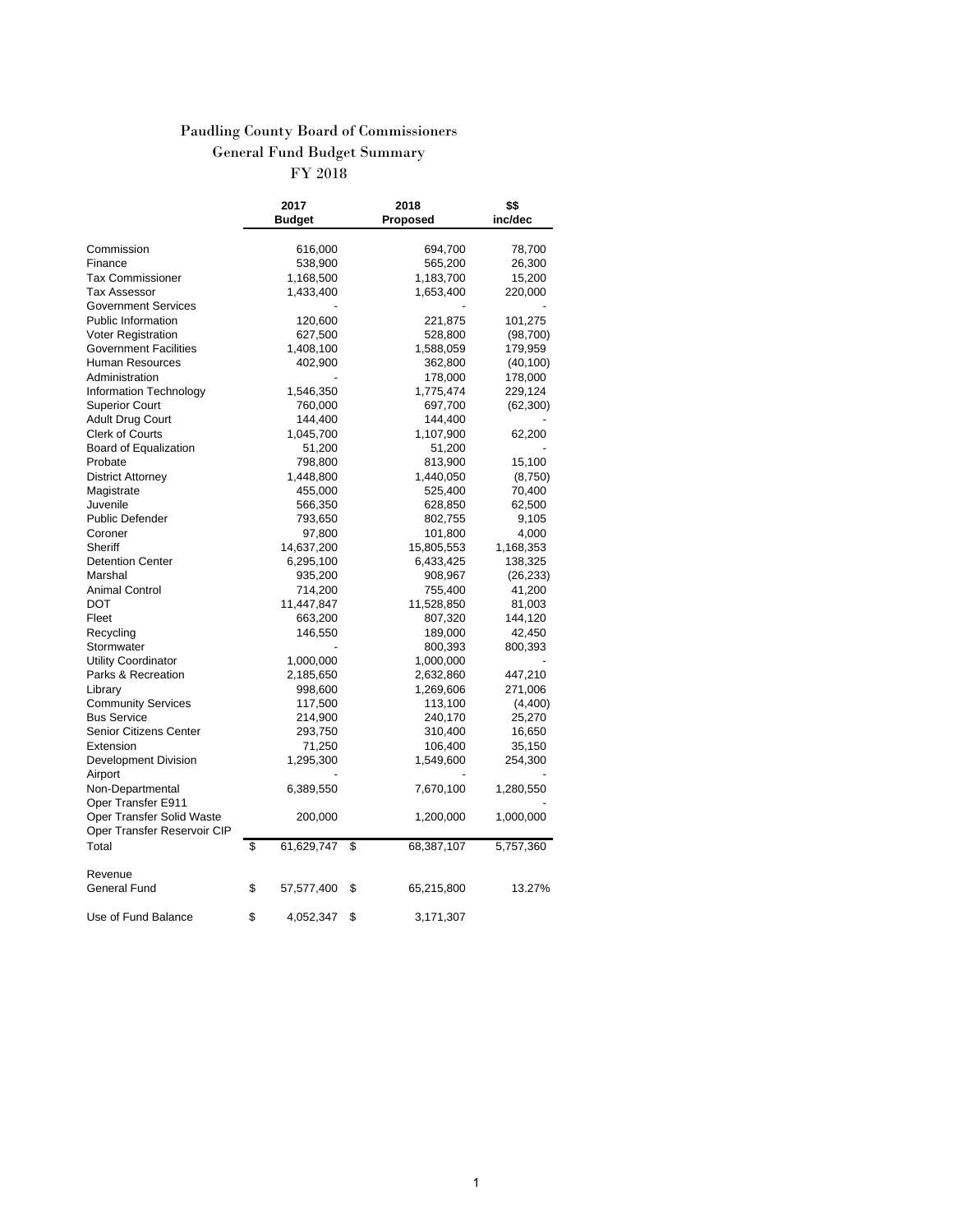*Maintenance & Operations @ 6.5 Bond and Interest* @2.07 *Voter Approved Fire Tax @ 3.1*

## **PAULDING COUNTY, GEORGIA FY 2018 REVENUES & BUDGETED EXPENDITURES 3-Aug-17**

#### ALL FUNDS



#### *REVENUES*

|                             |                          |      |                          |                          |                      |                          |     |                          |                            |                          |     |                          | Total                    |
|-----------------------------|--------------------------|------|--------------------------|--------------------------|----------------------|--------------------------|-----|--------------------------|----------------------------|--------------------------|-----|--------------------------|--------------------------|
|                             | General                  |      | Fire                     | Sp.Rev.                  | <b>Special Court</b> | Enterprise               |     | Sp. Rev.                 | Debt                       | $\mathbf{CIP}$           |     | *Water/                  | <b>Budgeted</b>          |
|                             | Fund                     |      | Fund                     | E-911                    | Funds                | <b>Solid Waste</b>       |     | <b>SPLOST</b>            | <b>Service</b>             | Fund                     |     | Sewer                    | Funds                    |
| Property Tax                | \$<br>26,600,000         | - \$ | 12,614,000 \$            |                          |                      | \$<br>$\sim$             | -\$ | $\sim$                   | 8,500,000 \$               | $\sim$                   | -\$ | <sup>\$</sup><br>$\sim$  | 47,714,000               |
| Other Tax                   | 29,735,000               |      | 514,000                  | $\overline{\phantom{a}}$ |                      | $\overline{\phantom{a}}$ |     | 15,000,000               | 340,000                    | $\overline{\phantom{a}}$ |     | $\overline{\phantom{0}}$ | 45,589,000               |
| Licenses & Permits          | 1,077,000                |      |                          | $\overline{\phantom{a}}$ |                      |                          |     | $\overline{\phantom{a}}$ | $\overline{\phantom{a}}$   | $\overline{\phantom{a}}$ |     | $\sim$                   | 1,077,000                |
| Intergovernmental           | 358,000                  |      |                          |                          |                      | 1,000,000                |     |                          |                            | 200,000                  |     | $\overline{\phantom{0}}$ | 1,558,000                |
| <b>Charges for Services</b> | 5,874,300                |      |                          |                          |                      |                          |     |                          |                            | -                        |     | 30,000,000               | 35,874,300               |
| Fines and Forfeitures       | 1,005,000                |      |                          | $\overline{\phantom{a}}$ | 640,000              | $\overline{\phantom{a}}$ |     |                          | $\overline{\phantom{0}}$   | $\overline{\phantom{a}}$ |     | $\overline{\phantom{0}}$ | 1,645,000                |
| <b>Investment</b> Income    | 100,000                  |      | 50,000                   | 2,600,000                |                      | $\overline{\phantom{a}}$ |     | 50,000                   | $\overline{\phantom{0}}$   | ۰                        |     | $-$                      | 2,800,000                |
| Contribututions             | $\overline{\phantom{0}}$ |      |                          |                          |                      |                          |     |                          |                            |                          |     |                          | $\overline{\phantom{a}}$ |
| Miscellaneous               | 466,500                  |      | 5,000                    |                          |                      |                          |     |                          |                            |                          |     |                          | 471,500                  |
| <b>Operating Transfers</b>  |                          |      |                          |                          |                      | 200,000                  |     |                          | $\overline{\phantom{0}}$   |                          |     | $-$                      | 200,000                  |
| <b>PY Fund Balance</b>      | 3,171,307                |      | $\overline{\phantom{a}}$ | 733,300                  | 405,000              |                          |     | 342,000                  | $\overline{\phantom{a}}$   |                          |     |                          | 4,651,607                |
| <b>Total Revenue</b>        | 68.387.107               |      | 13.183.000               | 3,333,300                | 1.045.000            | .200.000                 |     | 15,392,000               | 8.840.000<br>$\mathcal{L}$ | 200,000                  |     | 30,000,000               | 141,580,407              |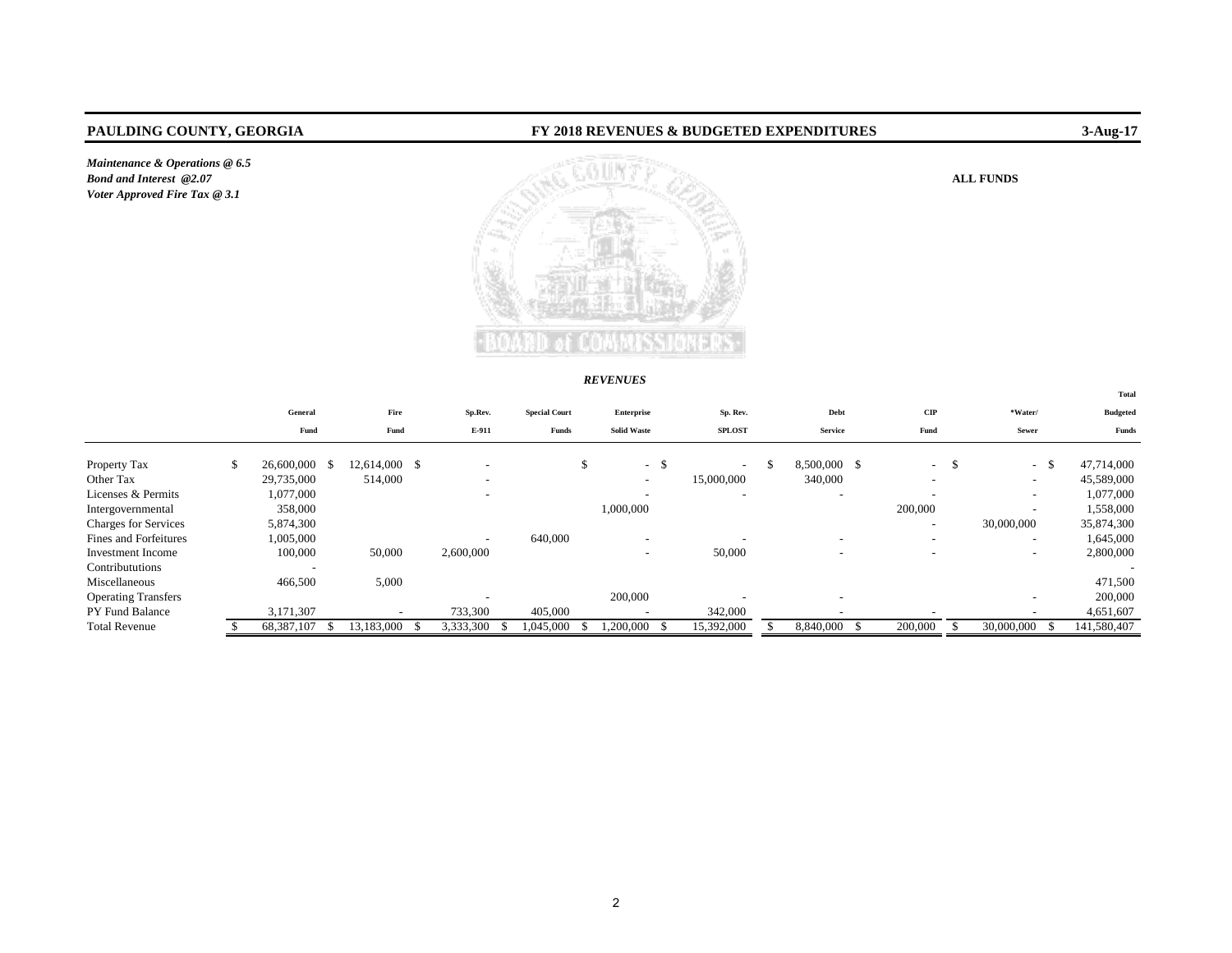| PAULDING COUNTY, GEORGIA      |              |                          |            | FY 2018 REVENUES & BUDGETED EXPENDITURES<br>3-Aug-17 |               |                         |                    |           |                    |             |                  |  |  |  |  |
|-------------------------------|--------------|--------------------------|------------|------------------------------------------------------|---------------|-------------------------|--------------------|-----------|--------------------|-------------|------------------|--|--|--|--|
|                               |              |                          |            |                                                      |               | <b>EXPENDITURES</b>     |                    |           |                    |             |                  |  |  |  |  |
|                               |              | Gen. Fund                | Fire       | E-911 Fund                                           | <b>Courts</b> | <b>Solid Wst</b>        | <b>SPLOST</b>      | Debt Sve. | CIP                | Water/Sewer | <b>All Funds</b> |  |  |  |  |
| Commission                    | $\mathbb{S}$ | 694,700                  |            | $\mathbf{\hat{S}}$                                   |               | $\mathbf{\$}$<br>$-$ \$ | $\mathbf{\hat{S}}$ | $-$ \$    | $\mathbf{\hat{S}}$ | $-$ \$      | 694,700          |  |  |  |  |
| Finance                       |              | 565,200                  |            |                                                      |               |                         |                    |           |                    |             | 565,200          |  |  |  |  |
| Tax Commissioner              |              | 1,183,700                |            |                                                      |               |                         |                    |           |                    |             | 1,183,700        |  |  |  |  |
| Tax Assessor                  |              | 1,653,400                |            |                                                      |               |                         |                    |           |                    |             | 1,653,400        |  |  |  |  |
| <b>Government Services</b>    |              |                          |            |                                                      |               |                         |                    |           |                    |             |                  |  |  |  |  |
| Public Information            |              | 221,875                  |            |                                                      |               |                         |                    |           |                    |             | 221,875          |  |  |  |  |
| <b>Board of Equalization</b>  |              | 51,200                   |            |                                                      |               |                         |                    |           |                    |             | 51,200           |  |  |  |  |
| Voter Registration            |              | 528,800                  |            |                                                      |               |                         |                    |           |                    |             | 528,800          |  |  |  |  |
| <b>Government Facilities</b>  |              | 1,588,059                |            |                                                      |               |                         |                    |           |                    |             | 1,588,059        |  |  |  |  |
| Human Resources               |              | 362,800                  |            |                                                      |               |                         |                    |           |                    |             | 362,800          |  |  |  |  |
| Administration                |              | 178,000                  |            |                                                      |               |                         |                    |           |                    |             | 178,000          |  |  |  |  |
| <b>Information Technology</b> |              | 1,775,474                |            |                                                      |               |                         |                    |           |                    |             | 1,775,474        |  |  |  |  |
| <b>Superior Court</b>         |              | 697,700                  |            |                                                      |               |                         |                    |           |                    |             | 697,700          |  |  |  |  |
| Drug Accountability Ct        |              | 144,400                  |            |                                                      |               |                         |                    |           |                    |             |                  |  |  |  |  |
| Clerk of Courts               |              | 1,107,900                |            |                                                      | 120,000       |                         |                    |           |                    | $\sim$      | 1,227,900        |  |  |  |  |
| Probate                       |              | 813,900                  |            |                                                      |               |                         |                    |           |                    |             | 813,900          |  |  |  |  |
| <b>District Attorney</b>      |              | 1,440,050                |            |                                                      | 210,000       |                         |                    |           |                    |             | 1,650,050        |  |  |  |  |
| Magistrate                    |              | 525,400                  |            |                                                      |               |                         |                    |           |                    |             | 525,400          |  |  |  |  |
| Juvenile                      |              | 628,850                  |            |                                                      | 20,000        |                         |                    |           |                    |             | 648,850          |  |  |  |  |
| Public Defender               |              | 802,755                  |            |                                                      |               |                         |                    |           |                    |             | 802,755          |  |  |  |  |
| Coroner                       |              | 101,800                  |            |                                                      |               |                         |                    |           |                    |             | 101,800          |  |  |  |  |
| Sheriff                       |              | 15,805,553               |            |                                                      | 120,000       |                         | 1,200,000          |           |                    |             | 17,125,553       |  |  |  |  |
| <b>Detention Center</b>       |              | 6,433,425                |            |                                                      | 475,000       |                         |                    |           |                    |             | 6,908,425        |  |  |  |  |
| E911                          |              |                          |            | 3,333,300                                            |               |                         | 450,000            |           |                    |             | 3,783,300        |  |  |  |  |
| Fire                          |              | $\overline{\phantom{a}}$ | 11,792,100 |                                                      |               |                         | 1,104,000          |           |                    |             | 12,896,100       |  |  |  |  |
| Marshal                       |              | 908,967                  |            |                                                      |               |                         | 50,000             |           |                    |             | 958,967          |  |  |  |  |
| Animal Control                |              | 755,400                  |            |                                                      |               |                         | 46,000             |           |                    |             | 801,400          |  |  |  |  |
| <b>Public Safety</b>          |              |                          |            |                                                      |               |                         |                    |           |                    |             |                  |  |  |  |  |
| <b>DOT</b>                    |              | 11,528,850               |            |                                                      |               |                         | 7,700,000          |           |                    |             | 19,228,850       |  |  |  |  |
| Fleet                         |              | 807,320                  |            |                                                      |               |                         |                    |           |                    |             | 807,320          |  |  |  |  |
| Recycling                     |              | 189,000                  |            |                                                      |               |                         |                    |           |                    |             | 189,000          |  |  |  |  |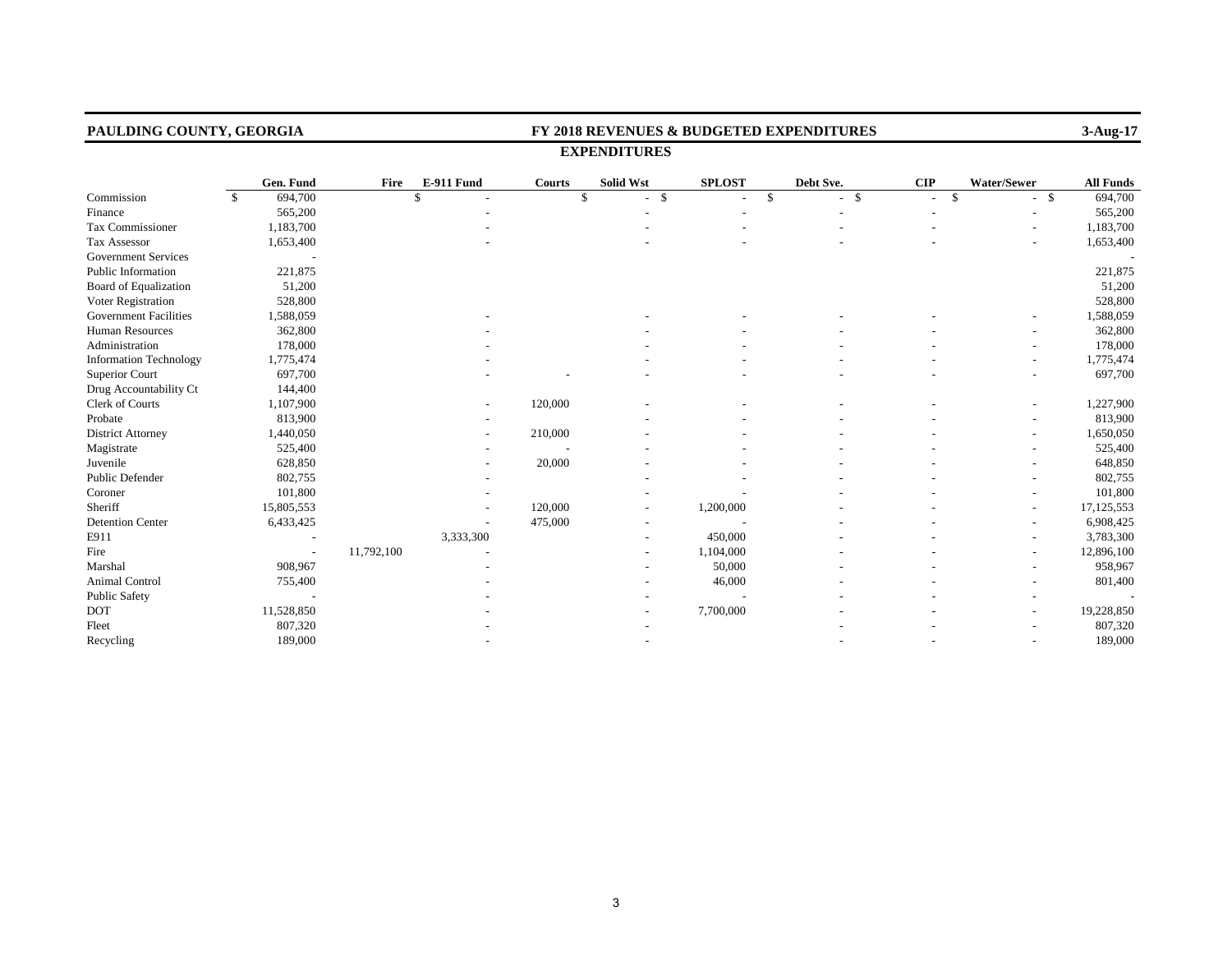| PAULDING COUNTY, GEORGIA       |                    |            |            | <b>FY 2018 REVENUES &amp; BUDGETED EXPENDITURES</b> |                  |               |              |                          |                          |                  |  |  |  |  |  |
|--------------------------------|--------------------|------------|------------|-----------------------------------------------------|------------------|---------------|--------------|--------------------------|--------------------------|------------------|--|--|--|--|--|
|                                | Gen. Fund          | Fire       | E-911 Fund | Courts                                              | <b>Solid Wst</b> | <b>SPLOST</b> | Debt Sve.    | $\mathbf{CIP}$           | Water/Sewer              | <b>All Funds</b> |  |  |  |  |  |
| Stormwater                     | 800,393            |            |            |                                                     |                  |               |              |                          |                          | 800,393          |  |  |  |  |  |
| Utility Coordinator            | 1,000,000          |            |            |                                                     |                  |               |              |                          |                          | 1,000,000        |  |  |  |  |  |
| Parks & Recreation             | 2,632,860          |            |            |                                                     |                  | 2,680,000     |              |                          | $\overline{\phantom{a}}$ | 5,312,860        |  |  |  |  |  |
| Library                        | 1,269,606          |            |            |                                                     |                  |               |              |                          | $\overline{\phantom{0}}$ | 1,269,606        |  |  |  |  |  |
| <b>Community Services</b>      | 113,100            |            |            |                                                     |                  |               |              |                          |                          | 113,100          |  |  |  |  |  |
| <b>Bus Service</b>             | 240,170            |            |            |                                                     |                  |               |              |                          |                          | 240,170          |  |  |  |  |  |
| Senior Citizens Center         | 310,400            |            |            |                                                     |                  |               |              |                          | $\overline{\phantom{a}}$ | 310,400          |  |  |  |  |  |
| Extension                      | 106,400            |            |            |                                                     |                  |               |              |                          | $\overline{\phantom{a}}$ | 106,400          |  |  |  |  |  |
| <b>Community Development</b>   | 1,549,600          |            |            |                                                     |                  |               |              |                          |                          | 1,549,600        |  |  |  |  |  |
| Airport                        |                    |            |            |                                                     |                  |               |              | 200,000                  |                          | 200,000          |  |  |  |  |  |
| County Engineer                |                    |            |            |                                                     |                  |               |              |                          |                          |                  |  |  |  |  |  |
| Non-Departmental               | 7,670,100          |            |            |                                                     |                  |               |              |                          | $\overline{\phantom{0}}$ | 7,670,100        |  |  |  |  |  |
| Solid Waste                    | 1,200,000          |            |            |                                                     |                  |               |              |                          |                          | 1,200,000        |  |  |  |  |  |
| Oper. Trans. E911              |                    |            |            |                                                     |                  |               |              |                          |                          |                  |  |  |  |  |  |
| Drug Treatment                 |                    |            |            | 50,000                                              |                  |               |              |                          |                          | 50,000           |  |  |  |  |  |
| Oper. Trans. CIP               |                    |            |            |                                                     |                  |               |              |                          |                          |                  |  |  |  |  |  |
| Oper Trans Debt Service        |                    |            |            |                                                     |                  |               | 8,840,000    | $\overline{\phantom{0}}$ | 5,000,000                | 13,840,000       |  |  |  |  |  |
| Economic Development           |                    |            |            |                                                     |                  | 187,000       |              |                          |                          | 187,000          |  |  |  |  |  |
| Reservoir Project              |                    |            |            |                                                     |                  |               |              |                          |                          |                  |  |  |  |  |  |
| Law Library                    |                    |            |            | 50,000                                              |                  |               |              |                          |                          | 50,000           |  |  |  |  |  |
| Cities                         |                    |            |            |                                                     |                  | 1,975,000     |              |                          |                          | 1,975,000        |  |  |  |  |  |
| Net Income                     |                    |            |            |                                                     |                  |               |              | $\overline{\phantom{a}}$ | 1,800,000                | 1,800,000        |  |  |  |  |  |
| Other Services & Charges       |                    | 1,390,900  |            |                                                     | 1,200,000        |               |              |                          | 23,200,000               | 25,790,900       |  |  |  |  |  |
| Total Budgeted Expenditures \$ | 68,387,107<br>- \$ | 13,183,000 | 3,333,300  | 1,045,000<br>-\$                                    | 1,200,000        | 15,392,000    | 8,840,000 \$ | 200,000                  | 30,000,000<br>-\$        | 141,580,407      |  |  |  |  |  |

- - - - - - - - -

\*Water and Sewer Fund is considered an enterprise fund; therefore, the budget is a flexible budget. A flexible budget requires the revenues and expenses to fluctuate according to actual income.

e de la construcción de la construcción de la construcción de la construcción de la construcción de la constru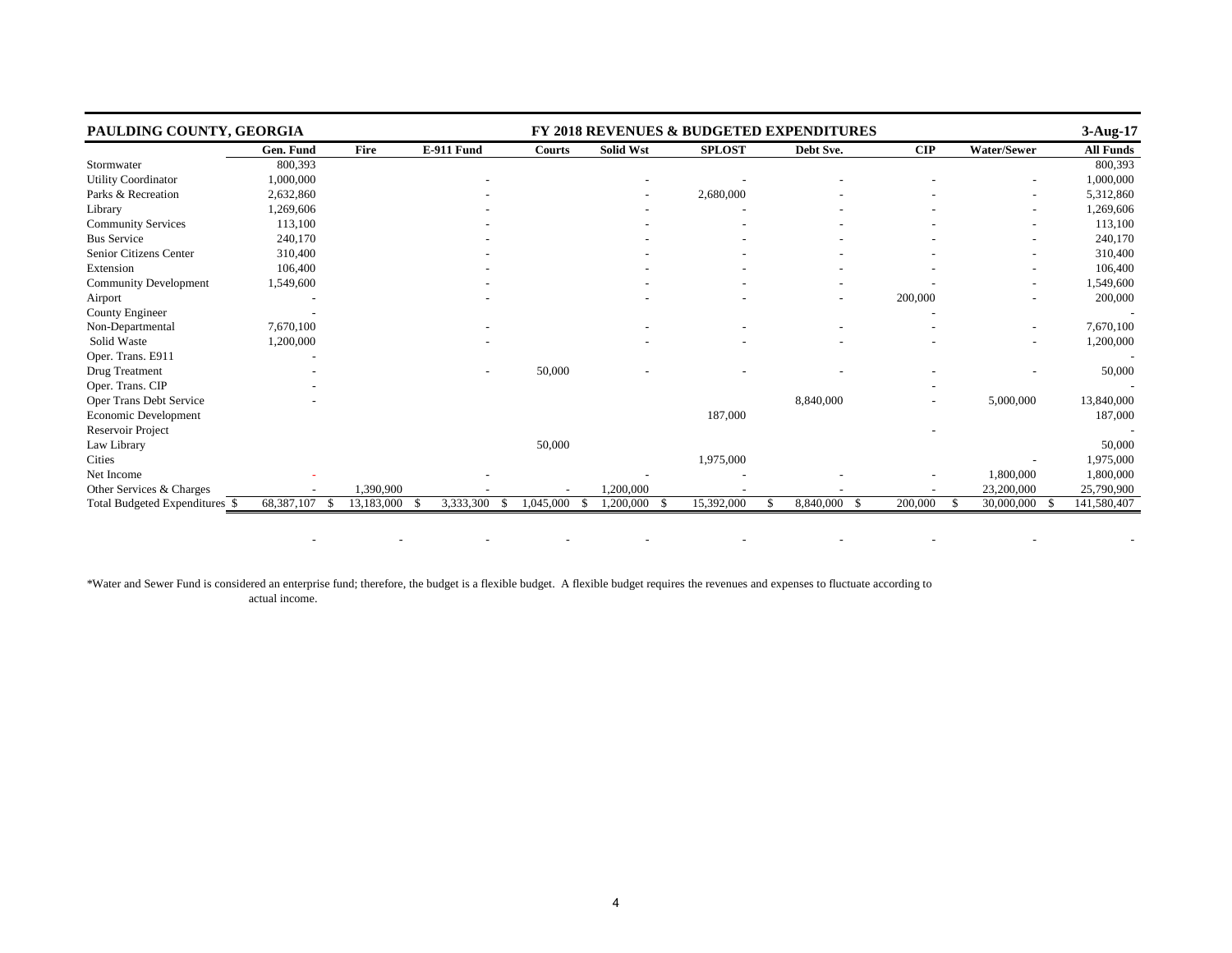```
General Fund
```
**Common** 

### **Board of Commissioners -- Budget Details**

Chairman David Carmichael

<u> 1989 - Johann Barnett, mars et al. 19</u>

|                                | Actual       | Actual       | Actual     | Adopted       | Requested      | Proposed       |  |             |                                      |
|--------------------------------|--------------|--------------|------------|---------------|----------------|----------------|--|-------------|--------------------------------------|
|                                | 2014         | 2015         | 2016       | 2017          | <b>FY 2018</b> | FY 2018        |  | Inc/Dec     |                                      |
| Salaries                       | $330,951$ \$ | $337,144$ \$ | 338,810 \$ | $347,100$ \$  | $354,600$ \$   | 354,700        |  | \$<br>7,600 |                                      |
| Fringe Benefits                | 102,154      | 109,847      | 111,893    | 111,300       | 112,000        | 112,000        |  | 700         |                                      |
| <b>Operating Expense</b>       | 133,409      | 174,571      | 207,572    | 157,600       | 233,300        | 228,000        |  | 70,400      |                                      |
| Capital Outlay                 |              |              | 6,965      |               |                |                |  |             |                                      |
| <b>Total Department Budget</b> | $566,514$ \$ | 621,562      | 665,240    | 616,000 \$    | 699,900        | 694,700        |  | 78,700      |                                      |
|                                |              |              |            |               |                |                |  | 12.78%      |                                      |
|                                |              |              |            |               |                |                |  |             |                                      |
| Positions                      | Actual       | Actual       | Actual     | <b>Budget</b> | Requested      | Proposed       |  |             | Requested:                           |
|                                | 2014         | 2015         | 2016       | 2017          | <b>FY 2018</b> | <b>FY 2018</b> |  | Inc/Dec     | Personnel                            |
| Chairman                       |              |              |            |               |                |                |  |             | PT Receptionist for Downstairs lobby |
| PT Commissioners               |              |              |            |               |                |                |  |             |                                      |
| County Clerk                   |              |              |            |               |                |                |  |             |                                      |
| Deputy Clerk                   |              |              |            |               |                |                |  |             | <b>Capital Outlay</b>                |
| Administrative Asst            |              |              |            |               |                |                |  |             | None                                 |
| PT Admin Asst.                 |              |              |            |               |                |                |  |             |                                      |
| Total                          | 8            | 8            | 8          | 8             | 9              | 9              |  |             |                                      |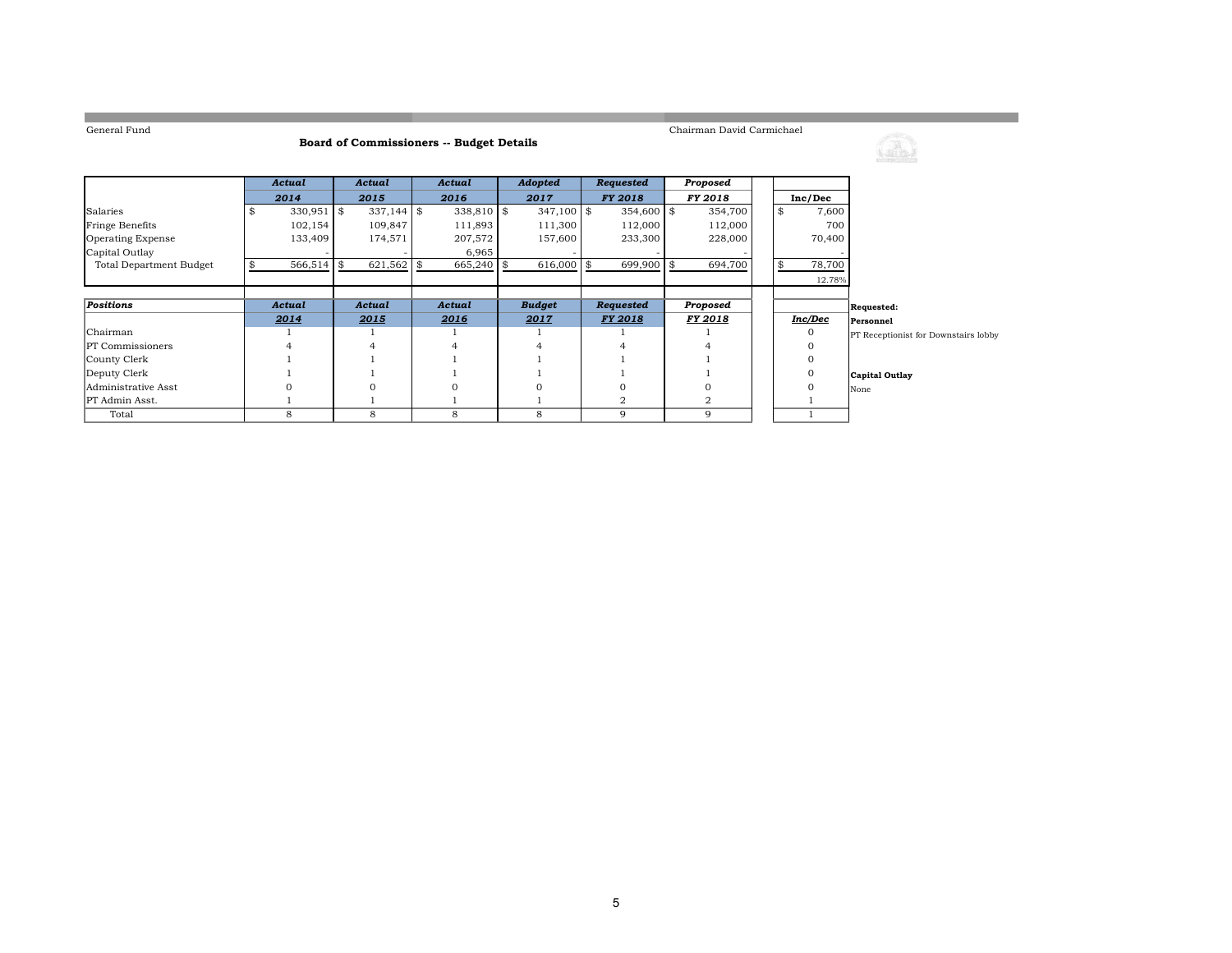**College** 

#### **Finance Department -- Budget Details**

Tabitha Pollard, Finance Director

a sa kacamatan ing Kabupatèn Kabupatèn Kabupatèn Kabupatèn Kabupatèn Kabupatèn Kabupatèn Kabupatèn Kabupatèn K

|                                | Actual           |            | Actual       |  | Actual       |  | <b>Budget</b> |  | Requested      | Proposed |                |    |          |                       |
|--------------------------------|------------------|------------|--------------|--|--------------|--|---------------|--|----------------|----------|----------------|----|----------|-----------------------|
|                                | 2014             |            | 2015         |  | 2016         |  | 2017          |  | <b>FY 2018</b> |          | <b>FY 2018</b> |    | Inc/Dec  |                       |
| Salaries & Fringe Benefits     | \$<br>307,367 \$ |            | 337,012 \$   |  | 358,881 \$   |  | 381,700 \$    |  | $400,600$ \$   |          | 400,600        | \$ | 18,900   |                       |
| Fringe Benefits                | 111,191          | $\vert$ \$ | $108,539$ \$ |  | $113,317$ \$ |  | 128,400 \$    |  | 117,800 \$     |          | 135,800        |    | 7,400    |                       |
| <b>Operating Expense</b>       | 18,970           |            | 19,895       |  | 21,773       |  | 28,800        |  | 28,800         |          | 28,800         |    |          |                       |
| Capital Outlay                 |                  |            |              |  |              |  |               |  |                |          |                |    |          |                       |
| <b>Total Department Budget</b> | 437,528 \$       |            | 465,446 \$   |  | 493,971 \$   |  | 538,900 \$    |  | 547,200 \$     |          | 565,200        |    | 26,300   |                       |
|                                |                  |            |              |  |              |  |               |  |                |          |                |    | 4.88%    |                       |
|                                |                  |            |              |  |              |  |               |  |                |          |                |    |          |                       |
| <b>Positions</b>               | <b>Budget</b>    |            | Actual       |  | Actual       |  | <b>Budget</b> |  | Requested      |          | Proposed       |    |          |                       |
|                                | 2014             |            | 2015         |  | 2016         |  | 2017          |  | <b>FY 2018</b> |          | FY 2018        |    | Inc/Dec  | Requested:            |
| Comptroller                    |                  |            |              |  |              |  |               |  |                |          |                |    | $\Omega$ | Personnel             |
| <b>Acct Supervisor</b>         |                  |            |              |  |              |  |               |  |                |          |                |    |          | None                  |
| <b>Sr. Payroll Tech</b>        |                  |            |              |  |              |  |               |  |                |          |                |    |          |                       |
| St. Acct. Payable Tech         |                  |            |              |  |              |  |               |  |                |          |                |    |          |                       |
| <b>Accounts Payable Tech</b>   |                  |            |              |  |              |  |               |  |                |          |                |    |          | <b>Capital Outlay</b> |
| <b>Purchasing Specialist</b>   |                  |            |              |  |              |  |               |  |                |          |                |    |          | None                  |
| <b>Purchasing Techs</b>        | $\overline{0}$   |            |              |  |              |  |               |  |                |          |                |    |          |                       |
| Total                          | 7                |            | 8            |  | 8            |  | 9             |  | 9              |          | 9              |    | $\Omega$ |                       |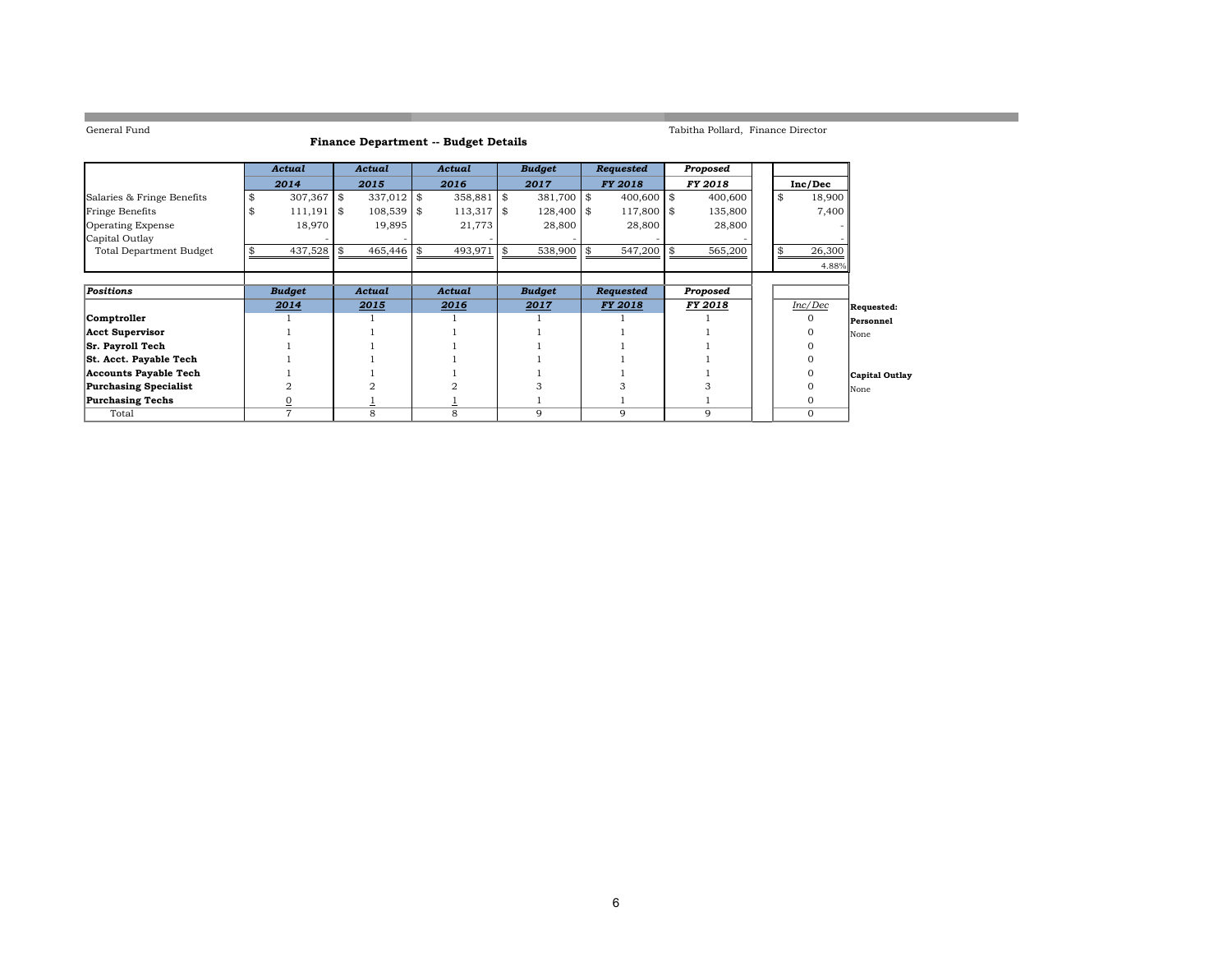the control of the control of the control of the control of the control of

Bill Watson, Tax Commissioner

a sa kacamatan ing Kabupatèn Kabupatèn Ing

|                                | Actual         | Actual<br><b>Actual</b> |                | <b>Budget</b><br>Requested |          |                |  | Proposed       |     |                |    |         |                  |
|--------------------------------|----------------|-------------------------|----------------|----------------------------|----------|----------------|--|----------------|-----|----------------|----|---------|------------------|
|                                | 2014           |                         | 2015           | 2016                       |          | 2017           |  | <b>FY 2018</b> |     | <b>FY 2018</b> |    | Inc/Dec |                  |
| Salaries                       | $591,358$ \$   |                         | 637,719 \$     | 647,790 \$                 |          | 668,000 \$     |  | 669,300 \$     |     | 669,300        | \$ | 1,300   |                  |
| Fringe Benefits                | $242,514$ \$   |                         | $263,031$ \$   | $279,372$ \$               |          | $280,200$ \$   |  | 297,300 \$     |     | 297,300        |    | 17,100  |                  |
| <b>Operating Expense</b>       | 204,244        |                         | 176,867        | 204,107                    |          | 220,600        |  | 217,100        |     | 217,100        |    | (3,500) |                  |
| Capital Outlay                 | 31,735         |                         |                |                            |          |                |  |                |     |                |    |         |                  |
| <b>Total Department Budget</b> | $1,069,851$ \$ |                         | $1,077,616$ \$ | 1,131,268                  | <b>S</b> | 1,168,800      |  | 1,183,700      | -\$ | 1,183,700      |    | 14,900  |                  |
|                                |                |                         |                |                            |          |                |  |                |     |                |    | 1.27%   |                  |
|                                |                |                         |                |                            |          |                |  |                |     |                |    |         |                  |
| <b>Positions</b>               | Actual         |                         | Actual         | <b>Actual</b>              |          | <b>Budget</b>  |  | Requested      |     | Proposed       |    |         |                  |
|                                | 2014           |                         | 2015           | 2016                       |          | 2017           |  | <b>FY 2018</b> |     | <b>FY 2018</b> |    | Inc/Dec | Requested:       |
| <b>Tax Commissioner</b>        |                |                         |                |                            |          |                |  |                |     |                |    |         | Personnel        |
| <b>Deputy Tax Commissioner</b> |                |                         |                |                            |          |                |  |                |     |                |    |         | None             |
| <b>Office Manager</b>          |                |                         |                |                            |          |                |  |                |     |                |    |         |                  |
| Administrative Assistant       |                |                         |                |                            |          |                |  |                |     |                |    |         | - Capital Outlay |
| <b>Sr. Tax Clerks</b>          |                |                         |                |                            |          |                |  |                |     |                |    |         | None             |
| <b>Tag/Title Clerks</b>        |                |                         | 11             |                            |          | 11             |  |                |     | 11             |    |         |                  |
| <b>PT Tag/Title Clerk</b>      | $\overline{2}$ |                         | $\overline{2}$ | 2                          |          | $\overline{2}$ |  |                |     | 2              |    |         |                  |
| Total                          | 20             |                         | 20             | 20                         |          | 20             |  | 20             |     | 20             |    |         |                  |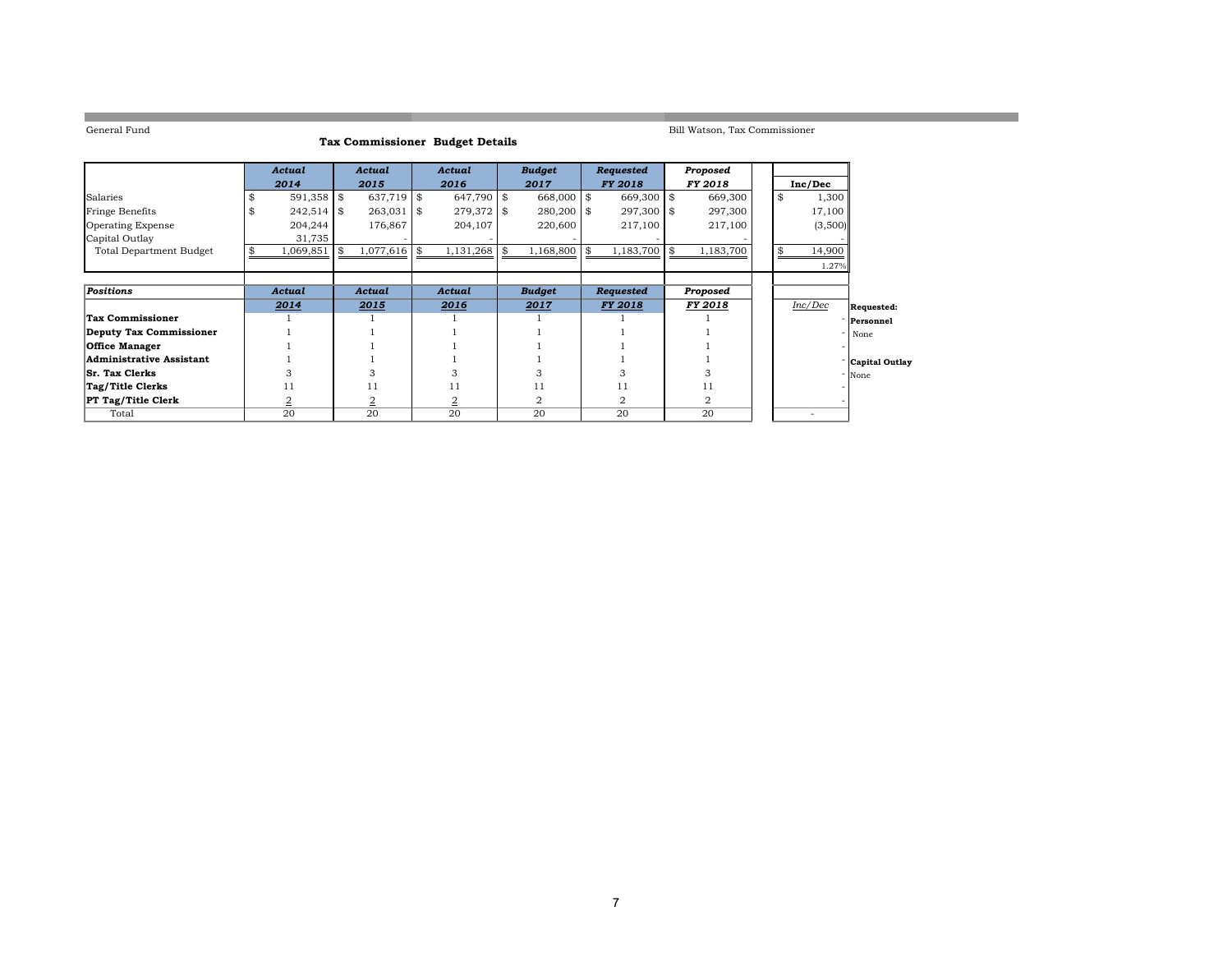**College** 

#### **Tax Assessor -- Budget Details**

#### **James Stokes, Chief Appraiser Al Craton, Chairman, Bd. Of Assessors**

<u> Linda a shekara ta 1989</u>

and the control of the control of the control of the control of the control of the control of the control of the

|                          | Actual |              | Actual |              | Actual |              | <b>Budget</b> |              |      | Requested     | Proposed  |  |         |  |         |
|--------------------------|--------|--------------|--------|--------------|--------|--------------|---------------|--------------|------|---------------|-----------|--|---------|--|---------|
|                          |        | 2014         |        | 2015         |        | 2016         |               | 2017         | 2018 |               |           |  | FY 2018 |  | Inc/Dec |
| Salaries                 |        | 787,563 \$   |        | $812,958$ \$ |        | 857,960 \$   |               | 867,500 \$   |      | $955,000$ \\$ | 955,000   |  | 87,500  |  |         |
| <b>Fringe Benefits</b>   |        | $303,770$ \$ |        | $310,909$ \$ |        | $308,339$ \$ |               | $305,600$ \$ |      | $388,200$ \$  | 388,200   |  | 82,600  |  |         |
| <b>Operating Expense</b> |        | 255.290      |        | 165.240      |        | 224,559      |               | 260,300      |      | 282.200       | 282,200   |  | 21,900  |  |         |
| Capital Outlay           |        | 23.999       |        | 89.243       |        | 10.207       |               |              |      | 28,000        | 28,000    |  | 28,000  |  |         |
| Total Department Budget  |        | 1,370,622    |        | 1,378,350 \$ |        | 1,401,065    |               | 1,433,400 \$ |      | 1,653,400     | 1,653,400 |  | 220,000 |  |         |
|                          |        |              |        |              |        |              |               |              |      |               |           |  | 15.35%  |  |         |

| Positions                | Actual | Actual | Actual | <b>Budget</b> | Requested | Proposed |         | Requested:                  |
|--------------------------|--------|--------|--------|---------------|-----------|----------|---------|-----------------------------|
|                          | 2014   | 2015   | 2016   | 2017          | FY 2018   | FY 2018  | Inc/Dec | Personnel                   |
| Chief Appraiser/Director |        |        |        |               |           |          |         | Administrative Clerk        |
| Asst. Chief Appraiser    |        |        |        |               |           |          |         | Personal Property Appraiser |
| G10 Appraisers           |        |        |        |               |           |          |         |                             |
| G12 Appraiser            |        |        |        |               |           |          |         |                             |
| G14 Appraisers           |        |        |        |               |           |          |         | <b>Capital Request:</b>     |
| G16 Appraisers           |        |        |        |               |           |          |         | Copier                      |
| G18 Appraisers           |        |        |        |               |           |          |         | - Replace Focus with F-150  |
| Cartographers            |        |        |        |               |           |          |         |                             |
| Admin Clerk              |        |        |        |               |           |          |         |                             |
| Board Members            |        |        |        |               |           |          |         |                             |
| Total                    | 26     | 27     | 27     | 27            | 29        | 29       |         |                             |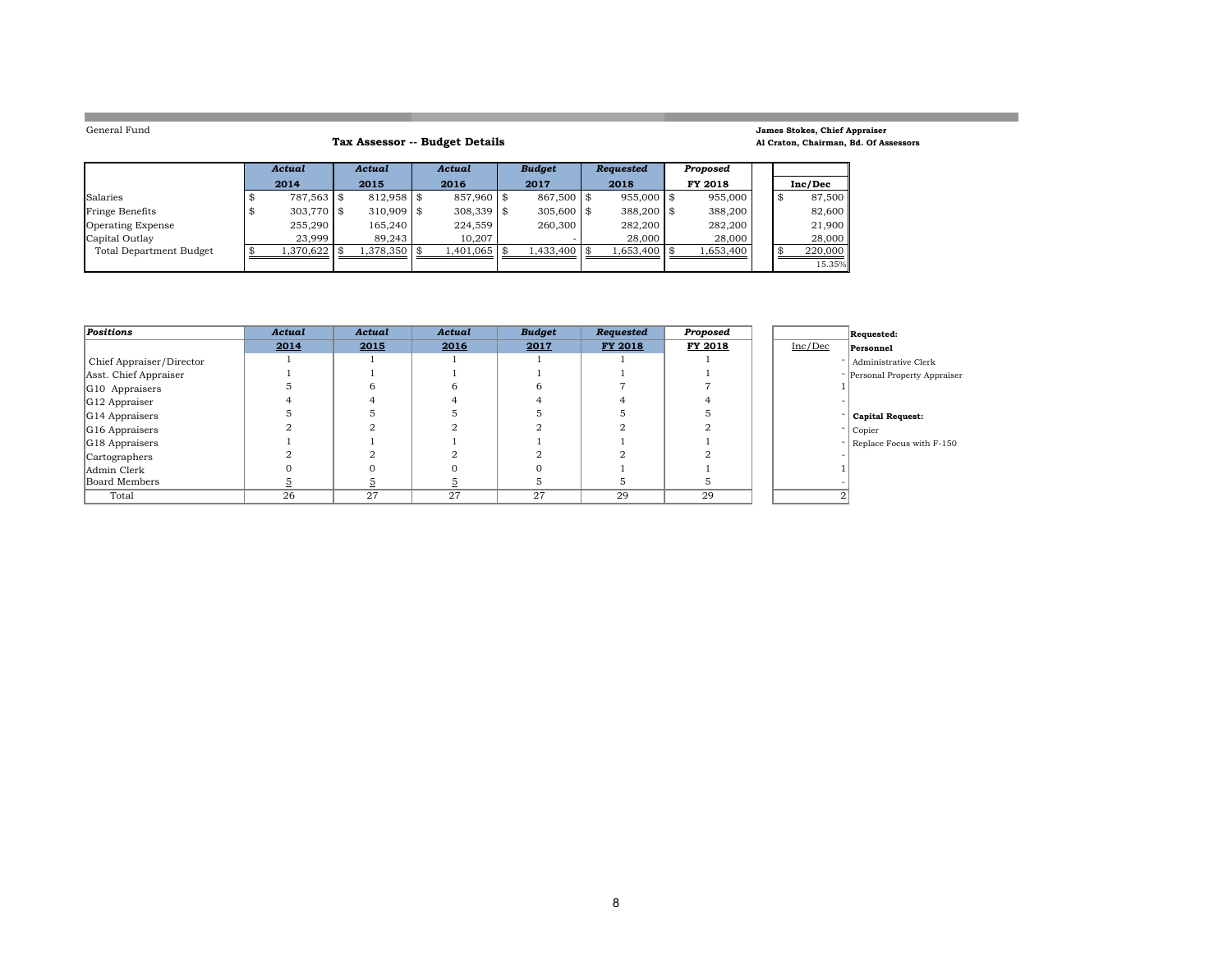#### **Government Services - Budget Detail**

|                                | Actual      | Actual |             | Actual      | <b>Budget</b> | <b>Requested</b> | Proposed      |         |  |
|--------------------------------|-------------|--------|-------------|-------------|---------------|------------------|---------------|---------|--|
|                                | 2013        |        | 2014        | 2015        | 2016          | <b>FY 2017</b>   | <b>FY2017</b> | Inc/Dec |  |
| Salaries                       | $46,121$ \$ |        | 97,817 \$   | 68,420 \$   | -             |                  |               |         |  |
| Fringe Benefits                | $12,018$ \$ |        | $26,468$ \$ | $12,291$ \$ |               |                  |               |         |  |
| Operating Expense              | 4.644       |        | 8.914       | 3,927       |               |                  |               |         |  |
| Capital Outlay                 |             |        |             |             |               |                  | $\sim$        |         |  |
| <b>Total Department Budget</b> | 62,783 \$   |        | 133.199 \$  | 84,638 \$   | $\sim$        |                  |               |         |  |
|                                |             |        |             |             |               |                  |               | #DIV/0! |  |

| Positions | Actual | Actual | Actual | <b>Budget</b> | Requested      | Proposed       |         |            |
|-----------|--------|--------|--------|---------------|----------------|----------------|---------|------------|
|           | 2013   | 2014   | 2015   | 2016          | <b>FY 2017</b> | <b>FY 2017</b> | Inc/Dec | Requested: |
| Director  |        |        |        |               |                |                |         | Personnel  |
|           |        |        |        |               |                |                |         | None       |
|           |        |        |        |               |                |                |         |            |
|           |        |        |        |               |                |                |         |            |
|           |        |        |        |               |                |                |         |            |
| Total     |        |        |        |               |                |                |         |            |

### 9

Vacant, Government Services Director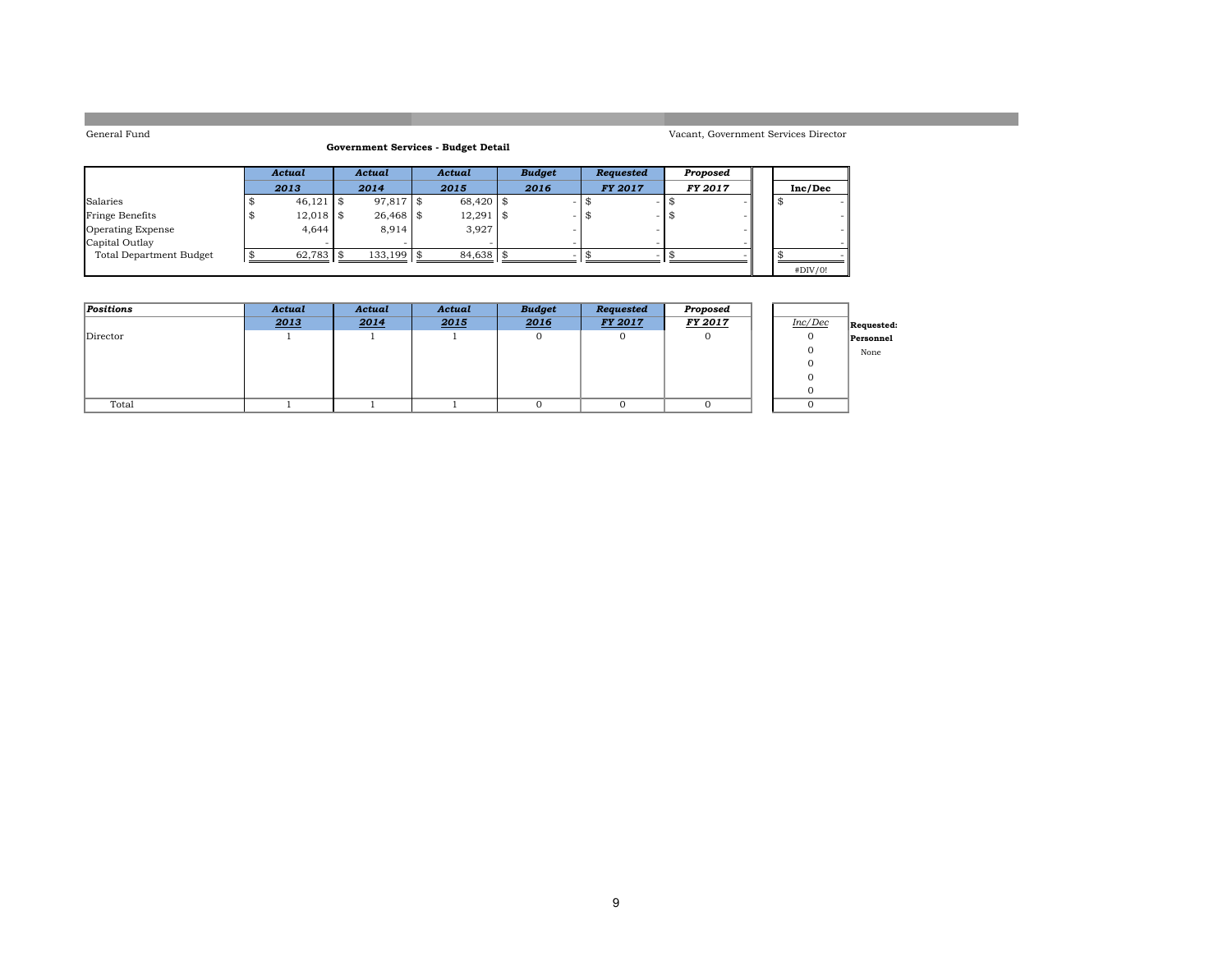Vacant, Government Services Jody Martin, Media Producer

#### **Channel 23 - Budget Details**

|                          |   | Actual      | Actual      | Actual      |    | <b>Budget</b> | <b>Requested</b> | Proposed       |    |           |
|--------------------------|---|-------------|-------------|-------------|----|---------------|------------------|----------------|----|-----------|
|                          |   | 2014        | 2015        | 2016        |    | 2017          | <b>FY 2018</b>   | <b>FY 2018</b> |    | Inc/Dec   |
| Salaries                 |   | 97,817 \$   | $38.886$ \$ | $40.526$ \$ |    | $39,500$ \$   | 73,100 \$        | 74.800         | -8 | 35,300    |
| <b>Fringe Benefits</b>   | Æ | $26,468$ \$ | $19,357$ \$ | 19,357      | 15 | $19,100$ \$   | $41,500$ \$      | 37.100         |    | 18,000    |
| <b>Operating Expense</b> |   | 8,914       | 35.599      | 35,599      |    | 50,500        | 14.975           | 14.975         |    | (35, 525) |
| Capital Outlay           |   |             |             |             |    | 11.500        | 95,000           | 95,000         |    | 83,500    |
| Total Department Budget  |   | 133,199     | $93,842$ \$ | 95,481      |    | $120,600$ \$  | $224,575$ \$     | 221,875        |    | 101.275   |
|                          |   |             |             |             |    |               |                  |                |    | 83.98%    |

| Positions | Actual | Actual | Actual | <b>Budget</b> | Requested      | Proposed       |         | Requested:     |
|-----------|--------|--------|--------|---------------|----------------|----------------|---------|----------------|
|           | 2014   | 2015   | 2016   | 2017          | <b>FY 2018</b> | <b>FY 2018</b> | Inc/Dec | Personnel      |
| Producer  |        |        |        |               |                | ▵              |         | Producer       |
|           |        |        |        |               |                |                |         |                |
|           |        |        |        |               |                |                |         | Capital Outlay |
|           |        |        |        |               |                |                |         | New recording  |
|           |        |        |        |               |                |                |         |                |
| Total     |        |        |        |               |                |                |         |                |

g equipment and monitors

10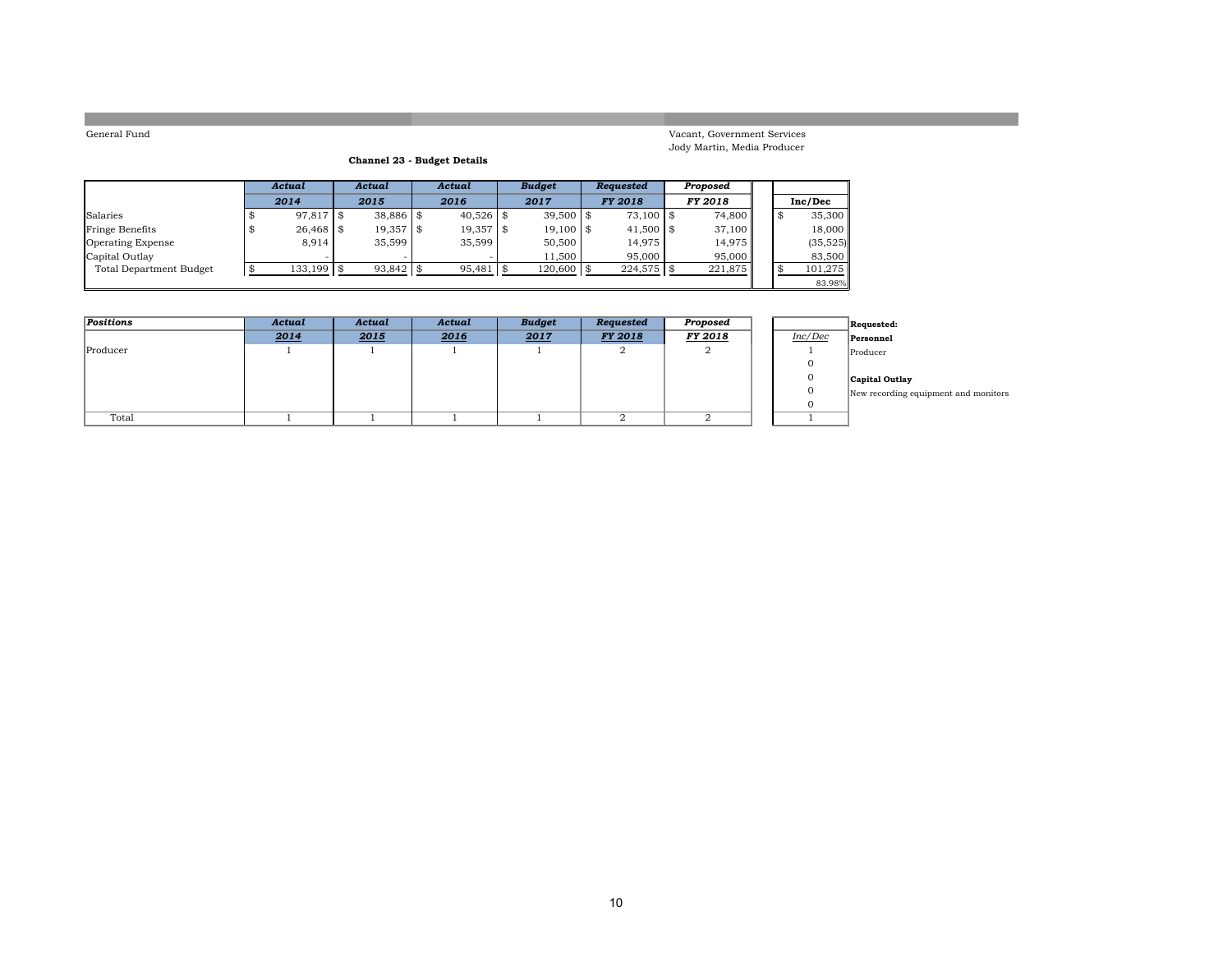#### Vacant, Government Services Deidre Holden, Chief Registrar

#### **Board of Elections-- Budget Details**

|                          | Actual       | Actual        | Actual       | <b>Budget</b> | <b>Requested</b> | Proposed       |    |           |
|--------------------------|--------------|---------------|--------------|---------------|------------------|----------------|----|-----------|
|                          | 2014         | 2015          | 2016         | 2017          | <b>FY 2018</b>   | <b>FY 2018</b> |    | Inc/Dec   |
| Salaries                 | $219,834$ \$ | $272.243$ \\$ | $349.800$ \$ | 159,900 \$    | $170.100$ \\$    | 168.700        | -S | 8,800     |
| <b>Fringe Benefits</b>   | $46,416$ \$  | $52,489$ \$   | $65.906$ \$  | $62,200$ \$   | 76,900 \$        | 72.600         |    | 10,400    |
| <b>Operating Expense</b> | 67,578       | 84.428        | 137.473      | 405,400       | 287,500          | 287,500        |    | (117,900) |
| Capital Outlay           |              | 20.935        | 38,180       |               |                  |                |    |           |
| Total Department Budget  | 333,828      | $430.094$ \\$ | 591,359      | $627,500$ \$  | $534.500$ \\$    | 528,800        |    | (98, 700) |
|                          |              |               |              |               |                  |                |    | $-15.73%$ |

| Positions                  | Actual | Actual | Actual | <b>Budget</b> | Requested      | Proposed       |         | Requested:           |
|----------------------------|--------|--------|--------|---------------|----------------|----------------|---------|----------------------|
|                            | 2014   | 2015   | 2016   | 2017          | <b>FY 2018</b> | <b>FY 2018</b> | Inc/Dec | Personnel            |
| Elections supervisor       |        |        |        |               |                |                |         | Elections Specialist |
| Asst. Elections Supervisor |        |        |        |               |                |                |         |                      |
| Elections Specialist       |        |        |        |               |                |                |         | Capital Request:     |
| <b>PT</b> Support clerks   |        |        |        |               |                |                |         | None                 |
| Board Members              |        |        |        |               |                |                |         |                      |
| Total                      | 10     | 10     | 10     | 10            |                |                |         |                      |

| nc/Dec | Personnel               |
|--------|-------------------------|
| O      | <b>Elections</b> Specia |
| O      |                         |
|        | <b>Capital Request:</b> |
| O      | None                    |
|        |                         |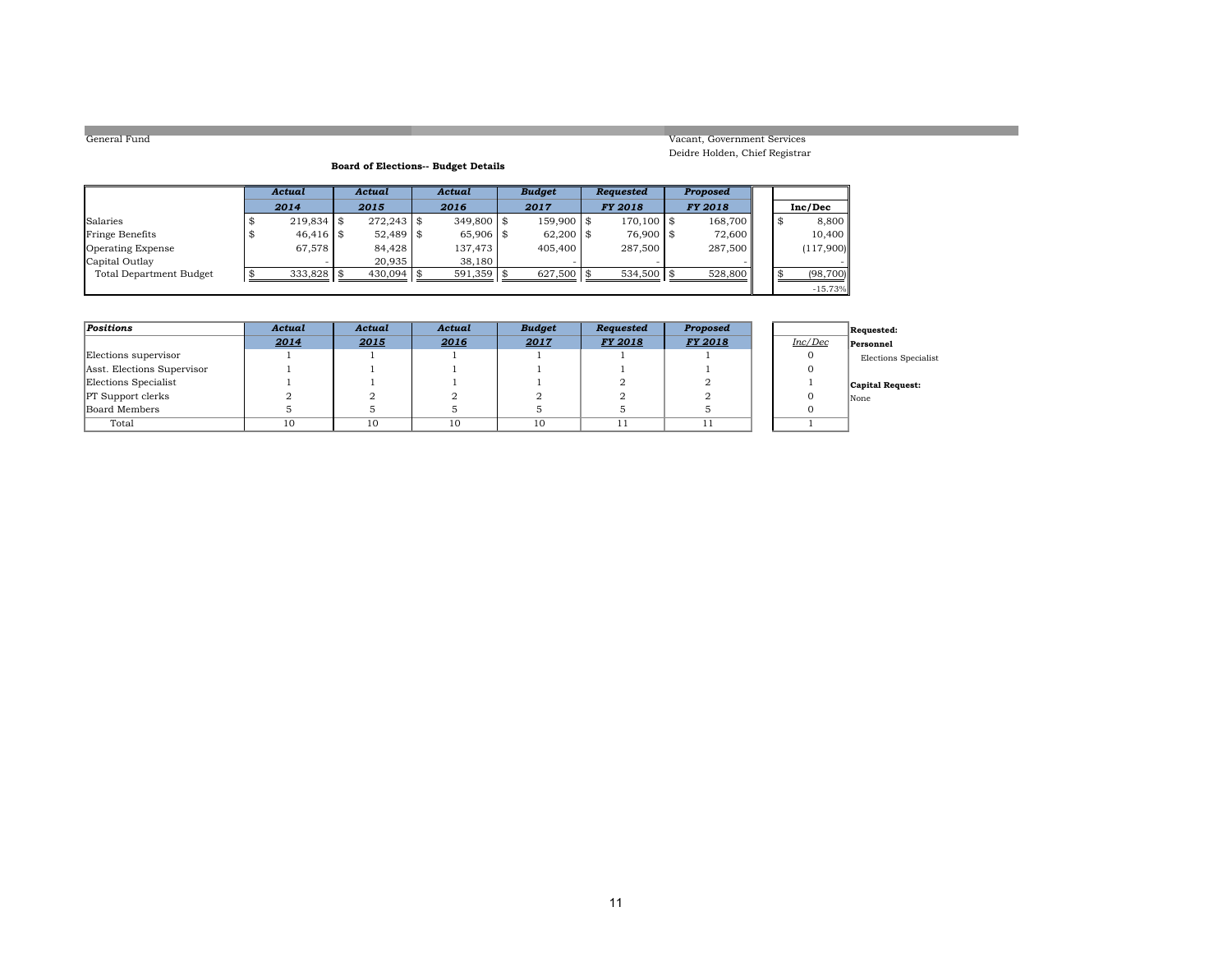Vacant, Government Services Mike Laird, Buildings Manager

#### **Government Facilities -- Budget Details**

|                            | Actual        |      | Actual         | Actual         | <b>Budget</b>  | Requested      | Proposed |                |    |         |
|----------------------------|---------------|------|----------------|----------------|----------------|----------------|----------|----------------|----|---------|
|                            | 2014          |      | 2015           | 2016           | 2017           | <b>FY 2018</b> |          | <b>FY 2018</b> |    | Inc/Dec |
| Salaries & Fringe Benefits | $299.426$ \$  |      | 294.876 \$     | $335,700$ \$   | $335.700$ \\$  | $414,500$ \$   |          | 371.500        | -8 | 35,800  |
| Fringe Benefits            | $103.475$ \\$ |      | $109.051$ \$   | $120,800$ \$   | $120.800$ \$   | $183,200$ \$   |          | 156.500        |    | 35,700  |
| <b>Operating Expense</b>   | 934,973       |      | 983.075        | 951,600        | 951.600        | 1,003,228      |          | 1,003,228      |    | 51,628  |
| Capital Outlay             | 3.435         |      | 629.233        |                |                | 56,831         |          | 56,831         |    | 56,831  |
| Total Department Budget    | 1,341,309     | l \$ | $2,016,234$ \$ | $1,408,100$ \$ | $1,408,100$ \$ | 1,657,759 \$   |          | 1,588,059      | Я  | 179.959 |
|                            |               |      |                |                |                |                |          |                |    | 12.78%  |

| <b>Positions</b>             | Actual | Actual | Actual | <b>Budget</b> | Requested      | Proposed       |         | Requested:                  |
|------------------------------|--------|--------|--------|---------------|----------------|----------------|---------|-----------------------------|
|                              | 2014   | 2015   | 2016   | 2017          | <b>FY 2018</b> | <b>FY 2018</b> | Inc/Dec | Personnel                   |
| Facilities Mananger          |        |        |        |               |                |                |         | Electrical Technician       |
| Custodial Supervisor         |        |        |        |               |                |                |         | General maint tech          |
| <b>SR Maint Service Tech</b> |        |        |        |               |                |                |         | <b>Sr</b> General Maint Tee |
| General Service Techs        |        |        |        |               |                |                |         |                             |
| HVAC Tech                    |        |        |        |               |                |                |         |                             |
| Electrical Tech              |        |        |        |               |                |                |         | Capital Outlay:             |
| <b>Custodians</b>            |        |        |        |               |                |                |         | EZ-Ramp EZ1480 T            |
| Part time Custodians         |        |        |        |               |                |                |         | Service Van W/Meta          |
| Part time Maintenance Wkr    |        |        |        |               |                |                |         | Ladder Rack                 |
| <b>PT</b> Admin Secretary    |        |        |        |               |                |                |         | Scissor Lift 24'-26'        |
| Total                        | 13     | 13     |        | 10            | 13             | 13             |         |                             |

# $\lceil$ Personnel

Sr General Maint Tech

 <sup>333</sup> <sup>33</sup> <sup>3</sup> <sup>0</sup> EZ-Ramp EZ1480 Trailer \$12,025 Service Van W/Metal Tool Bins & Ladder Rack \$28,500 Scissor Lift  $24'$ -26' \$16,306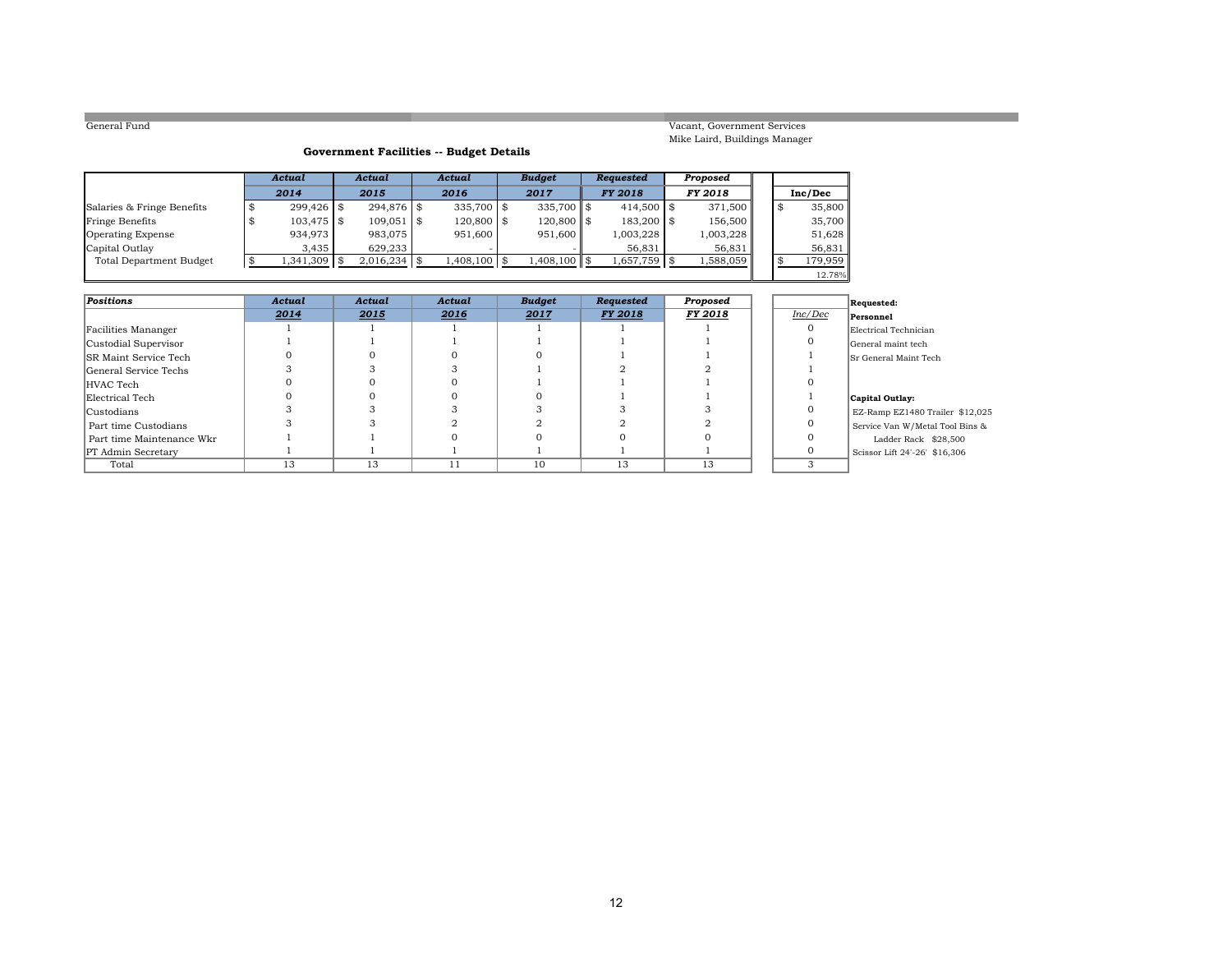**COL** 

#### **Human Resources -- Budget Details**

Brian Acker, HR Director

a sa kacamatan ing Kabupatèn Kabupatèn Kabupatèn Kabupatèn Kabupatèn Kabupatèn Kabupatèn Kabupatèn Kabupatèn K

|                                | Actual       | Actual        | Actual     |      | <b>Budget</b> |     | <b>Requested</b> | Proposed |               |                            |
|--------------------------------|--------------|---------------|------------|------|---------------|-----|------------------|----------|---------------|----------------------------|
|                                | 2014         | 2015          | 2016       |      | 2017          |     | <b>FY 2018</b>   | FY 2018  | Inc/Dec       |                            |
| Salaries & Fringe Benefits     | $233,236$ \$ | $227,780$ \$  | 227,168    | l \$ | $233,600$ \$  |     | $267,600$ \$     | 259,100  | 25,500<br>-\$ |                            |
| <b>Fringe Benefits</b>         | $45,322$ \$  | $52,127$   \$ | 52,052     | l \$ | $50,500$ \$   |     | 71,900 \$        | 66,700   | 16,200        |                            |
| <b>Operating Expense</b>       | 19.937       | 15,510        | 20,560     |      | 18,800        |     | 37,000           | 31,400   | 12,600        |                            |
| Capital Outlay                 |              |               |            |      | 100,000       |     |                  | 5,600    | (94, 400)     |                            |
| <b>Total Department Budget</b> | 298,495 \$   | 295,417 \$    | 299,780 \$ |      | 402,900       | 1 S | 376,500 \$       | 362,800  |               | $(40, 100)$ Requested:     |
|                                |              |               |            |      |               |     |                  |          |               | $-9.95\%$ Personnel        |
|                                |              |               |            |      |               |     |                  |          |               | FT-HR Specialist           |
| <b>Positions</b>               | Actual       | Actual        | Actual     |      | <b>Budget</b> |     | Requested        | Proposed |               | <b>Additional Services</b> |
|                                | 2014         | 2015          | 2016       |      | 2017          |     | <b>FY 2018</b>   | FY 2018  | Inc/Dec       | Employee Self Serve        |
| Director                       |              |               |            |      |               |     |                  |          |               |                            |
| HR Specialists                 |              |               |            |      |               |     |                  |          |               |                            |
| Part time Admin Asst           |              | 0             |            |      |               |     |                  |          |               |                            |
| Total                          |              | 5             |            |      |               |     | 6                | 6        |               |                            |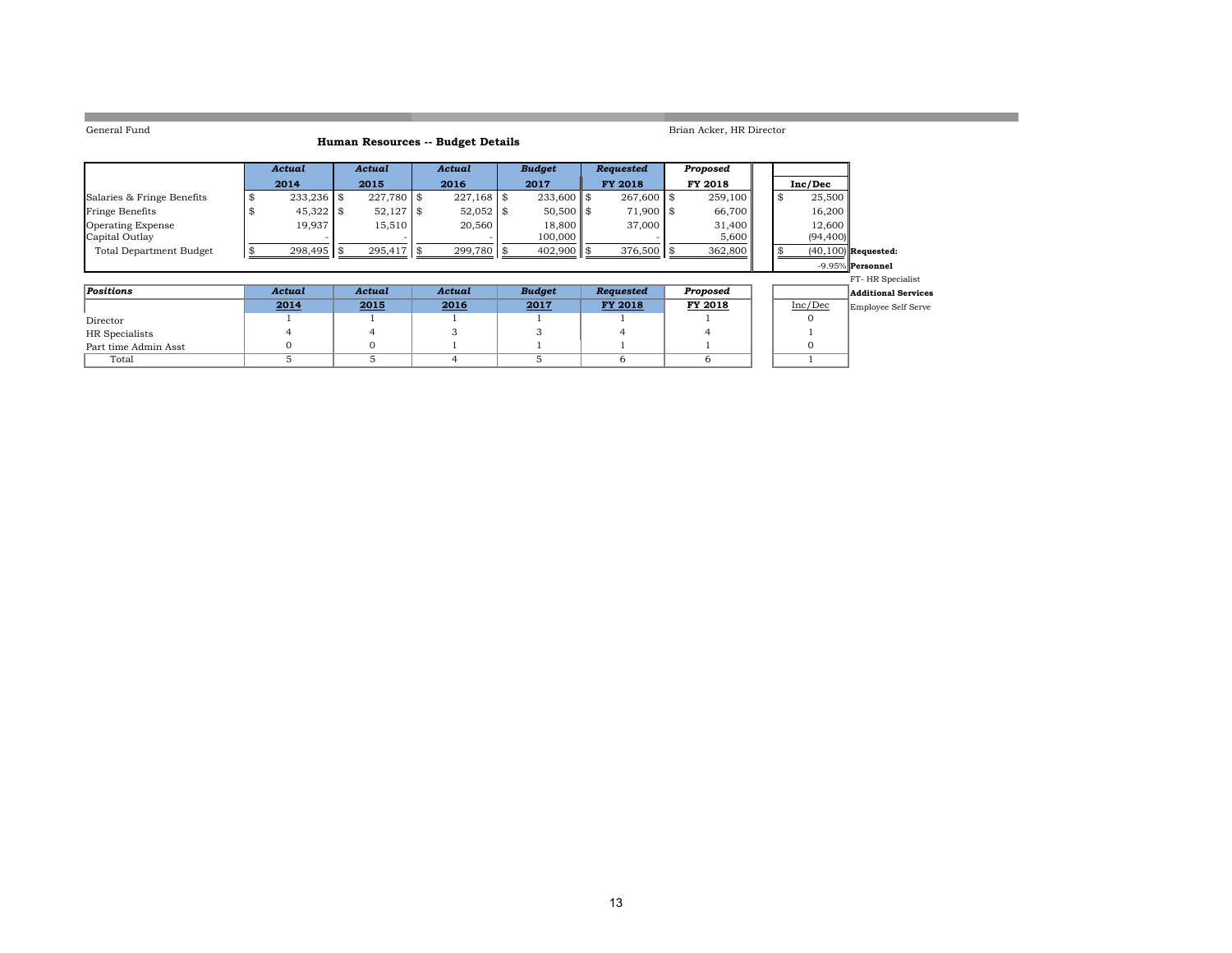| General Fund                   |   |                |                |                                       |               |               |                    | Vacant, County Administrator |                |                      |
|--------------------------------|---|----------------|----------------|---------------------------------------|---------------|---------------|--------------------|------------------------------|----------------|----------------------|
|                                |   |                |                | <b>Administration--Budget Details</b> |               |               |                    |                              |                |                      |
|                                |   |                |                |                                       |               |               |                    |                              |                |                      |
|                                |   | Actual         | Actual         | Actual                                | <b>Budget</b> |               | Requested          | Proposed                     |                |                      |
|                                |   | 2014           | 2015           | 2016                                  | 2017          |               | <b>FY 2018</b>     | <b>FY2018</b>                | Inc/Dec        |                      |
| Salaries                       |   | 178,789 \$     | 166,778 \$     | $12,809$ \$                           |               |               | 125,000 \$<br>\$   | 125,000                      | \$<br>125,000  |                      |
| Fringe Benefits                | s | $33,563$ \$    | $27,063$ \$    | $1,196$ \$                            |               |               | $35,000$ \$<br>-\$ | 38,000                       | 38,000         |                      |
| <b>Operating Expense</b>       |   | 14,385         | 6,640          | 11                                    |               |               | 15,000             | 15,000                       | 15,000         |                      |
| Capital Outlay                 |   |                |                |                                       |               |               |                    |                              |                |                      |
| <b>Total Department Budget</b> |   | 226,737 \$     | $200,481$ \$   | $14,016$ \$                           |               | $\frac{1}{3}$ | 175,000 \$         | 178,000                      | 178,000        |                      |
|                                |   |                |                |                                       |               |               |                    |                              | #DIV/0!        |                      |
|                                |   |                |                |                                       |               |               |                    |                              |                | Requested:           |
| <b>Positions</b>               |   | Actual         | Actual         | Actual                                | <b>Budget</b> |               | Requested          | Proposed                     |                | Personnel            |
|                                |   | 2014           | 2015           | 2016                                  | 2017          |               | <b>FY 2018</b>     | <b>FY 2018</b>               | Inc/Dec        | County Administrator |
| County Administrator           |   |                |                |                                       | 0             |               |                    |                              |                | Admin Assistance     |
| Sr. Admin. Asst                |   |                |                |                                       | $\Omega$      |               |                    |                              |                |                      |
| Total                          |   | $\overline{2}$ | $\overline{2}$ | $\overline{2}$                        | $\Omega$      |               | $\overline{2}$     | $\overline{2}$               | $\overline{2}$ |                      |

14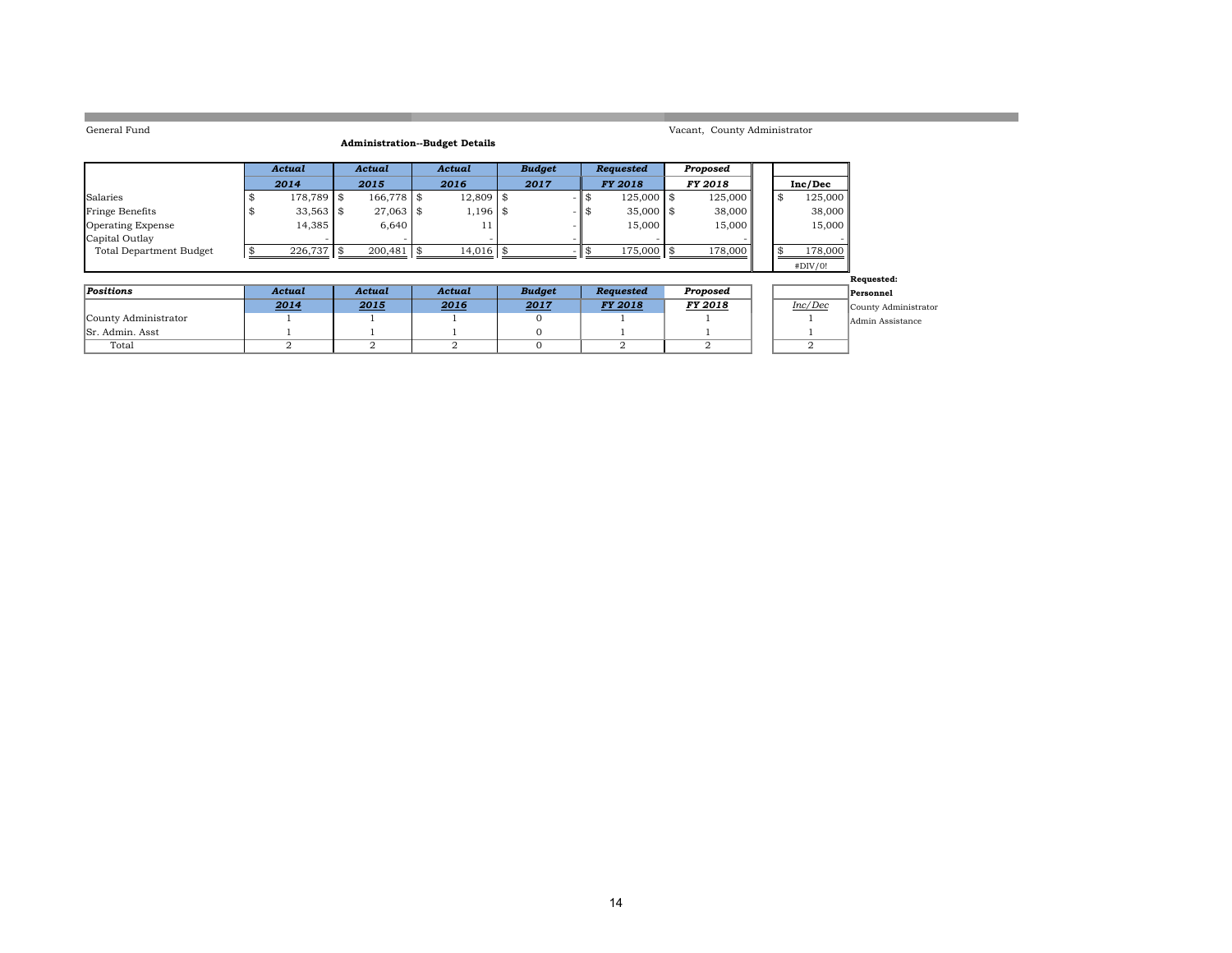| General Fund                   |                          |               | <b>Information Technology -- Budget Details</b> |               |                | Will Lyons, IT Director |                      |                                     |
|--------------------------------|--------------------------|---------------|-------------------------------------------------|---------------|----------------|-------------------------|----------------------|-------------------------------------|
|                                |                          |               |                                                 |               |                |                         |                      |                                     |
|                                | <b>Actual</b>            | <b>Actual</b> | Actual                                          | <b>Budget</b> | Requeted       | Proposed                |                      |                                     |
|                                | 2014                     | 2015          | 2016                                            | 2017          | <b>FY 2018</b> | FY 2018                 | Inc/Dec              |                                     |
| Salaries                       | 385,982 \$               | 409,959 \$    | 427,709 \$                                      | 428,800 \$    | $387,100$ \$   | 387,100                 | \$<br>(41,700)       |                                     |
| <b>Fringe Benefits</b>         | $148,243$ \$<br>-SS      | $160,255$ \$  | $144,887$ \$                                    | 144,800 \$    | $116,800$ \$   | 116,800                 | (28,000)             |                                     |
| Operating Expense              | 476,533                  | 533,067       | 568,141                                         | 576,550       | 602,574        | 602,574                 |                      | $26,024$ Requested:                 |
| Capital Outlay                 | 748,107                  | 88,700        | 359,718                                         | 396,200       | 669,000        | 669,000                 |                      | 272.800 Personnel                   |
| <b>Total Department Budget</b> | 1,758,865 \$<br><b>S</b> | 1,191,981     | $\sqrt{3}$<br>$1,500,455$ \$                    | 1,546,350 \$  | $1,775,474$ \$ | 1,775,474               | \$<br>$229,124$ None |                                     |
|                                |                          |               |                                                 |               |                |                         | 14.82%               |                                     |
|                                |                          |               |                                                 |               |                |                         |                      | Capital Outlay                      |
| <b>Positions</b>               | Actual                   | Actual        | Actual                                          | <b>Budget</b> | Requested      | Proposed                |                      | Firewall                            |
|                                | 2014                     | 2015          | 2016                                            | 2017          | <b>FY 2018</b> | <b>FY 2018</b>          | Inc/Dec              | <b>MUNIS TCM and CSS</b>            |
| Director                       |                          |               |                                                 |               |                |                         | $\mathbf{0}$         | <b>SMS</b> Subscription Licenses    |
| Support Division Manager       |                          |               |                                                 |               |                |                         | -1                   | Storage Cluster                     |
| <b>Technical Coordinator</b>   |                          |               |                                                 |               |                |                         | $\mathbf{0}$         | <b>Computer Replacement</b>         |
| Desktop Support Tech           |                          |               |                                                 |               |                |                         | $\mathbf{0}$         | Microsoft EA Agreement              |
| Network Administrator          |                          |               |                                                 |               |                |                         | $\mathbf{0}$         | <b>Backup Storage</b>               |
| GIS Techs                      |                          |               |                                                 |               |                |                         | $\mathbf{0}$         | Wi-Fi Replacement at Watson Complex |
| GIS Manager                    |                          |               |                                                 |               |                |                         | $\mathbf{0}$         | <b>Fiber Optic Equipment</b>        |
| Communication System Tech      |                          |               |                                                 |               |                |                         | $\mathbf{0}$         | <b>GIS Orthos and Lidar</b>         |
| Addressing Tech                | $\overline{0}$           | 0             |                                                 |               |                |                         | $\mathbf{0}$         |                                     |
| Total                          | 8                        | 8             | 9                                               | 9             | 8              | 8                       | -1                   |                                     |

## 15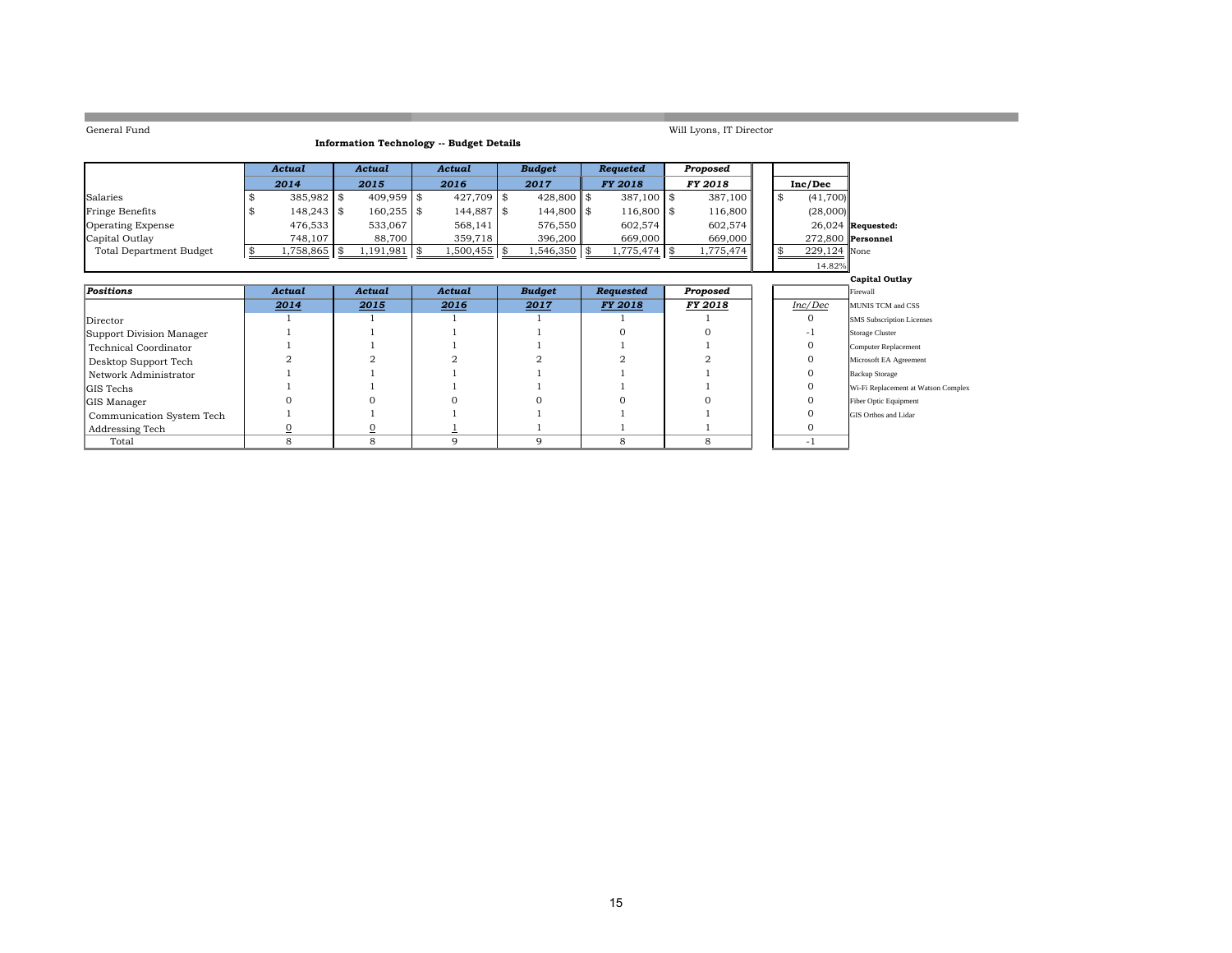| General Fund |  |
|--------------|--|
|              |  |

m.

#### **Superior Court -- Budget Details**

#### **Chief Judge Tonny Beavers Judge Dean Bucci Judge David Lyles**

-8.20%

|                                | Actual       | Actual |              | Actual       | <b>Budaet</b>  | <b>Requested</b> | Proposed |    |           |
|--------------------------------|--------------|--------|--------------|--------------|----------------|------------------|----------|----|-----------|
|                                | 2014         |        | 2015         | 2016         | 2017           | <b>FY 2018</b>   | FY 2018  |    | Inc/Dec   |
| Salaries                       | $428,808$ \$ |        | $418,986$ \$ | $434,653$ \$ | $479,000$ \ \$ | $396,100$ \$     | 392,100  | \$ | (86,900)  |
| Fringe Benefits                | 83,883 \$    |        | $90,630$ \$  | $105,000$ \$ | $113,000$ \$   | $99,000$ \$      | 98,600   |    | (14, 400) |
| <b>Operating Expense</b>       | 132.840      |        | 117.730      | 122,271      | 168,000        | 207,000          | 207,000  |    | 39,000    |
| Capital Outlay                 |              |        |              | 8.694        |                |                  |          |    |           |
| <b>Total Department Budget</b> | 645.531      | l \$   | $627.346$ \$ | $670,618$ \$ | 760,000 \$     | 702,100 \$       | 697.700  |    | (62, 300) |
|                                |              |        |              |              |                |                  |          |    |           |

| Positions                          | Actual | Actual | Actual | <b>Budget</b> | Requested | Proposed |           | Requested:                          |
|------------------------------------|--------|--------|--------|---------------|-----------|----------|-----------|-------------------------------------|
|                                    | 2014   | 2015   | 2016   | 2017          | FY 2018   | FY 2018  | Inc/(Dec) | Personnel                           |
| Judicial supplements               |        |        |        |               |           |          |           | Promote Pre-Trial Release to Deputy |
| Law Clerk                          |        |        |        |               |           |          |           | Court Administrator                 |
| Senior Judge Secretary (contract v |        |        |        |               |           |          |           | PT Admin                            |
| Court Administrator (contract wit  |        |        |        |               |           |          |           | <b>Capital Outlay:</b>              |
| Deputy Court Administrator         |        |        |        |               | 0.5       | 0.5      | 0.5       |                                     |
| PreTrial Release                   |        |        |        |               | 0.5       | 0.5      | $-0.5$    |                                     |
| PT Admin                           |        |        |        |               |           |          |           |                                     |
| Court Reporters                    |        |        |        |               |           |          |           | None                                |
| Baliffs                            |        |        |        |               |           |          |           |                                     |
| Total                              | 15     | 15     | 15     | 15            | 16        | 16       |           |                                     |

#### **Drug Court - Budget Details**

| <b>Grant Proceeds</b>          |        |   |                  |      |        |    |               |                | \$129,985 |    |          |
|--------------------------------|--------|---|------------------|------|--------|----|---------------|----------------|-----------|----|----------|
| <b>Drug Treatment Funds</b>    |        |   |                  |      |        |    |               |                | 14,443    |    |          |
|                                | Actual |   | Actual           |      | Actual |    | <b>Budget</b> | Requested      | Proposed  |    |          |
|                                | 2014   |   | 2015             |      | 2016   |    | 2017          | <b>FY 2018</b> | FY 2018   |    | Inc/Dec  |
| Salaries                       | $\sim$ |   | $\sim$ 100 $\pm$ |      |        | ŭ  | $40,000$ \$   | $49,500$ \$    | 49,500    | \$ | 9,500    |
| Fringe Benefits                | ۰      | ъ | $\sim$           | - \$ |        | \$ | $20,000$ \$   | $10,500$ \$    | 10,500    |    | (9,500)  |
| Operating Expense              |        |   |                  |      |        |    | 84,400        | 84,400         | 84,400    |    |          |
| Capital Outlay                 |        |   |                  |      |        |    |               |                |           |    | $\sim$   |
| <b>Total Department Budget</b> |        |   |                  |      |        |    | 144,400 \$    | $144,400$ \\$  | 144,400   |    |          |
|                                |        |   |                  |      |        |    |               |                |           |    | $0.00\%$ |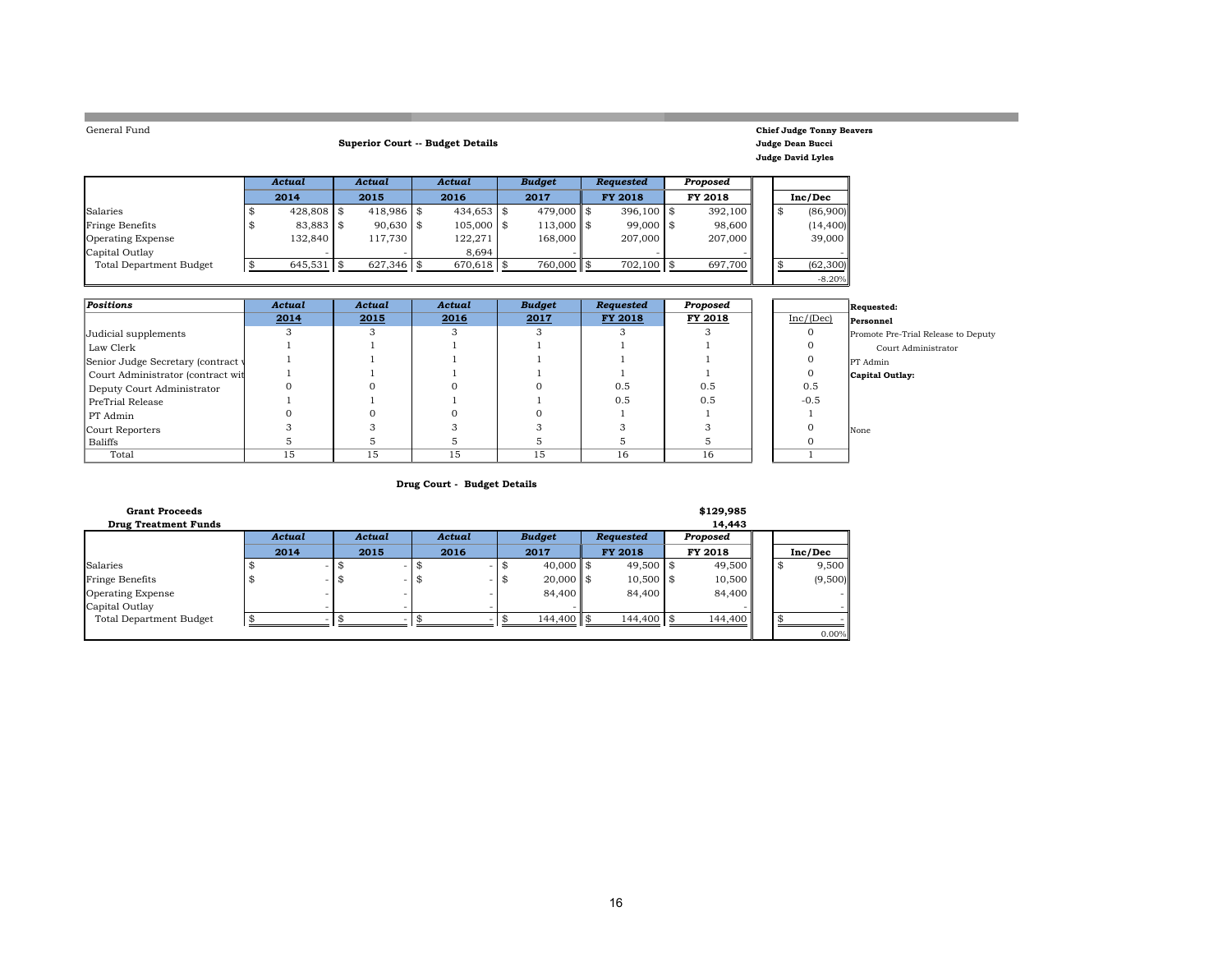**College** 

#### **Clerk of Court -- Budget Details**

Treva Shelton, Clerk of Court

a sa kacamatan ing Kabupatèn Kabupatèn Kabupatèn Kabupatèn Kabupatèn Kabupatèn Kabupatèn Kabupatèn Kabupatèn K

|                                | Actual        | Actual |               | Actual          | <b>Budget</b>  | <b>Requested</b> | Proposed  |    |         |
|--------------------------------|---------------|--------|---------------|-----------------|----------------|------------------|-----------|----|---------|
|                                | 2014          |        | 2015          | 2016            | 2017           | FY 2018          | FY 2018   |    | Inc/Dec |
| Salaries                       | $716.906$ \\$ |        | $701.280$ \\$ | $715.223$ \\$   | 749.100 \$     | 789.700 \$       | 789.700   | \$ | 40,600  |
| Fringe Benefits                | $255.454$ \\$ |        | $258,059$ \$  | 255,802 \$      | $247.500$ \\$  | $269.100$ \$     | 269,100   |    | 21,600  |
| <b>Operating Expense</b>       | 41.338        |        | 45.197        | 49.169          | 49,100         | 49,100           | 49.100    |    | $\sim$  |
| Capital Outlay                 |               |        |               |                 |                |                  |           |    |         |
| <b>Total Department Budget</b> | 1.013.698     |        | 1.004.536 \$  | $1.020.194$ \\$ | $1,045,700$ \$ | $1.107.900$ \\$  | 1.107.900 |    | 62.200  |
|                                |               |        |               |                 |                |                  |           |    | 5.95%   |

| Positions          | Actual | Actual | Actual | <b>Budget</b> | Requested | Proposed |         |                       |
|--------------------|--------|--------|--------|---------------|-----------|----------|---------|-----------------------|
|                    | 2014   | 2015   | 2016   | 2017          | FY 2018   | FY 2018  | Inc/Dec | Requested:            |
| Clerk of Court     |        |        |        |               |           |          |         | Personnel             |
| Chief Deputy Clerk |        |        |        |               |           |          |         | None                  |
| Deputy Clerks      |        |        |        |               |           |          |         |                       |
| Sr. Deputy Clerks  | 10     | 10     | 10     | 10            | 10        | 10       |         | <b>Capital Outlay</b> |
| <b>PT</b> Clerk    |        |        |        |               |           |          |         | None                  |
| Total              | 21     | 21     | 21     | 21            | 21        | 21       |         |                       |

#### **Board of Equalization**

|                                |     | Actual      |      | <b>Actual</b> | Actual      |      | <b>Budget</b> | <b>Requested</b> | Proposed |      |         |
|--------------------------------|-----|-------------|------|---------------|-------------|------|---------------|------------------|----------|------|---------|
|                                |     | 2014        |      | 2015          | 2016        |      | 2017          | <b>FY 2018</b>   | FY 2018  |      | Inc/Dec |
| Salaries                       |     | 24,395      | - \$ | $31,835$ \$   | $32,832$ \$ |      | $35,000$ \$   | $35,000$ \$      | 35,000   | - \$ |         |
| Fringe Benefits                |     | 2,000       | - \$ | $2,364$ \$    | 3,369       | l \$ | $3,200$ \\$   | $3,200$ \$       | 3,200    |      |         |
| <b>Operating Expense</b>       |     | 3,917       |      | 8,184         | 8,911       |      | 13,000        | 13,000           | 13,000   |      |         |
| Capital Outlay                 |     |             |      |               |             |      |               |                  |          |      |         |
| <b>Total Department Budget</b> | -\$ | $30,312$ \$ |      | $42,382$ \$   | $45,112$ \$ |      | $51,200$ \$   | $51,200$ \$      | 51,200   | -\$  |         |
|                                |     |             |      |               |             |      |               |                  |          |      | 0.00%   |
| Positions                      |     | Actual      |      | Actual        | Actual      |      | <b>Budget</b> | Requested        | Proposed |      |         |
|                                |     | 2014        |      | 2015          | 2016        |      | 2017          | <b>FY 2018</b>   | FY 2018  |      | Inc/Dec |
| Board Members                  |     | 9           |      | 9             | 9           |      | 9             |                  |          |      |         |
| Part time Clerk                |     |             |      |               |             |      |               |                  |          |      |         |
| Total                          |     |             |      |               |             |      |               |                  |          |      |         |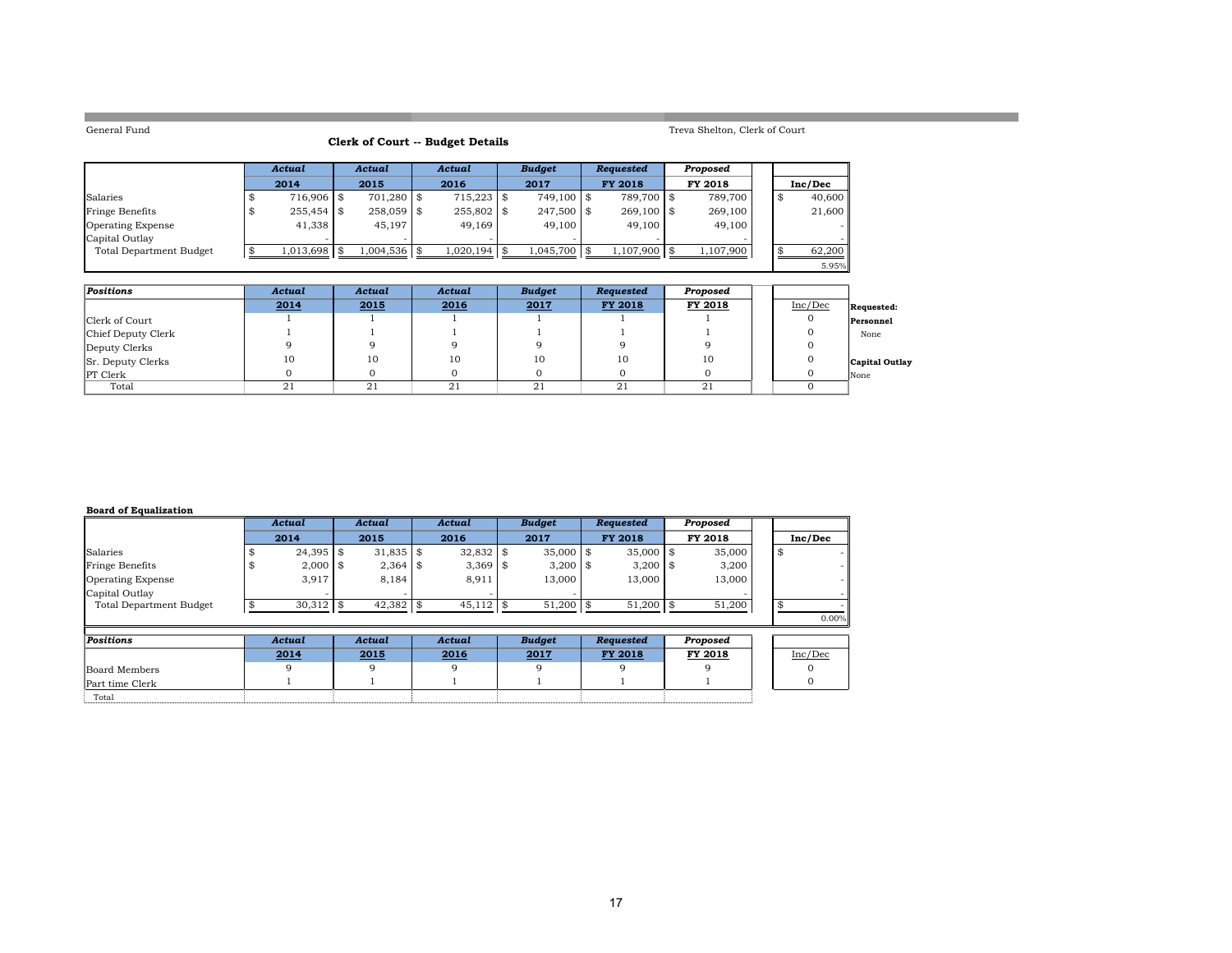**College** 

# Judge Deborah Andersen

a an

|  |  | Probate Court -- Budget Details |  |  |  |  |  |  |
|--|--|---------------------------------|--|--|--|--|--|--|
|--|--|---------------------------------|--|--|--|--|--|--|

|                                | Actual       | Actual        |  | Actual       | <b>Budget</b> | <b>Requested</b> | Proposed |    |          |
|--------------------------------|--------------|---------------|--|--------------|---------------|------------------|----------|----|----------|
|                                | 2014         | 2015          |  | 2016         | 2017          | FY 2018          | FY 2018  |    | Inc/Dec  |
| Salaries                       | $487.232$ \$ | $469,050$ \$  |  | $502,016$ \$ | $507.300$ \\$ | $541.100$ \\$    | 541.100  | S. | 33,800   |
| Fringe Benefits                | $165,215$ \$ | $162,740$ \$  |  | 164,354 \$   | 175,400 \$    | 169,300 \$       | 169,300  |    | (6, 100) |
| <b>Operating Expense</b>       | 108,601      | 116,464       |  | 116,235      | 116.100       | 103,500          | 103,500  |    | (12,600) |
| Capital Outlay                 | 5.560        |               |  |              |               |                  |          |    |          |
| <b>Total Department Budget</b> | $766,608$ \$ | $748.254$ \\$ |  | 782.605 \$   | 798.800       | $813.900$ \\$    | 813,900  |    | 15,100   |
|                                |              |               |  |              |               |                  |          |    | 1.89%    |

| Positions             | Actual | Actual | Actual | <b>Budget</b> | Requested | Proposed |         |                |
|-----------------------|--------|--------|--------|---------------|-----------|----------|---------|----------------|
|                       | 2014   | 2015   | 2016   | 2017          | FY 2018   | FY 2018  | Inc/Dec | Requested:     |
| Probate Judge         |        |        |        |               |           |          |         | Personnel      |
| Chief Clerk           |        |        |        |               |           |          |         |                |
| Sr. Deputy Clerk      |        |        |        |               |           |          |         |                |
| Sr. Deputy Clerk - PT |        |        |        |               |           |          |         |                |
| Deputy Clerks         |        |        |        |               |           |          |         | Capital Outlay |
| Recording Clerk       |        |        |        |               |           |          |         | None           |
| Sr. Accounting Clerk  |        |        |        |               |           |          |         |                |
| PT Recording Clerks   |        |        |        |               |           |          |         |                |
| Total                 | 14     | 14     | 14     | 14            | 14        | 14       |         |                |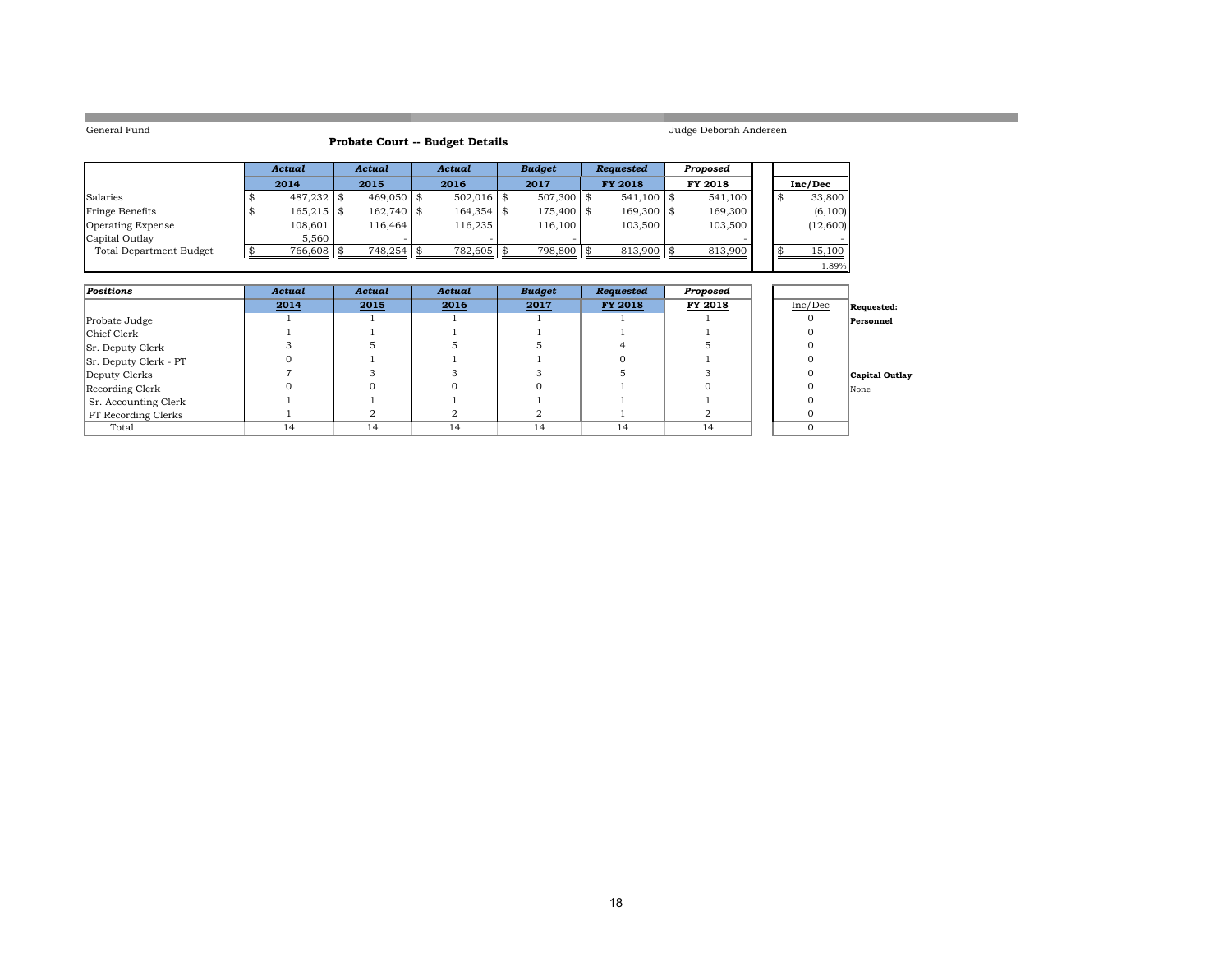**COL** 

### **District Attorney -- Budget Details**

Dick Donovan, District Attorney

-0.60%

a sa kacamatan ing Kabupatèn Kabupatèn Kabupatèn Kabupatèn Kabupatèn Kabupatèn Kabupatèn Kabupatèn Kabupatèn K

|                                | Actual       | Actual        |  | Actual         | <b>Budget</b> | <b>Requested</b> | Proposed  |  |            |
|--------------------------------|--------------|---------------|--|----------------|---------------|------------------|-----------|--|------------|
|                                | 2014         | 2015          |  | 2016           | 2017          | FY 2018          | FY 2018   |  | Inc/Dec    |
| Salaries                       | $350,511$ \$ | $508.790$ \\$ |  | $617.898$ \\$  | $724,500$ \$  | 884.200 \$       | 844,200   |  | 119.700    |
| Fringe Benefits                | 62,034       | 101.702       |  | 128.525        | 125.300       | 254,400          | 232,300   |  | 107,000    |
| Operating Expense              | 496.914      | 486.288       |  | 757.078        | 599,000       | 363.550          | 363,550   |  | (235, 450) |
| Capital Outlay                 | 9.413        | 6.104         |  |                |               |                  |           |  |            |
| <b>Total Department Budget</b> | 918,872 \$   | $,102,883$ \$ |  | $1,503,501$ \$ | 1,448,800 \$  | $1,502,150$ \$   | 1,440,050 |  | (8,750)    |

| <b>Positions</b>                  | Actual | Actual | Actual | <b>Budget</b> | Requested | Proposed |         |                |
|-----------------------------------|--------|--------|--------|---------------|-----------|----------|---------|----------------|
| <b>County funded</b>              | 2014   | 2015   | 2016   | 2017          | FY 2018   | FY 2018  | Inc/Dec | Requested:     |
| District Attorney supplement      |        |        |        |               |           |          |         | Personnel      |
| Admin (Legal) Secretary           |        |        |        |               |           |          |         |                |
| Victim/Witness Secretary (grant)  |        |        |        |               |           |          |         |                |
| Assistant District Attorneys      |        |        |        |               |           |          |         |                |
| Investigator                      |        |        |        |               |           |          |         | Capital Outlay |
| PT Victim Witness Secretary (gran |        |        |        |               |           |          |         | None           |
| <b>State Funded</b>               |        |        |        |               |           |          |         |                |
| ADA's w/ County Supplement        |        |        |        |               |           |          |         |                |
| Secretaries                       |        |        |        |               |           |          |         |                |
| Investigator                      |        |        |        |               |           |          |         |                |
| Total                             | 23     | 26     | 26     | 26            | 27        | 27       |         |                |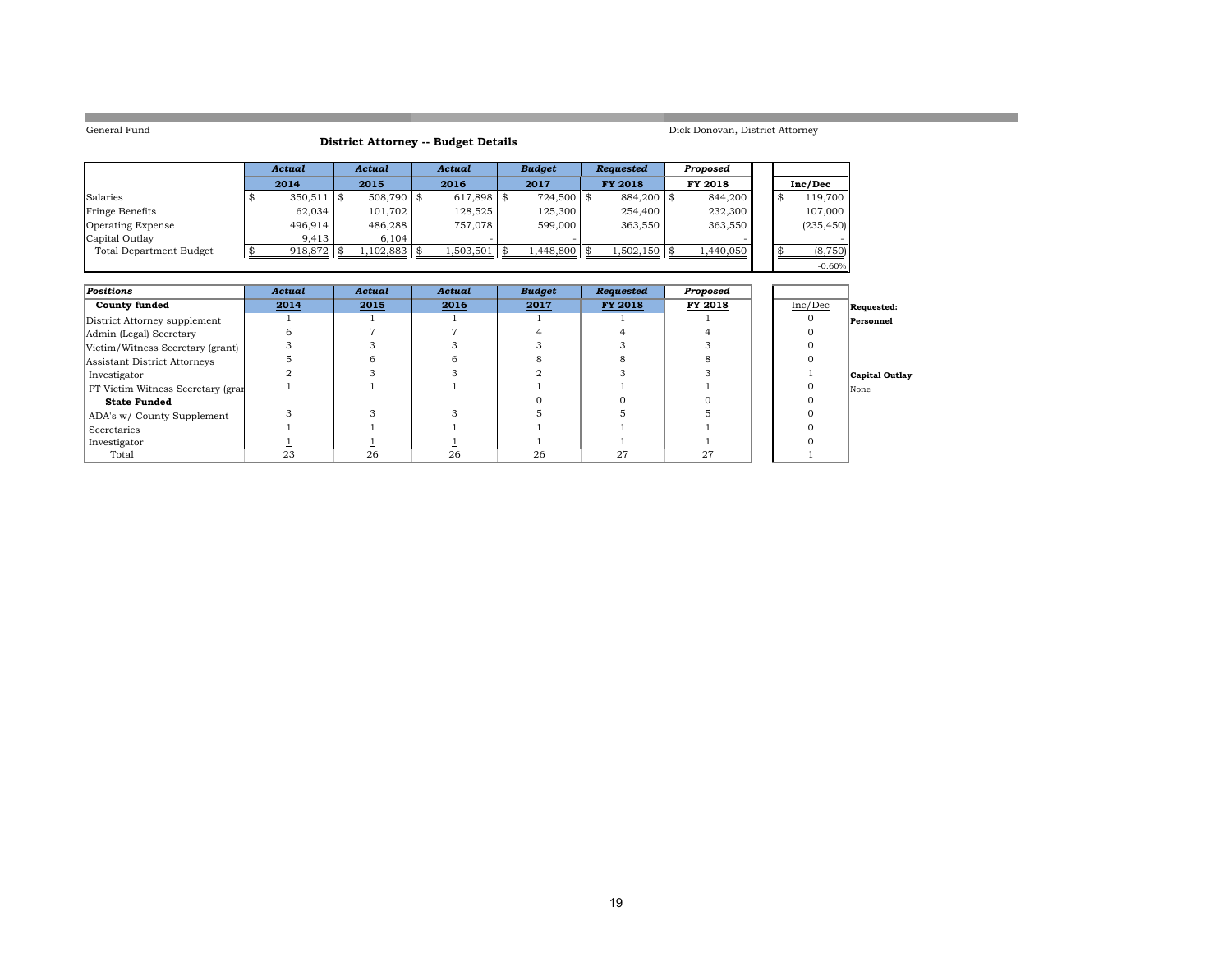**COL** 

### **Magistrate Court -- Budget Details**

Judge Martin Valbuena

|                          | Actual       |     | Actual        | Actual       | <b>Budaet</b> | <b>Requested</b> | Proposed |      |         |
|--------------------------|--------------|-----|---------------|--------------|---------------|------------------|----------|------|---------|
|                          | 2014         |     | 2015          | 2016         | 2017          | <b>FY 2018</b>   | FY 2018  |      | Inc/Dec |
| Salaries                 | 320.751      | 1 S | $311.203$ \\$ | $316.388$ \$ | $321.200$ \\$ | $381.700$ \$     | 380,300  | l \$ | 59,100  |
| Fringe Benefits          | $101,212$ \$ |     | $100,020$ \$  | 97,404 \$    | $113,900$ \$  | $119,000$ \$     | 119,000  |      | 5,100   |
| <b>Operating Expense</b> | 19,883       |     | 19,495        | 26,058       | 19,900        | 26,100           | 26,100   |      | 6,200   |
| Capital Outlay           |              |     | 5.584         |              |               |                  |          |      |         |
| Total Department Budget  | $441,846$ \$ |     | 436,301       | 439,850 \$   | $455,000$ \\$ | $526,800$ \$     | 525,400  |      | 70,400  |
|                          |              |     |               |              |               |                  |          |      | 15.47%  |

| <b>Positions</b>            | Actual | Actual | Actual | <b>Budget</b> | Requested | Proposed |         |                           |
|-----------------------------|--------|--------|--------|---------------|-----------|----------|---------|---------------------------|
|                             | 2014   | 2015   | 2016   | 2017          | FY 2018   | FY 2018  | Inc/Dec | Requested:                |
| Chief Magistrate            |        |        |        |               |           |          |         | Personnel                 |
| Associate Magistrates, 2 FT |        |        |        |               |           |          |         | <b>FT</b> Financial Clerk |
| PT Admin Assistant          |        |        |        |               |           |          |         |                           |
| <b>SR Deputy Clerk</b>      |        |        |        |               |           |          |         |                           |
| Deputy Clerks               |        |        |        |               |           |          |         | Capital Outlay            |
| Chief Clerk                 |        |        |        |               |           |          |         | None                      |
| PT Associate Judge          |        |        |        |               |           |          |         |                           |
| PT Deputy Clerk             |        |        |        |               |           |          |         |                           |
| Total                       |        |        |        |               | 10        | 10       |         |                           |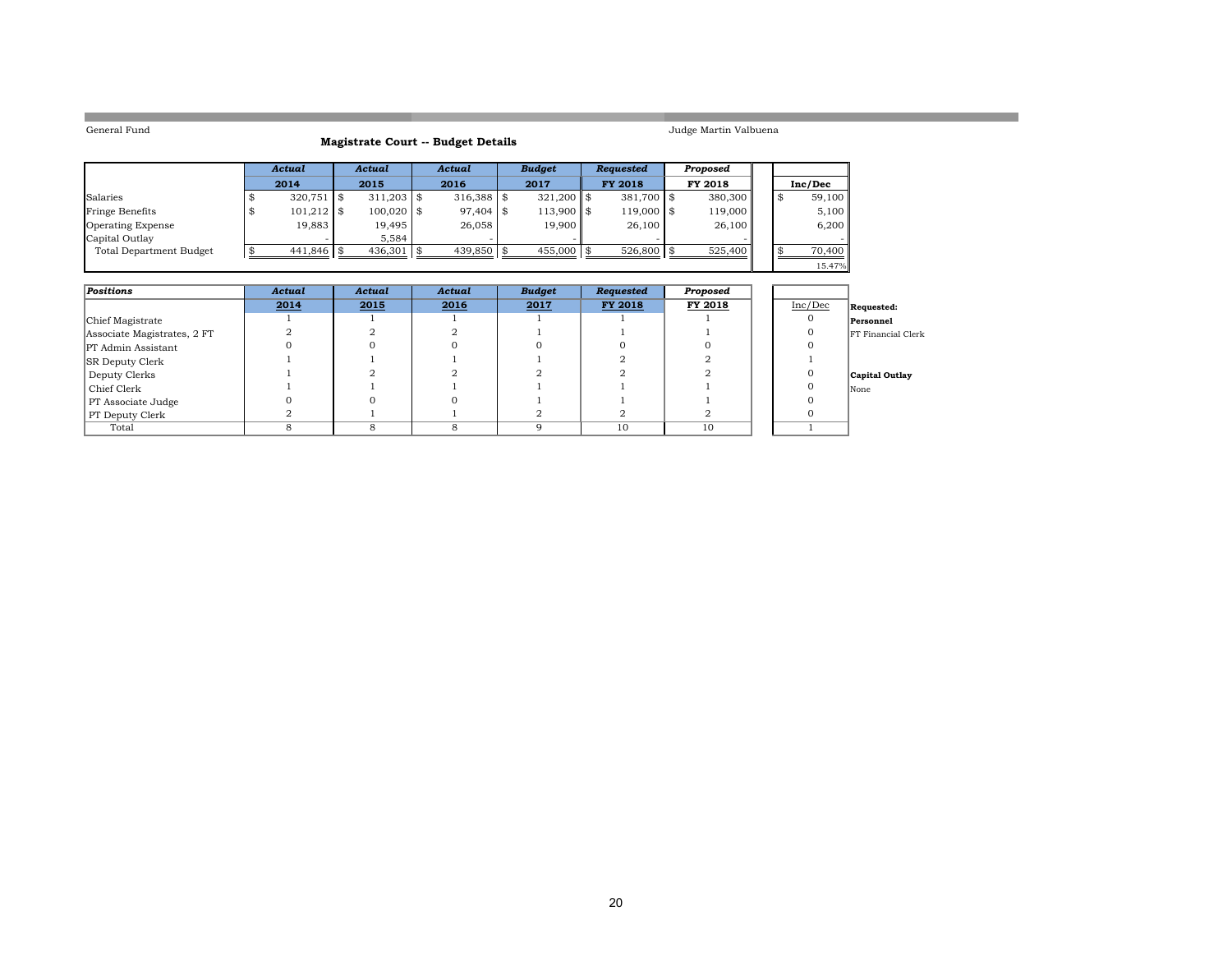the control of the control of the control of

# Judge Sandra Miller **Juvenile Court -- Budget Details**

and the control of the control of the control of the control of the control of the control of

| venile Court -- Budget Details |  |
|--------------------------------|--|
|--------------------------------|--|

|                          | Actual        | Actual        | Actual        | <b>Budget</b> | <b>Requested</b> | Proposed |  |         |
|--------------------------|---------------|---------------|---------------|---------------|------------------|----------|--|---------|
|                          | 2014          | 2015          | 2016          | 2017          | <b>FY 2018</b>   | FY 2018  |  | Inc/Dec |
| Salaries                 | $154.533$ \$  | $201,961$ \$  | $203.750$ \\$ | $219,100$ \$  | $250.500$ \\$    | 243.700  |  | 24,600  |
| Fringe Benefits          | $81,272$ \$   | 75,815 \$     | 68,927 \$     | $60,900$ \$   | $103,900$ \$     | 98,800   |  | 37,900  |
| <b>Operating Expense</b> | 220,879       | 236,850       | 224,260       | 286.350       | 286,350          | 286.350  |  |         |
| Capital Outlay           |               |               |               |               |                  |          |  |         |
| Total Department Budget  | $456.684$ \\$ | $514.627$ \\$ | 496.937       | $566.350$ \$  | 640.750          | 628,850  |  | 62,500  |
|                          |               |               |               |               |                  |          |  | 11.04%  |

| <b>Positions</b>                   | <b>Budget</b> | <b>Budget</b> | <b>Budget</b> | <b>Budget</b> | Requested | Proposed |         |              |
|------------------------------------|---------------|---------------|---------------|---------------|-----------|----------|---------|--------------|
|                                    | 2014          | 2015          | 2016          | 2017          | FY 2018   | FY 2018  | Inc/Dec | Requested:   |
| Juvenile Judge                     |               |               |               |               |           |          |         | Personnel    |
| Part time Juvenile Judge           |               |               |               |               |           |          |         | Deputy Clerk |
| Legal Secretary                    |               |               |               |               |           |          |         |              |
| Indigent Defense Attorneys (contra |               |               |               |               |           |          |         |              |
| Chief Clerk                        |               |               |               |               |           |          |         |              |
| Senior Deputy Clerks               |               |               |               |               |           |          |         |              |
| Deputy Clerk                       |               |               |               |               |           |          |         |              |
| <b>PT</b> Chims Coordinator        |               |               |               |               |           |          |         |              |
| <b>PT</b> Deputy Clerk             |               |               |               |               |           |          |         |              |
| Director of Treatment Services     |               |               |               |               |           |          |         |              |
| Total                              |               |               |               |               |           | a        |         |              |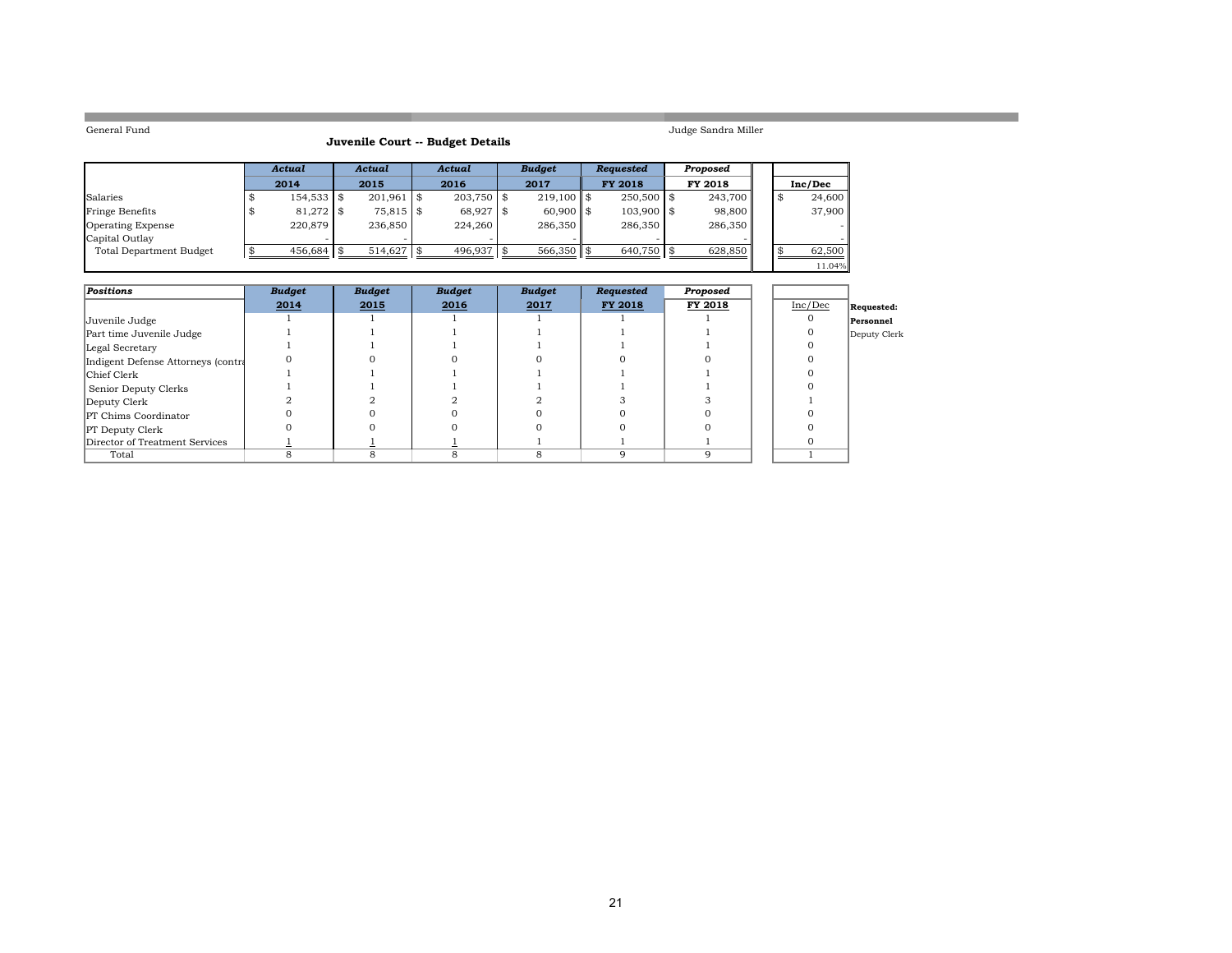#### Tom Driggers, Chief Public Defender

1.15%

#### **Public Defender -- Budget Details**

|                          | Actual  | Actual       | Actual         | <b>Budget</b> | <b>Requested</b> | Proposed |    |         |
|--------------------------|---------|--------------|----------------|---------------|------------------|----------|----|---------|
|                          | 2014    | 2015         | 2016           | 2017          | <b>FY 2018</b>   | FY 2018  |    | Inc/Dec |
| Salaries                 | 173,581 | $179,053$ \$ | $198.072$ \$   | 198.700 \$    | $223,500$ \$     | 204,100  | \$ | 5,400   |
| Fringe Benefits          | 33.458  | 48.753       | 585.825        | 53,600        | 52,800           | 51,300   |    | (2,300) |
| <b>Operating Expense</b> | 334,313 | 407.275      | 516,468        | 541.350       | 547.355          | 547,355  |    | 6,005   |
| Capital Outlay           |         |              | 6.045          |               |                  |          |    |         |
| Total Department Budget  | 541,352 | 635,081      | $1,306,410$ \$ | 793.650       | 823,655          | 802.755  |    | 9,105   |

| <b>Positions</b>              | Actual | Actual | Actual | <b>Budget</b> | Requested | Proposed |         |                |
|-------------------------------|--------|--------|--------|---------------|-----------|----------|---------|----------------|
|                               | 2014   | 2015   | 2016   | 2017          | FY 2018   | FY 2018  | Inc/Dec | Requested:     |
| <b>County Funded</b>          |        |        |        |               |           |          |         | Personnel      |
| Supplement - Public Defender  |        |        |        |               |           |          |         |                |
| Asst. Public Defender         |        |        |        |               |           |          |         |                |
| Investigator                  |        |        |        |               |           |          |         |                |
| Legal Secretary               |        |        |        |               |           |          |         | Capital Outlay |
| Indigent Verification Officer |        |        |        |               |           |          |         | None           |
| Administrative Secretary      |        |        |        |               |           |          |         |                |
| PT Admin. Secretary           |        |        |        |               |           |          |         |                |
| <b>State Funded</b>           |        |        |        |               |           |          |         |                |
| Public Defender               |        |        |        |               |           |          |         |                |
| Asst. Public Defender         |        |        |        |               |           |          |         |                |
| Investigator                  |        |        |        |               |           |          |         |                |
| Legal Secretary               |        |        |        |               |           |          |         |                |
| Total                         | 9      | 9      | 9      | 12            | 12        | 12       |         |                |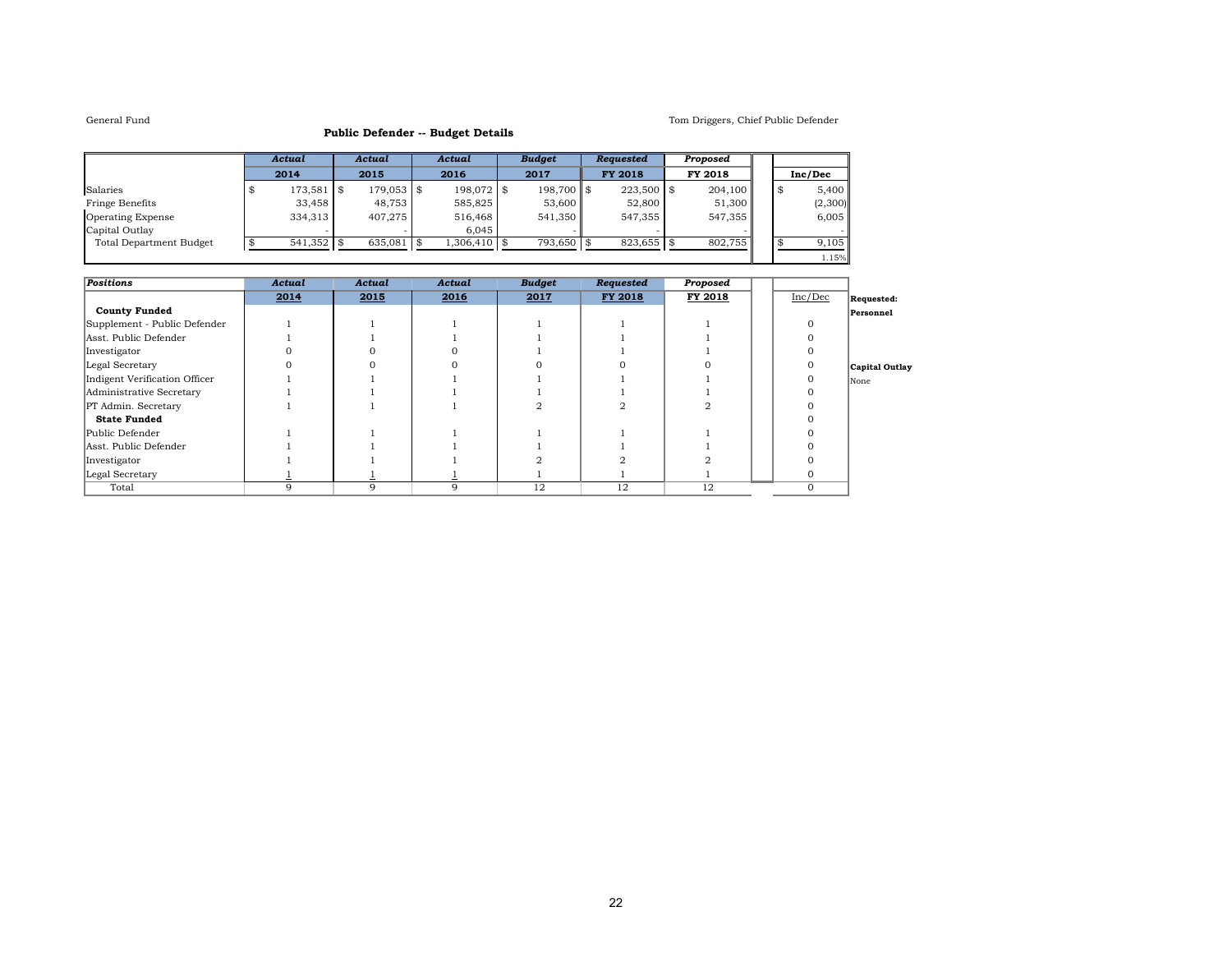|                                |             | <b>Coroner -- Budget Details</b> |             |      |               |                  |          |    |          |                    |
|--------------------------------|-------------|----------------------------------|-------------|------|---------------|------------------|----------|----|----------|--------------------|
|                                | Actual      | Actual                           | Actual      |      | <b>Budget</b> | Requested        | Proposed |    |          |                    |
|                                | 2014        | 2015                             | 2016        |      | 2017          | <b>FY 2018</b>   | FY 2018  |    | Inc/Dec  |                    |
| Salaries                       | $43,414$ \$ | 56,602 \$                        | $45,814$ \$ |      | $56,000$ \$   | $60,000$ \$      | 60,000   | \$ | 4,000    |                    |
| Fringe Benefits                | 9,044       | 10,423                           | 7,793       |      | 10,300        | 10,300           | 10,300   |    |          |                    |
| Operating Expense              | 22,523      | 36,063                           | 29,873      |      | 31,500        | 31,500           | 31,500   |    |          |                    |
| Capital Outlay                 |             |                                  |             |      |               |                  |          |    |          |                    |
| <b>Total Department Budget</b> | 74,981      | \$<br>103,087                    | 83,480      | l \$ | $97,800$ \$   | $101,800$ \$     | 101,800  |    |          | $4,000$ Requested: |
|                                |             |                                  |             |      |               |                  |          |    |          | 4.09% Personnel    |
|                                |             |                                  |             |      |               |                  |          |    |          | None               |
| Positions                      | Actual      | Actual                           | Actual      |      | <b>Budget</b> | <b>Requested</b> | Proposed |    |          |                    |
|                                | 2014        | 2015                             | 2016        |      | 2017          | FY 2018          | FY 2018  |    | Inc/Dec  | Capital Outlay     |
| Coroner                        |             |                                  |             |      |               |                  |          |    |          | None               |
| Deputy Coroners                | 3           | 3                                | 3           |      | 3             | 3                | 3        |    | 0        |                    |
| Total                          | 4           | $\overline{4}$                   | 4           |      | 4             | 4                | 4        |    | $\Omega$ |                    |
|                                |             |                                  |             |      |               |                  |          |    |          |                    |

Lindsey Eberhart, Coroner

and the control of the control of the control of the control of the control of the control of

General Fund

the control of the control of the control of the control of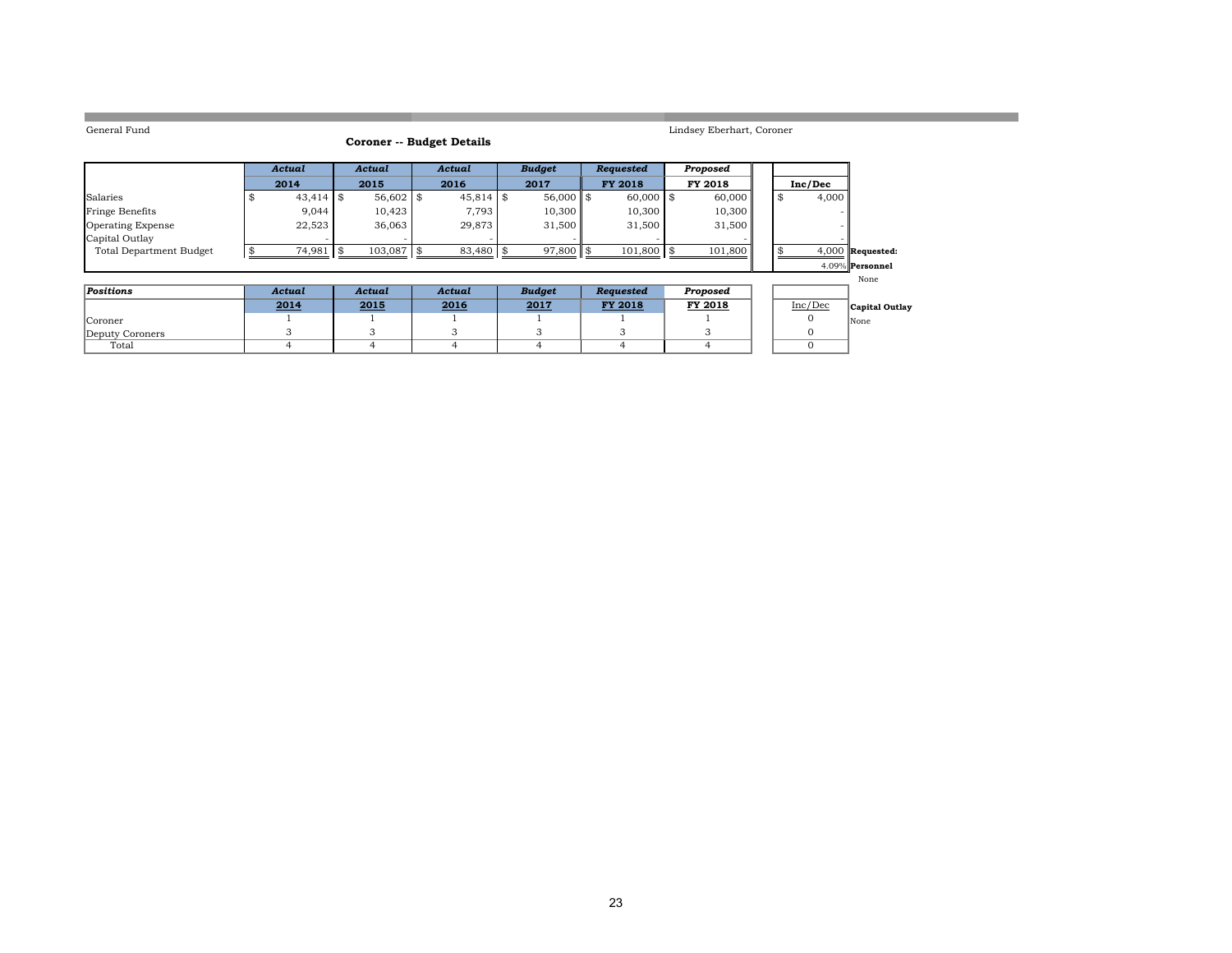|                                |                      | <b>Sheriff -- Budget Details</b> |                       |                |                       |      | Lt. Col. Jim Walker, Chief Deputy |    |              |                                                |
|--------------------------------|----------------------|----------------------------------|-----------------------|----------------|-----------------------|------|-----------------------------------|----|--------------|------------------------------------------------|
|                                | <b>Actual</b>        | <b>Actual</b>                    | Actual                | <b>Budget</b>  | <b>Requested</b>      |      | Proposed                          |    |              |                                                |
|                                | 2014                 | 2015                             | 2016                  | 2017           | FY 2018               |      | FY 2018                           |    | Inc/Dec      |                                                |
| Salaries                       | \$<br>$8,334,323$ \$ | $8,805,193$ \$                   | $9,133,744$ \$        | 9,347,000      | \$<br>$10,002,800$ \$ |      | 9,833,800                         | \$ | 486,800      |                                                |
| Fringe Benefits                | \$<br>2,967,099 \$   | $3,128,200$ \$                   | $3,265,714$ \$        | $3,291,000$ \$ | $3,781,900$ \$        |      | 3,684,600                         |    |              | 393,600 Requested:                             |
| <b>Operating Expense</b>       | 1,882,108            | 1,636,631                        | 1,615,573             | 1,968,900      | 2,088,318             |      | 2,088,318                         |    |              | $119,418$ Personnel                            |
| Capital Outlay                 |                      | 23,957                           | 50,787                | 30,300         | 198,835               |      | 198,835                           |    |              | 168,535 SRO-Corp SRO                           |
| <b>Total Department Budget</b> | \$<br>13,183,530     | \$<br>13,593,980                 | \$<br>$14,065,818$ \$ | 14,637,200     | \$<br>16,071,853      | l \$ | 15,805,553                        | \$ |              | 1,168,353 Deputy Sheriff-Patrol                |
|                                |                      |                                  |                       |                |                       |      |                                   |    |              | 7.98% Deputy Sheriff-Patrol                    |
|                                |                      |                                  |                       |                |                       |      |                                   |    |              | Investigator - CAC                             |
| <b>Positions</b>               | <b>Actual</b>        | <b>Actual</b>                    | <b>Actual</b>         | <b>Budget</b>  | <b>Requested</b>      |      | Proposed                          |    |              | Investigator - CID                             |
|                                | 2014                 | 2015                             | 2016                  | 2017           | FY 2018               |      | FY 2018                           |    | Inc/Dec      | Investigator - CID                             |
| Sheriff                        | 1                    | $\overline{1}$                   | $\mathbf{1}$          | $\mathbf{1}$   | $\overline{1}$        |      |                                   |    | $\mathbf 0$  | Investigator - CID                             |
| Colonel                        |                      |                                  |                       |                |                       |      |                                   |    | 0            | Deputy Courty Security                         |
| Lt. Colonel                    |                      |                                  |                       |                |                       |      |                                   |    | 0            | Deputy Courty Security                         |
| Majors                         | $\overline{4}$       |                                  | 4                     |                | 4                     |      | 4                                 |    | $\Omega$     |                                                |
| Captains                       |                      | 7                                |                       |                |                       |      | $\overline{7}$                    |    | 0            | <b>Capital Outlay</b>                          |
| Lieutenants                    | 6                    | 6                                | 6                     | 6              | 6                     |      | 6                                 |    | $\mathbf{O}$ | Celbrite system For CAC (cell Phone down load) |
| Sergeants                      | 15                   | 15                               | 15                    | 15             | 15                    |      | 15                                |    | $\mathbf{O}$ | Tag Recognition System                         |
| Corporals                      | 8                    | 8                                | 8                     | 8              | 8                     |      | 8                                 |    | $\mathbf{0}$ | Mobile Vision Upgrade and Server               |
| Investigators                  | 26                   | 26                               | 28                    | 30             | 34                    |      | 34                                |    | 4            | In Building BDA/ Repeater for EPHS             |
| Evidence Technician            |                      |                                  |                       |                |                       |      | 1                                 |    | $\mathbf{O}$ | <b>UHF Digital Radio Maintenance</b>           |
| Crime Scene Tech               | 1                    |                                  | 2                     | $\overline{a}$ | $\overline{2}$        |      | $\overline{2}$                    |    | $\Omega$     |                                                |
| Deputies                       | 96                   | 97                               | 100                   | 105            | 110                   |      | 110                               |    | 5            |                                                |
| Communications Operators       | 13                   | 13                               | 13                    | 13             | 13                    |      | 13                                |    | $\Omega$     |                                                |
| <b>Admin Secretaries</b>       | 6                    | 6                                | 6                     | 6              | 6                     |      | 6                                 |    | $\Omega$     |                                                |
| CID Secretaries                | 8                    | 8                                | 8                     | 8              | 8                     |      | 8                                 |    | $\Omega$     |                                                |
| Records Tech                   | $\overline{2}$       | 2                                | $\overline{2}$        | $\overline{2}$ | $\overline{2}$        |      | $\overline{2}$                    |    | $\Omega$     |                                                |
| Office Manager                 |                      |                                  |                       |                |                       |      |                                   |    | O            |                                                |
| Purchasing Tech                |                      |                                  |                       |                |                       |      |                                   |    | O            |                                                |
| Chaplain                       | $\Omega$             | $\Omega$                         |                       |                |                       |      |                                   |    | $\Omega$     |                                                |
| Part-time                      | $\overline{2}$       | 2                                | $\overline{2}$        | $\overline{a}$ | $\overline{2}$        |      | $\overline{2}$                    |    | $\mathbf{O}$ |                                                |
| Total                          | 200                  | $\overline{201}$                 | 208                   | 215            | 224                   |      | 224                               |    | 9            |                                                |

Gary Gulledge, Sheriff

### General Fund

**COL**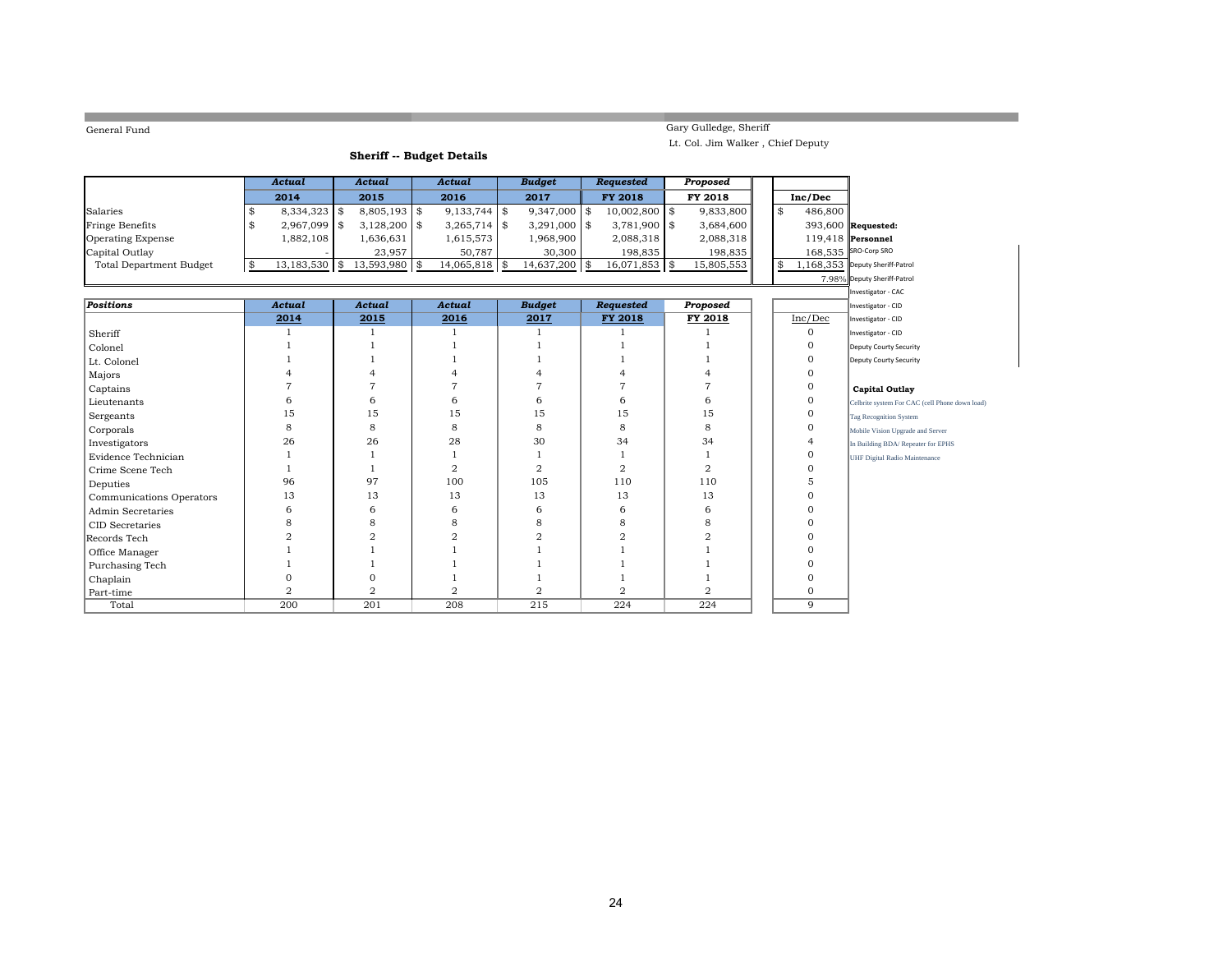**College** 

#### Sheriff Gary Gulledge Major Sheila Craton, Jail Administrator

2.20%

### **Detention Center -- Budget Details**

|                                | Actual         | Actual          | Actual         | <b>Requested</b> | Requested      | Proposed  |  |         |
|--------------------------------|----------------|-----------------|----------------|------------------|----------------|-----------|--|---------|
|                                | 2014           | 2015            | 2016           | 2017             | <b>FY 2018</b> | FY 2018   |  | Inc/Dec |
| Salaries                       | $2,764,835$ \$ | $3,078,879$ \$  | $3,025,507$ \$ | $3,385,000$ \\$  | $3,385,000$ \$ | 3,385,000 |  |         |
| Fringe Benefits                | $936,619$ \$   | $1,021,045$ \\$ | 980,620 \$     | $1,081,900$ \$   | $1,186,100$ \$ | 1,186,100 |  | 104,200 |
| <b>Operating Expense</b>       | 1,774,987      | 1,444,290       | 1,607,178      | 1,828,200        | 1,862,325      | 1,862,325 |  | 34,125  |
| Capital Outlay                 | 46.955         | 39.426          |                |                  |                |           |  |         |
| <b>Total Department Budget</b> | $5,523,396$ \$ | $5,583,641$ \$  | $5,613,305$ \$ | $6,295,100$ \$   | $6,433,425$ \$ | 6,433,425 |  | 138,325 |
|                                |                |                 |                |                  |                |           |  | 2.20%   |

| <b>Positions</b>            | Actual | Actual | Actual | Proposed | Requested | Proposed |          | Requested:                      |
|-----------------------------|--------|--------|--------|----------|-----------|----------|----------|---------------------------------|
|                             | 2014   | 2015   | 2016   | 2017     | FY 2018   | FY 2018  | Inc/Dec  | Personnel                       |
| Jail Administrator          |        |        |        |          |           |          | $\Omega$ | None                            |
| Asst Jail Administrator     |        |        |        |          |           |          |          |                                 |
| Administrative Asst         |        |        |        |          |           |          |          |                                 |
| Adminstrative Officer       |        |        |        |          |           |          | 0        | Capital Outlay:                 |
| Lieutenant                  |        |        |        |          |           |          | $\Omega$ |                                 |
| Captain                     |        |        |        |          |           |          | $\Omega$ | Air condition units             |
| Sergeants                   |        |        |        |          |           |          | $\Omega$ | Replace Crown vics w/ Explorers |
| Corporal                    |        |        |        |          |           |          |          | 10 Cell Door Closures           |
| Transport Deputies (POST)   |        |        |        |          |           |          |          |                                 |
| Transport Officer (POST)    |        |        |        |          |           |          |          |                                 |
| Detention Officers          | 47     | 47     | 47     | 47       | 47        | 47       |          |                                 |
| <b>EMT</b>                  |        |        |        |          |           |          | $\Omega$ | JCSA - capital improvements     |
| Temp. Clerks                |        |        |        |          |           |          |          | & purchases at jail \$100,000   |
| <b>Building Maintenance</b> |        |        |        |          |           |          | $\Omega$ |                                 |
| Part time                   |        |        |        |          |           |          |          |                                 |
| Total                       | 80     | 80     | 80     | 82       | 82        | 82       | $\Omega$ |                                 |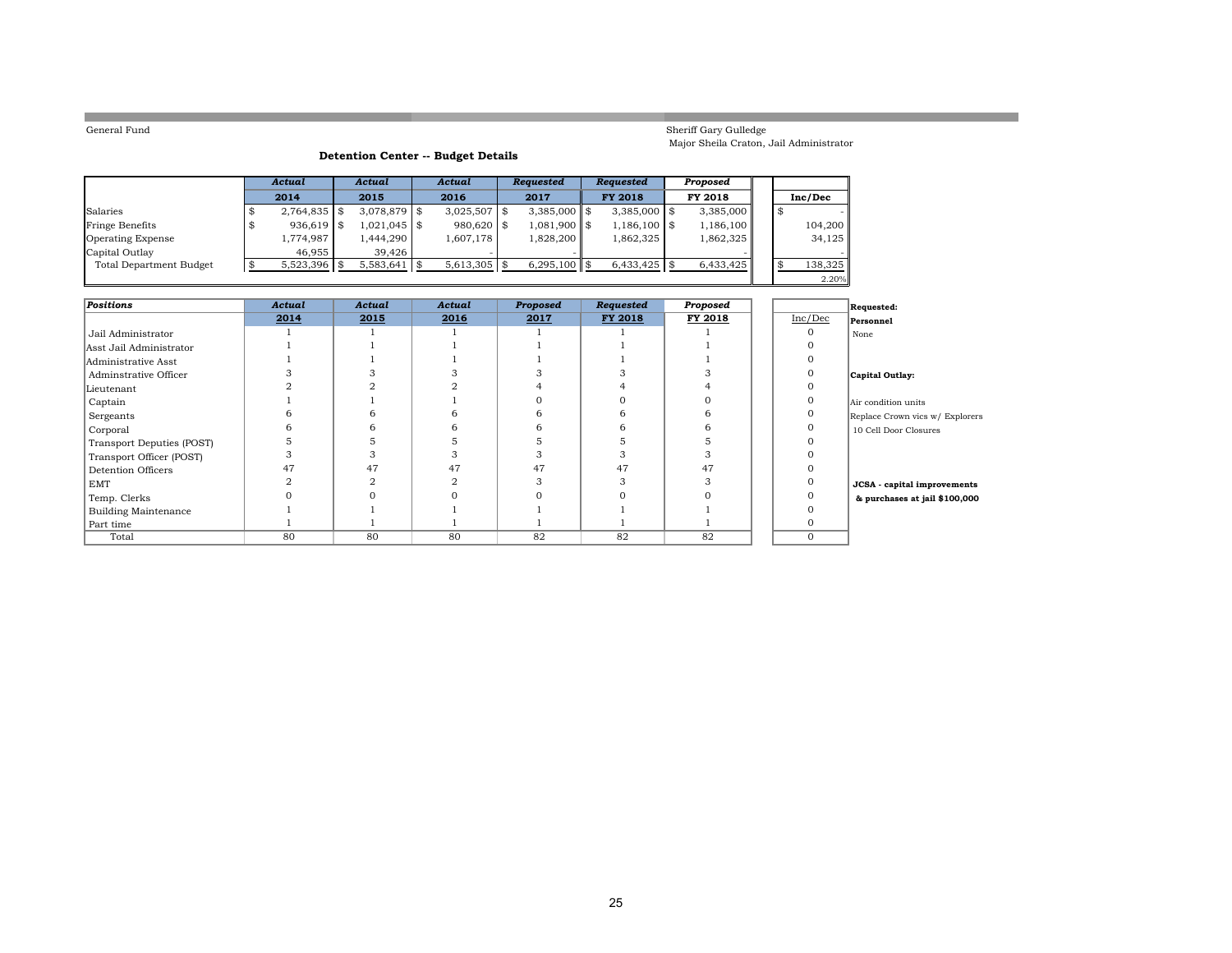LeAnn Leholm, Captain

### **Marshal -- Budget Details**

|                                | Actual        | Actual        | Actual       | <b>Budget</b> | Requested      | Proposed |   |                       |
|--------------------------------|---------------|---------------|--------------|---------------|----------------|----------|---|-----------------------|
|                                | 2014          | 2015          | 2016         | 2017          | <b>FY 2018</b> | FY 2018  |   | Inc/Dec               |
| Salaries & Fringe Benefits     | $322,533$ \$  | $475.238$ \\$ | $489.781$ \$ | $537,500$ \$  | 602.500 \$     | 602.500  | Æ | 65,000                |
| Fringe Benefits                | $139.434$ \\$ | $206,931$ \$  | $211,543$ \$ | $223,500$ \$  | $220.300$ \\$  | 220,300  |   | (3,200)               |
| <b>Operating Expense</b>       | 84,282        | 95,912        | 85.427       | 76,000        | 86,167         | 86,167   |   | 10,167                |
| Capital Outlay                 | 15.975        | 15.183        |              | 98,200        |                |          |   | (98, 200)             |
| <b>Total Department Budget</b> | $562,224$ \$  | $793,263$ \$  | 786,751 \$   | $935,200$ \$  | 908,967        | 908,967  |   | $(26,233)$ Requested: |
|                                |               |               |              |               |                |          |   | $-2.81\%$ Personnel   |

| Positions              | Actual | Actual | Actual | <b>Budget</b> | Requested | Proposed |         |                |
|------------------------|--------|--------|--------|---------------|-----------|----------|---------|----------------|
|                        | 2014   | 2015   | 2016   | 2017          | FY 2018   | FY 2018  | Inc/Dec |                |
| Chief Marshal          |        |        |        |               |           |          |         | Capital Outlay |
| Major                  |        |        |        |               |           |          |         |                |
| Lieutenant             |        |        |        |               |           |          |         |                |
| Admin Assistant        |        |        |        |               |           |          |         |                |
| Deputy Marshals        |        |        |        |               |           |          |         | <b>SPLOST</b>  |
| Sgt's                  |        |        |        |               |           |          |         | <b>Vehicle</b> |
| Business Lic Tech      |        |        |        |               |           |          |         |                |
| Part Time Receptionist |        |        |        |               |           |          |         |                |
| Total                  | 10     | 13     | 13     | 14            | 14        | 14       |         |                |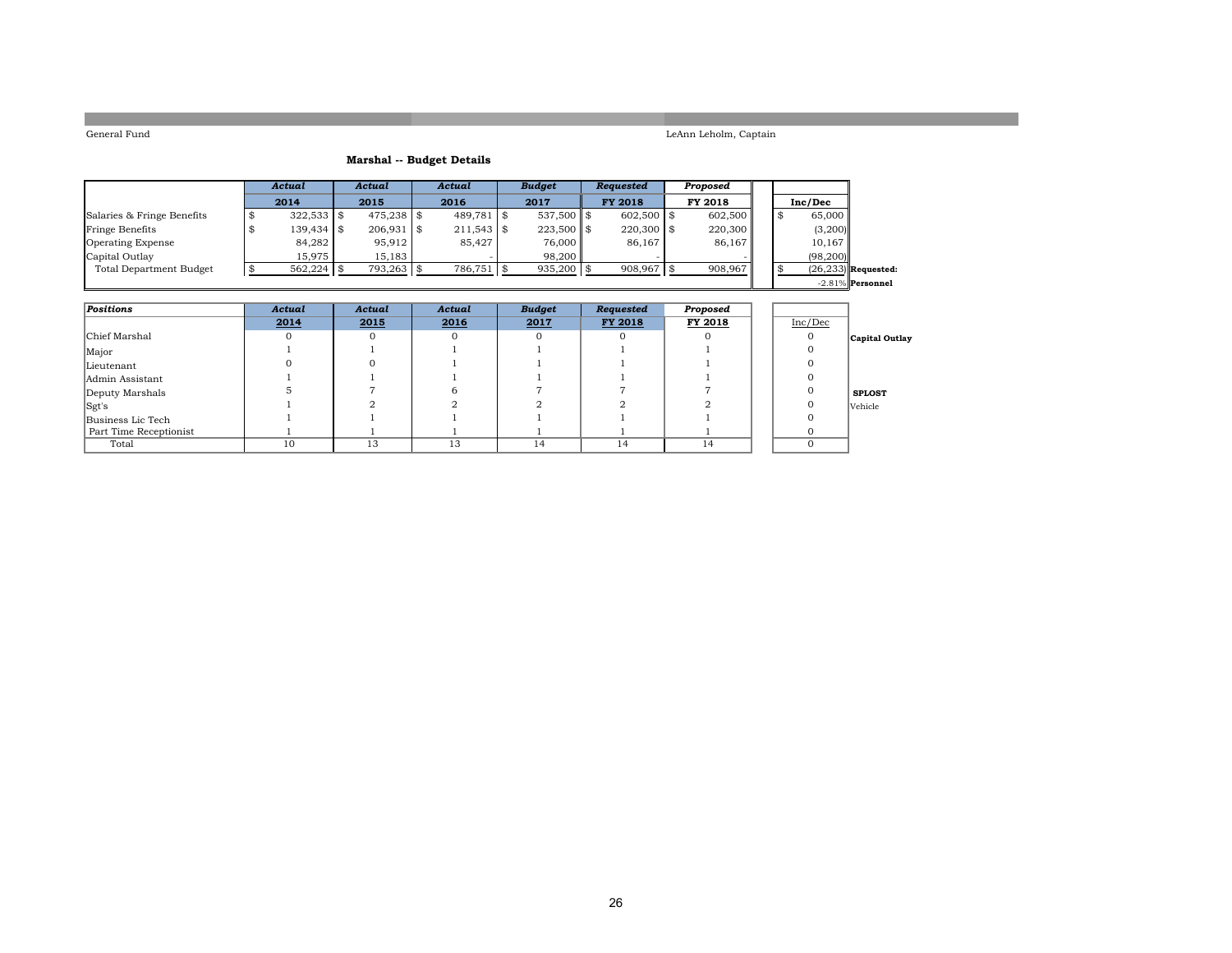LeAnn Leholm, Marshal Captain

### **Animal Control -- Budget Details**

|                         | Actual       |  | Actual        |  | Actual       |  | <b>Budget</b> | Requested      | Proposed |  |          |
|-------------------------|--------------|--|---------------|--|--------------|--|---------------|----------------|----------|--|----------|
|                         | 2014         |  | 2015          |  | 2016         |  | 2017          | <b>FY 2018</b> | FY 2018  |  | Inc/Dec  |
| Salaries                | $355.700$ \$ |  | $380,864$ \$  |  | 388,978 \$   |  | 383,300 \$    | $415,600$ \$   | 408,500  |  | 25,200   |
| Fringe Benefits         | $127,714$ \$ |  | 132,672 \$    |  | $132,551$ \$ |  | $124,400$ \$  | 146,400 \$     | 136,900  |  | 12,500   |
| Operating Expense       | 123,891      |  | 121,734       |  | 129.734      |  | 206,500       | 196,500        | 196,500  |  | (10,000) |
| Capital Outlay          | 48.166       |  |               |  |              |  |               | 8,300          | 13,500   |  | 13,500   |
| Total Department Budget | 655,471      |  | $635,271$ \\$ |  | $651,263$ \$ |  | 714,200 \$    | 766,800        | 755,400  |  | 41,200   |
|                         |              |  |               |  |              |  |               |                |          |  | 5.77%    |

| <b>Positions</b>     | Actual | Actual | Actual | <b>Budget</b> | Requested | Proposed |          | Requested:     |
|----------------------|--------|--------|--------|---------------|-----------|----------|----------|----------------|
|                      | 2014   | 2015   | 2016   | 2017          | FY 2018   | FY 2018  | Inc/Dec  | Personnel      |
| Facility Manager     |        |        |        |               |           |          |          | Road Officer   |
| Administrative Clerk |        |        |        |               |           |          |          |                |
| Supervisor           |        |        |        |               |           |          |          | Capital Outlay |
| Sgt.                 |        |        |        |               |           |          |          | Box For Truck  |
| AC Officers          |        |        |        |               |           |          |          |                |
| Kennel Techs         |        |        |        |               |           |          |          | <b>SPLOST</b>  |
| Veterinarian         |        |        |        |               |           |          |          | Van            |
| PT Admin Clerk       |        |        |        |               |           |          |          |                |
| PT Kennel Tech       |        |        |        |               |           |          |          |                |
| Total                | 12     | 14     | 14     | 14            | 14        | 14       | $\Omega$ |                |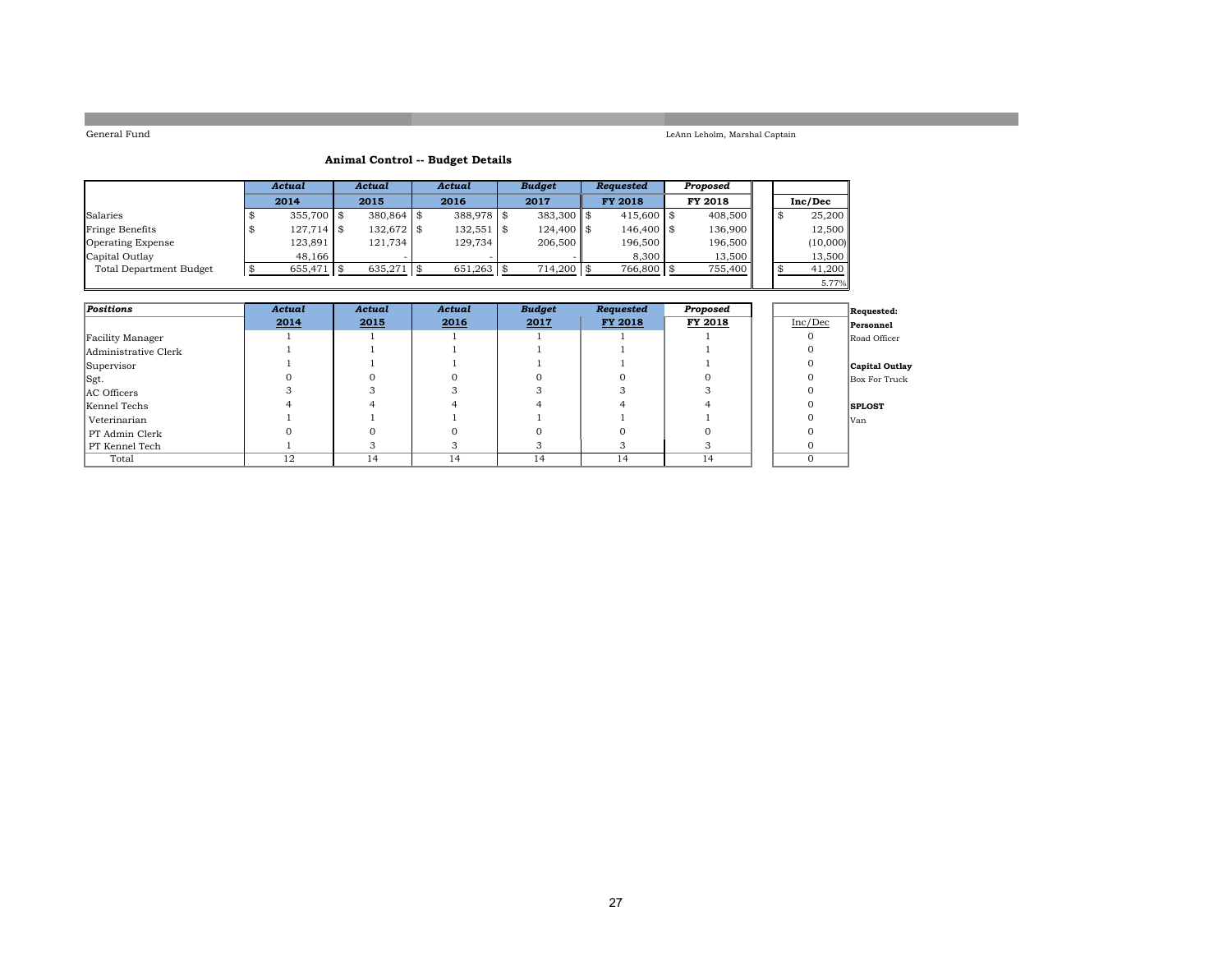#### **Department of Transportation -- Budget Details**

Scott Greene, DOT Director

|                                | Actual |                |     | Actual          |  | Actual       |     | <b>Budget</b>    | Requested       | Proposed   |     |            |
|--------------------------------|--------|----------------|-----|-----------------|--|--------------|-----|------------------|-----------------|------------|-----|------------|
|                                |        | 2014           |     | 2015            |  | 2016         |     | 2017             | <b>FY 2018</b>  | FY 2018    |     | Inc/Dec    |
| Salaries                       |        | $2,165,203$ \$ |     | $2.193.109$ \\$ |  | 2.209.909    | 1 S | $2.340.000$ \ \$ | $2.581.800$ \\$ | 2,549,200  | \$. | 209,200    |
| Fringe Benefits                |        | 798.588 \$     |     | $848.474$ \$    |  | $833,636$ \$ |     | $929,700$ \$     | 1,074,300 \$    | 1,053,100  |     | 123,400    |
| <b>Operating Expense</b>       |        | 4,908,556      |     | 5.224.486       |  | 2.821.972    |     | 8,128,147        | 7,186,029       | 7,186,029  |     | (942, 118) |
| Capital Outlay                 |        | 55.335         |     | 476.112         |  | 450.980      |     | 50,000           | 740.521         | 740.521    |     | 690.521    |
| <b>Total Department Budget</b> |        | 7,927,682      | . S | $8,742,180$ \$  |  | 6,316,497    |     | 11,447,847       | 1,582,650 \$    | 11,528,850 |     | 81,003     |
|                                |        |                |     |                 |  |              |     |                  |                 |            |     | 0.71%      |

| Positions                    | Actual | Actual         | Actual         | <b>Budget</b>  | Requested      | Proposed              |                |                                              |
|------------------------------|--------|----------------|----------------|----------------|----------------|-----------------------|----------------|----------------------------------------------|
|                              | 2014   | 2015           | 2016           | 2017           | FY 2018        | FY 2018               | Inc/Dec        | Requested:                                   |
| Director                     |        |                | $\overline{1}$ |                |                |                       | $\mathbf{O}$   | Personnel                                    |
| Asst Director                |        |                |                |                |                |                       | 0              | EO 1 Truck Driver                            |
| Sr. Admin Asst               |        |                |                |                |                |                       | 0              | EO 3 Truck Driver                            |
| Admin Secretary              |        |                |                |                |                |                       | $\mathbf{O}$   | Traffic Analyst                              |
| Admin Clerk                  |        |                |                |                |                |                       | 0              | Pre-Construction Eng                         |
| Construction Mgr             |        |                |                |                |                |                       | $\mathbf{O}$   |                                              |
| Pre-Construction Mgr         |        |                |                |                |                |                       | $\Omega$       |                                              |
| Pre-Construction Eng         |        |                |                |                | $\overline{a}$ | $\overline{2}$        |                | <b>Capital Outlay</b>                        |
| Construction Insp            |        | $\overline{2}$ | $\overline{2}$ | $\overline{2}$ | $\overline{2}$ | $\overline{2}$        | $\Omega$       | SPLOST/CIP - transportation projects a       |
| Constrcution Engineer        |        | $\mathbf{0}$   | $\Omega$       |                | $\mathbf{O}$   | $\Omega$              | $\overline{0}$ | a on a separate schedule in the appen        |
| Sr.Construction Insp         |        | $\mathbf{2}$   | $\overline{2}$ |                | $\overline{2}$ | $\overline{2}$        | $\mathbf{O}$   | this budget                                  |
| ROW Coordinator              |        |                |                |                |                |                       | 0              |                                              |
| Sr. Traffic Analyst          |        |                |                |                |                |                       | 0              | Canon OCE large format printer - \$23,657    |
| <b>Traffic Analyst</b>       |        | $\Omega$       | $\Omega$       |                |                |                       |                |                                              |
| Construction Project Manager |        | $\overline{2}$ | $\mathfrak{D}$ |                | $\overline{2}$ | $\overline{2}$        | 0              | Digital Engineering Plans Scanner - \$18,000 |
| Project Manager              |        |                |                |                |                |                       | 0              |                                              |
| Asst Road Superint           |        |                |                |                |                |                       | 0              | 1/2 ton regular cab 2x4 SWB                  |
| Crew Supervisors             |        | 3              | 3              |                | 4              |                       | 0              | 1/2 ton regular cab 2x4 SWB                  |
| Crew Leaders                 |        | 7              | 7              |                | 8              | 8                     | 0              | 1/2 ton regular cab 4x4 SWB                  |
| Sign Techs                   |        | 3              | 3              |                | 3              |                       | 0              | Crew Cab pick up with utility body LWB       |
| Sign Crew Spv                |        |                |                |                |                |                       | 0              |                                              |
| Signal Supervisor            |        |                |                |                |                |                       | 0              | Mini excavator                               |
| Signal Techs                 |        |                |                |                |                |                       | O              |                                              |
| Traffic Ops Mgr              |        |                |                |                |                |                       | $\Omega$       | 4000 gallon water truck                      |
| Lead Sign Tech               |        |                |                |                |                |                       | $\Omega$       | Street Sweeper                               |
| Road Superint                |        |                |                |                |                |                       | $\Omega$       |                                              |
| EO II's                      |        | 5              | 5              | 6              | 6              | 6                     | $\Omega$       | Flat Dump body                               |
| EO III's                     |        | 10             | 10             | 10             | 10             | 10                    | $\Omega$       | <b>Backhoe Trailer</b>                       |
| EO IV                        |        | $\mathbf{O}$   | $\mathbf{O}$   | $\mathbf{0}$   | $\mathbf{O}$   | $\mathbf{O}$          | 0              | Changeable message sign                      |
| EO's                         |        | $\overline{2}$ | $\overline{2}$ | $\overline{2}$ | $\overline{2}$ | $\overline{2}$        | $\Omega$       | Hydro Seeder                                 |
| <b>Truck Drivers</b>         |        | $\Omega$       | $\Omega$       | $\Omega$       | $\overline{a}$ | $\overline{2}$        | $\overline{2}$ | Tailgate Conveyor                            |
| Crew Workers                 |        | 4              |                |                | 4              | $\boldsymbol{\Delta}$ | $\mathbf{O}$   |                                              |
| Traffic Tech                 |        |                | $\mathbf{1}$   |                | 1              |                       | $\Omega$       |                                              |
| CAD/GIS Tech                 |        |                | ı              |                |                |                       | $\mathbf{0}$   |                                              |
| Total                        | 59     | 60             | 60             | 63             | 67             | 67                    | $\overline{4}$ |                                              |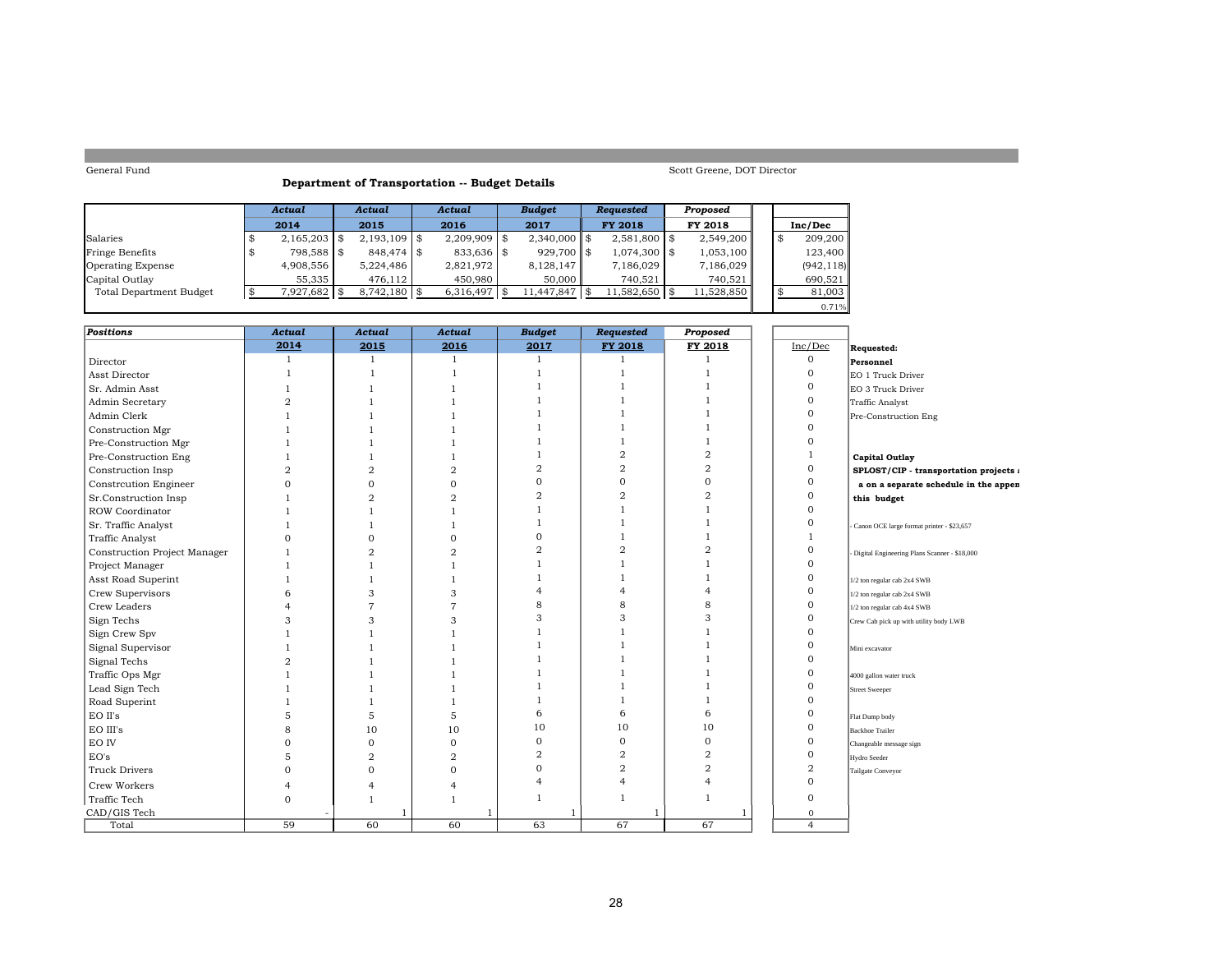Vacant, Government Services Tim Atcheson, Fleet Manager

### **Fleet -- Budget Details**

|                          | Actual       | Actual       |  | Actual        |  | <b>Budget</b> |  | <b>Requested</b> | Proposed |    |                   |  |
|--------------------------|--------------|--------------|--|---------------|--|---------------|--|------------------|----------|----|-------------------|--|
|                          | 2014         | 2015         |  | 2016          |  | 2017          |  | <b>FY 2018</b>   | FY 2018  |    | Inc/Dec           |  |
| Salaries                 | $364,313$ \$ | $356,898$ \$ |  | $373,807$ \$  |  | $423.200$ \\$ |  | $472.300$ \$     | 456,900  | \$ | 33,700 Personnel  |  |
| Fringe Benefits          | 154,836 \$   | 144,666 \$   |  | $142,393$ \$  |  | 177,400 \$    |  | $221,000$ \$     | 210,500  |    | $33.100$ Mechanic |  |
| <b>Operating Expense</b> | 28,040       | 31,106       |  | 111,934       |  | 50,600        |  | 36.920           | 36,920   |    | (13,680)          |  |
| Capital Outlay           |              |              |  |               |  | 12,000        |  | 103,000          | 103,000  |    | 91,000            |  |
| Total Department Budget  | $547,189$ \$ | $532,669$ \$ |  | $628,134$ \\$ |  | $663,200$ \$  |  | $833,220$ \$     | 807,320  |    | 144,120           |  |
|                          |              |              |  |               |  |               |  |                  |          |    | 21.73%            |  |

| Positions            | Actual | Actual | Actual | <b>Budget</b> | Requested      | Proposed |         | Capital Outlay                             |
|----------------------|--------|--------|--------|---------------|----------------|----------|---------|--------------------------------------------|
|                      | 2014   | 2015   | 2016   | 2017          | <b>FY 2018</b> | FY 2018  | Inc/Dec | Copier                                     |
| Fleet Manager        |        |        |        |               |                |          |         | 15.000lb Truck Lift                        |
| Admin Assistant      |        |        |        |               |                |          |         | Tire Machine                               |
| Shop Foreman         |        |        |        |               |                |          |         | Replace 2 bay doors                        |
| Mechanics            |        |        |        |               |                |          |         | F-450 with Mechanic Body                   |
| Equipment Svc Worker |        |        |        |               |                |          |         | Fill in piit and move lift from Fire Maint |
| Welder               |        |        |        |               |                |          |         |                                            |
| PT Admin Secretary   |        |        |        |               |                |          |         |                                            |
| Total                |        |        | $\pm$  | 12            | 13             |          |         |                                            |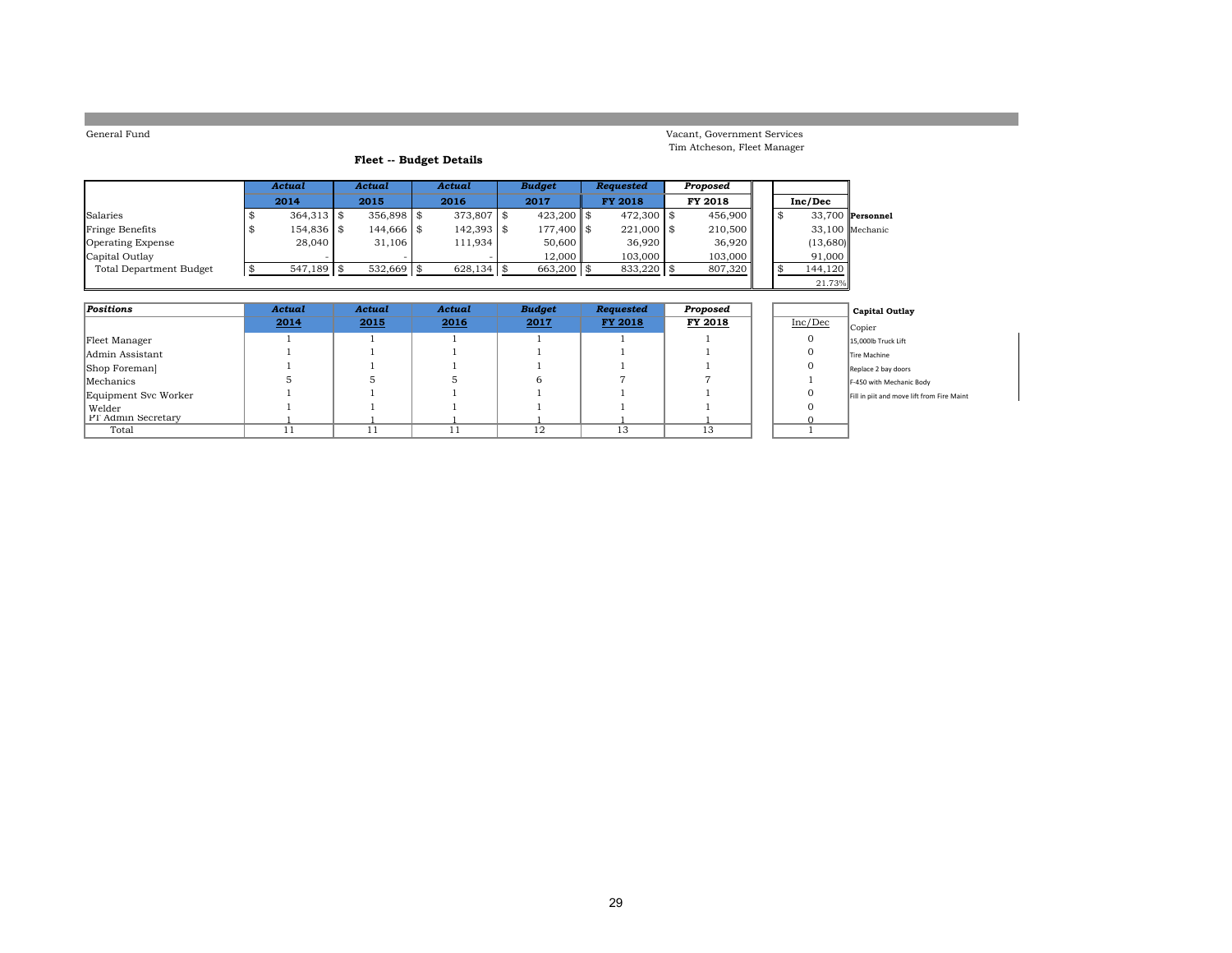| General Fund                          |    |               |               |               |  |                             |  |                |  |                  |  |                             |                |                                 |
|---------------------------------------|----|---------------|---------------|---------------|--|-----------------------------|--|----------------|--|------------------|--|-----------------------------|----------------|---------------------------------|
|                                       |    |               |               |               |  |                             |  |                |  |                  |  | Vacant, Government Services |                |                                 |
|                                       |    |               |               |               |  | Recycling -- Budget Details |  |                |  |                  |  | Tommie Leonard, Recycling   |                |                                 |
|                                       |    |               |               |               |  |                             |  |                |  |                  |  |                             |                |                                 |
|                                       |    | <b>Actual</b> |               | <b>Actual</b> |  | <b>Actual</b>               |  | <b>Budget</b>  |  | <b>Requested</b> |  | Proposed                    |                |                                 |
|                                       |    | 2014          |               | 2015          |  | 2016                        |  | 2017           |  | <b>FY 2018</b>   |  | FY 2018                     | Inc/Dec        |                                 |
| Salaries                              | \$ | 64,225        | $\frac{1}{2}$ | 80,338 \$     |  | 81,307 \$                   |  | $104,200$ \$   |  | $116,300$ \$     |  | 108,800                     | \$<br>4,600    |                                 |
| Fringe Benefits                       | \$ | 28,178        | <b>\$</b>     | $25,792$ \$   |  | 17,630 \$                   |  | $18,400$ \$    |  | $38,600$ \$      |  | 33,600                      |                | $15,200$ Personnel              |
| Operating Expense                     |    | 19,990        |               | 19,381        |  | 21,543                      |  | 23,950         |  | 23,950           |  | 28,600                      |                | 4,650 Make PT Litter Coord a FT |
| Capital Outlay                        |    |               |               |               |  |                             |  |                |  | 18,000           |  | 18,000                      | 18,000         |                                 |
| <b>Total Department Budget</b>        | \$ | 112,393 \$    |               | $125,511$ \$  |  | 120,480 \$                  |  | 146,550 \$     |  | 196,850 \$       |  | 189,000                     | \$<br>42,450   |                                 |
|                                       |    |               |               |               |  |                             |  |                |  |                  |  |                             | 28.97%         |                                 |
| <b>Positions</b>                      |    | <b>Actual</b> |               | <b>Actual</b> |  | <b>Actual</b>               |  | <b>Budget</b>  |  | <b>Requested</b> |  | Proposed                    |                |                                 |
|                                       |    | 2014          |               | 2015          |  | 2016                        |  | 2017           |  | FY 2018          |  | FY 2018                     | Inc/Dec        | <b>Capital Outlay</b>           |
|                                       |    |               |               |               |  |                             |  |                |  |                  |  |                             | $\Omega$       | Cardboard Baler                 |
| Coordinator                           |    |               |               |               |  |                             |  |                |  |                  |  |                             | $\mathbf{0}$   |                                 |
| Asst Coordinator                      |    |               |               |               |  |                             |  | $\mathbf{0}$   |  | $\overline{2}$   |  | $\overline{2}$              | $\overline{2}$ |                                 |
| PT Worker<br>Total                    |    | 3             |               | 3             |  | 3                           |  | $\overline{2}$ |  | $\overline{4}$   |  | $\overline{4}$              | $\overline{2}$ |                                 |
|                                       |    |               |               |               |  |                             |  |                |  |                  |  |                             |                |                                 |
| General Fund                          |    |               |               |               |  |                             |  |                |  |                  |  | Scott Greene, DOT           |                |                                 |
| Utility Coordinator -- Budget Details |    |               |               |               |  |                             |  |                |  |                  |  |                             |                |                                 |
|                                       |    |               |               |               |  |                             |  |                |  |                  |  |                             |                |                                 |
|                                       |    | <b>Actual</b> |               | <b>Actual</b> |  | <b>Actual</b>               |  | <b>Budget</b>  |  | <b>Requested</b> |  | Proposed                    |                |                                 |
|                                       |    | 2014          |               | 2015          |  | 2016                        |  | 2017           |  | <b>FY 2018</b>   |  | FY 2018                     | Inc/Dec        | Personnel                       |
| .                                     |    |               |               |               |  |                             |  |                |  |                  |  |                             |                |                                 |

|                                            | 2014    | 2015    | 2016    | 2017      | FY 2018 | <b>FY 2018</b> | Inc/Dec | <b>Person:</b> |
|--------------------------------------------|---------|---------|---------|-----------|---------|----------------|---------|----------------|
| Salaries                                   |         |         |         |           |         |                |         | None           |
| Fringe Benefits                            |         |         |         |           |         |                |         |                |
| <b>Operating Expense</b><br>Capital Outlay | 898.698 | 863.148 | 914.413 | 1.000.000 | 000,000 | 1,000,000      |         |                |
|                                            |         |         |         |           |         |                | 0.00%   |                |

| Positions           | Actual | Actual | Actual | <b>Budget</b> | Requested      | Proposed |         |
|---------------------|--------|--------|--------|---------------|----------------|----------|---------|
|                     | 2014   | 2015   | 2016   | 2017          | <b>FY 2018</b> | FY 2018  | Inc/Dec |
| Utility Coordinator |        |        |        |               |                |          |         |
| Admin Assistant     |        |        |        |               |                |          |         |
| Inspector           |        |        |        |               |                |          |         |
| Total               |        |        |        |               |                |          |         |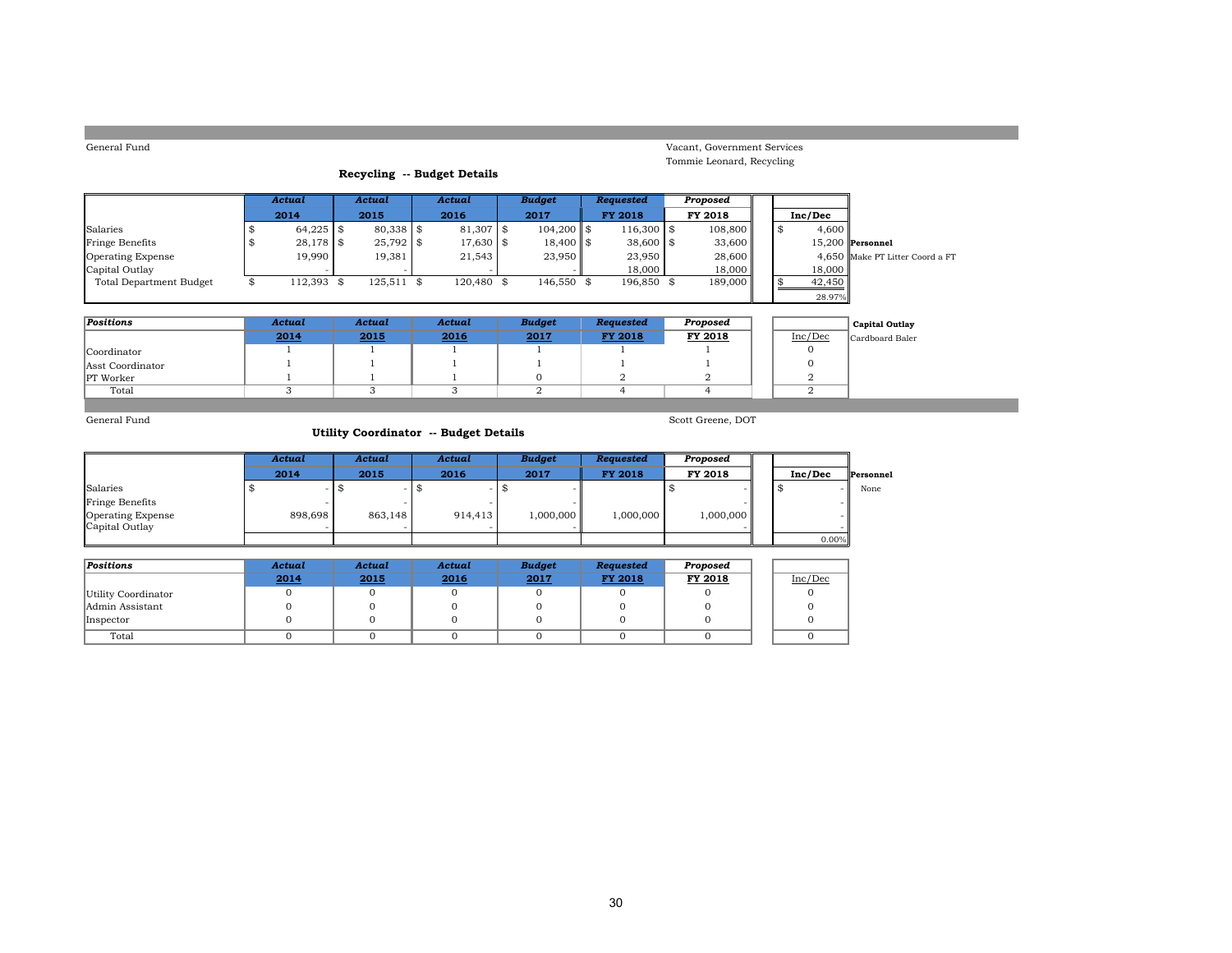Ann Lippman, Community Development Bruce Coyle, County Engineer

#### **Stormwater -- Budget Details**

|                         | Actual | Actual                        | Actual | <b>Budget</b> | Requested      | Proposed |         |                     |
|-------------------------|--------|-------------------------------|--------|---------------|----------------|----------|---------|---------------------|
|                         | 2014   | 2015                          | 2016   | 2017          | <b>FY 2018</b> | FY 2018  | Inc/Dec |                     |
| Salaries                |        | ۰                             |        | - 13          | $308.200$ \$   | 276.797  |         | $276,797$ Requested |
| Fringe Benefits         |        |                               |        |               | 192,000        | 160.596  |         | $160.596$ Personnel |
| Operating Expense       |        |                               |        |               | 84,000         | 84,000   |         | 84,000 Division Mgr |
| Capital Outlay          |        |                               |        |               | 279,000        | 279,000  |         | $279,000$ Engineer  |
| Total Department Budget |        | ۰<br>$\overline{\phantom{a}}$ | -      |               | 863,200 \$     | 800,393  |         | 800,393 Admin/Outf  |
|                         |        |                               |        |               |                |          | #DIV/0! | Inspector           |

|                               |              |          |          |               |           |          |          | mspector Alt        |
|-------------------------------|--------------|----------|----------|---------------|-----------|----------|----------|---------------------|
| <b>Positions</b>              | Actual       | Actual   | Actual   | <b>Budget</b> | Requested | Proposed |          | Crew Supervisor     |
|                               | 2014         | 2015     | 2016     | 2017          | FY 2018   | FY 2018  | Inc/Dec  | Crew Leader         |
| Division Manager              | $\mathbf{0}$ | $\Omega$ | $\Omega$ |               |           |          |          | 2-Equipment Op      |
| Stormwater Engineer           | 0            |          |          |               |           |          |          |                     |
| Admin - Outfall Mapping Coord | $\Omega$     |          | $\Omega$ |               |           |          |          | Capital Outlay      |
| Inspector                     | $\Omega$     |          |          |               |           |          |          | 1-F450              |
| Inspector Aid                 |              |          |          |               |           |          |          | 1-Crew Cab          |
| Crew Supervisor               | $\Omega$     |          | $\Omega$ |               |           |          |          | 2-Equiment Trailers |
| Crew Leader                   |              |          |          |               |           |          |          | Skidsteer           |
| 2-Equipment Operators         | $\Omega$     |          | $\Omega$ |               |           | 2        |          | Mini Excavator      |
|                               |              |          |          |               |           |          |          | Track Hoe           |
|                               |              |          |          |               |           |          |          |                     |
|                               |              |          |          |               |           |          |          |                     |
|                               |              |          |          |               |           |          |          |                     |
| Total                         | $\Omega$     | $\Omega$ | $\Omega$ | $\Omega$      | 9         | 9        | $\Omega$ |                     |

-<br>nin/Outfall Mapping Coord

Inspector Aid Crew Leader  $2$ -Equipment Operators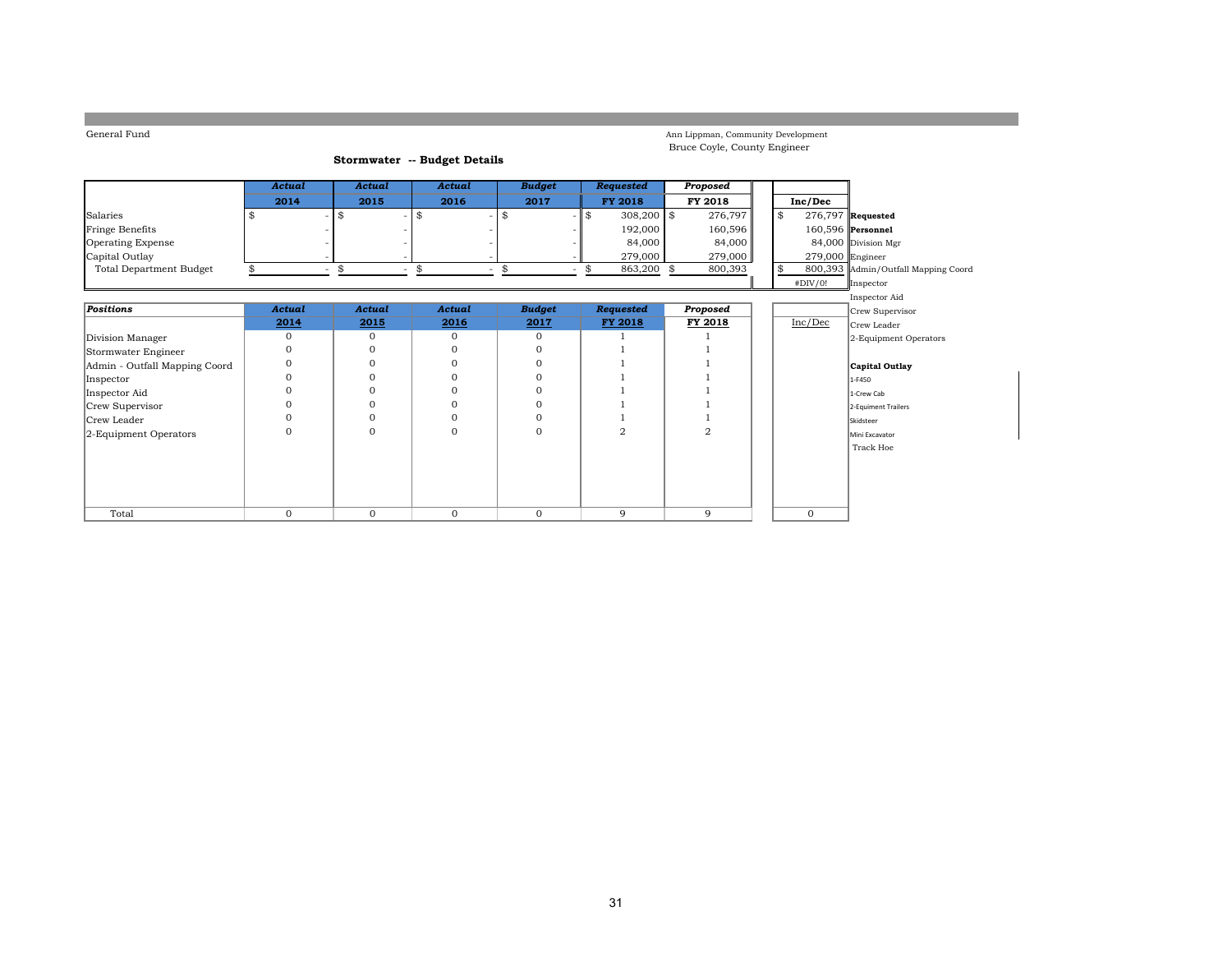### **Parks and Recreation -- Budget Details**

#### Michael Justus, Parks & Rec Director

 $\blacksquare$ 

20.46%

|                          | Actual       | Actual        | Actual       | Budget     | <b>Requested</b> | Proposed  |         |                     |
|--------------------------|--------------|---------------|--------------|------------|------------------|-----------|---------|---------------------|
|                          | 2014         | 2015          | 2016         | 2017       | <b>FY 2018</b>   | FY 2018   | Inc/Dec |                     |
| Salaries                 | 906.947 \$   | $967,288$ \\$ | 1,007,063 \$ | 989.900 \$ | $1,117,600$   \$ | 1.117.600 |         | $127,700$ Requested |
| Fringe Benefits          | 293,110      | 324.096       | 338,349      | 333,100    | 393.500          | 393,500   |         | $60.400$ Personnel  |
| <b>Operating Expense</b> | 892.657      | 892.078       | 838.244      | 862.650    | 990.760          | 990.760   |         | 128.110 Crew Leader |
| Capital Outlay           | 24.481       | 55.484        | 12.212       |            | 131,000          | 131,000   | 131,000 |                     |
| Total Department Budget  | 2,117,195 \$ | 2.238.947     | 2,195,868 \$ | 2,185,650  | 2,632,860        | 2,632,860 | 447,210 |                     |

|                          |        |               |        |               |           |          | ZU. TU / 0 |                       |
|--------------------------|--------|---------------|--------|---------------|-----------|----------|------------|-----------------------|
|                          |        |               |        |               |           |          |            | <b>Capital Outlay</b> |
| <b>Positions</b>         | Actual | <b>Actual</b> | Actual | <b>Budget</b> | Requested | Proposed |            |                       |
|                          | 2014   | 2015          | 2016   | 2017          | FY 2018   | FY 2018  | Inc/Dec    | 2-F250's              |
| Director                 |        |               |        |               |           |          |            | Equipment Trailer     |
| Assistant Director-Maint |        |               |        |               |           |          |            | 2-Zero Turn Mower     |
| Superintendent           |        |               |        |               |           |          |            | 3-Infield Groomers    |
| Admin Asst's             |        |               |        |               |           |          |            |                       |
| Admin Secretary          |        |               |        |               |           |          |            |                       |
| Athletic Coordinator     |        |               |        |               |           |          |            |                       |
| Athletic Superintendent  |        |               |        |               |           |          |            |                       |
| Horticulture Crew Leader |        |               |        |               |           |          |            |                       |
| Maint Crew Leaders       |        |               |        |               |           |          |            |                       |
| Maint Workers            |        |               |        |               |           |          |            |                       |
| Program Coordinators     |        |               |        |               |           |          |            |                       |
| Program Superintendent   |        |               |        |               |           |          |            |                       |
| PT Receptionist          |        |               |        |               |           |          |            |                       |
| Total                    | 26     | 27            | 27     | 27            | 28        | 28       |            |                       |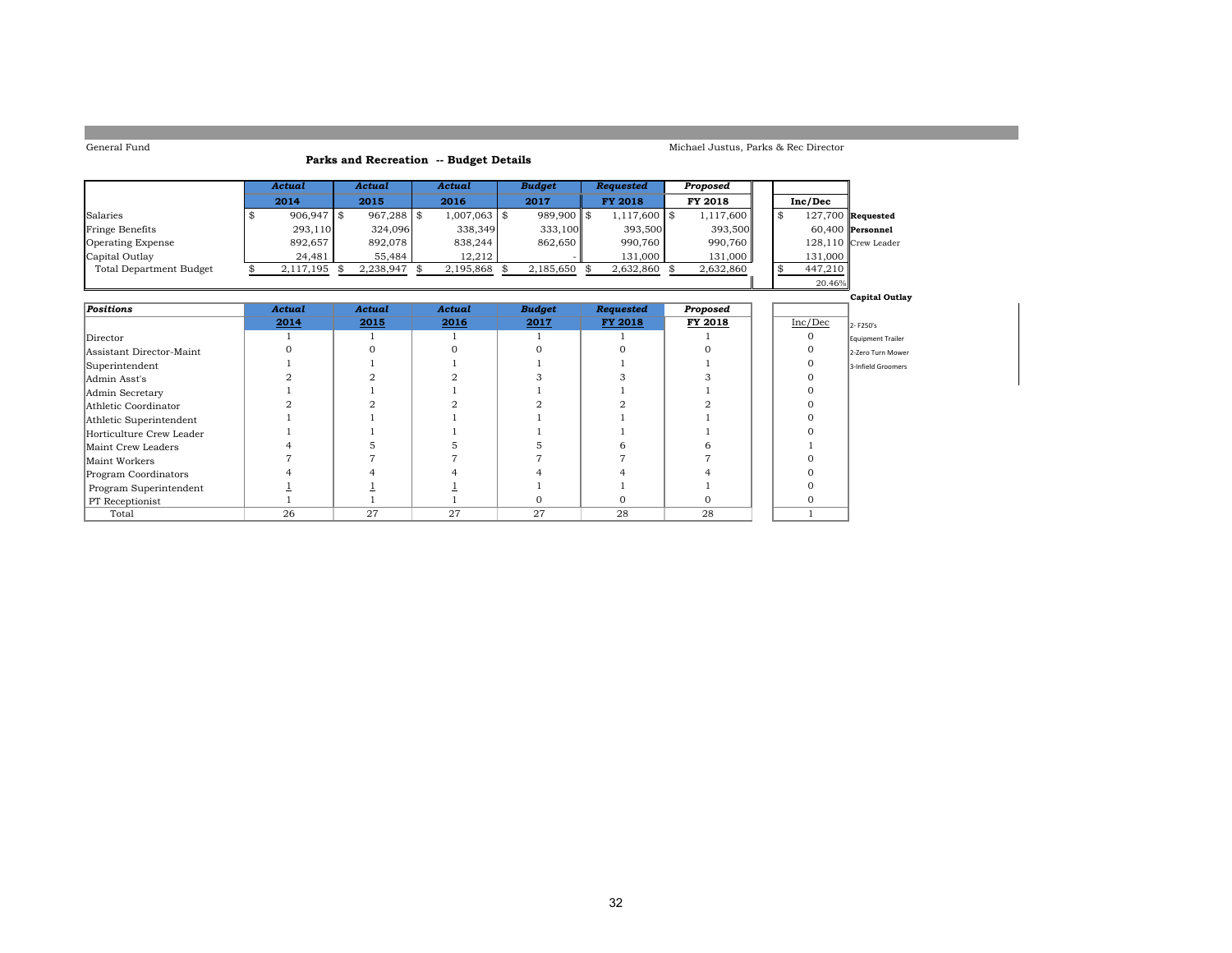## **Library -- Budget Details**

#### Cherry Waddell, Library Services Coordinator

|                         | Actual        | Actual     |                | Actual       |  | <b>Budget</b> | <b>Requested</b> | Proposed |  |         |                                          |
|-------------------------|---------------|------------|----------------|--------------|--|---------------|------------------|----------|--|---------|------------------------------------------|
|                         | 2014          | 2015       |                | 2016         |  | 2017          | <b>FY 2018</b>   | FY 2018  |  | Inc/Dec | Requested                                |
| Salaries                | $530.802$ \\$ | 573.705 \$ |                | $590.775$ \$ |  | 601.400 \$    | $654.900$ \$     | 633,300  |  |         | $31.900$ Personnel                       |
| <b>Fringe Benefits</b>  | 188,406 \$    | 175,467 \$ |                | 178,863 \$   |  | 177.200 \$    | $264.800$ \$     | 262,600  |  |         | 85,400 Replace 3 PT Refernece Specialist |
| Operating Expense       | 141,061       | 202,944    |                | 252.637      |  | 220,000       | 255,525          | 255,525  |  | 35.525  | w/ 2 FT Reference Specialist             |
| Capital Outlay          | 25,000        | 60.086     |                | 129.048      |  |               | 118.181          | 118,181  |  | 118,181 |                                          |
| Total Department Budget | 885,269 \$    | 1,012,203  | $1,151,323$ \$ |              |  | 998,600 \$    | $.293,406$ \$    | ,269,606 |  | 271.006 |                                          |
|                         |               |            |                |              |  |               |                  |          |  | 27.14%  |                                          |

| Positions                      | Actual | Actual | Actual | <b>Budget</b> | Requested | Proposed |           | Capital Outlay                                              |
|--------------------------------|--------|--------|--------|---------------|-----------|----------|-----------|-------------------------------------------------------------|
|                                | 2014   | 2015   | 2016   | 2017          | FY 2018   | FY 2018  | Inc/Dec   | New GA Library Repurposing Project                          |
| Lib Svcs Coordinator           |        |        |        |               |           |          | 0         | Restructure existing space for multi-use space/meeting room |
| Branch Managers                |        |        |        |               |           |          | $\Omega$  | Re-locate Manager office & staff workroom space             |
| Children's Specialists         |        |        |        |               |           |          |           | <b>New GA Library Strutural Repairs</b>                     |
| Circulation Supervisor         |        |        |        |               |           |          |           | Dormer Window Replacements                                  |
| Reference Specialists          |        |        |        |               |           |          |           | LED Lighting Installed                                      |
| <b>PT</b> Reference Specialist |        |        |        |               |           |          | 0         | replace exterior doors/gutters                              |
| Library Assistants             |        |        |        |               |           |          | 0         | Pavilion Repairs/ADA                                        |
| Part-time Library Clerks       | 10     | 10     | 10     | 11            |           |          | -3        | Dallas Library Structural Repairs                           |
| Library maint tech PT          |        |        |        |               |           |          |           | LED Lighting Installed                                      |
| Library Custodians PT          |        |        |        |               |           |          |           | Ceiling Tile Replaced                                       |
| Total                          | 25     | 26     | 26     | 27            | 27        | 26       | $\,$ $\,$ | Front Entrance Replaced                                     |

33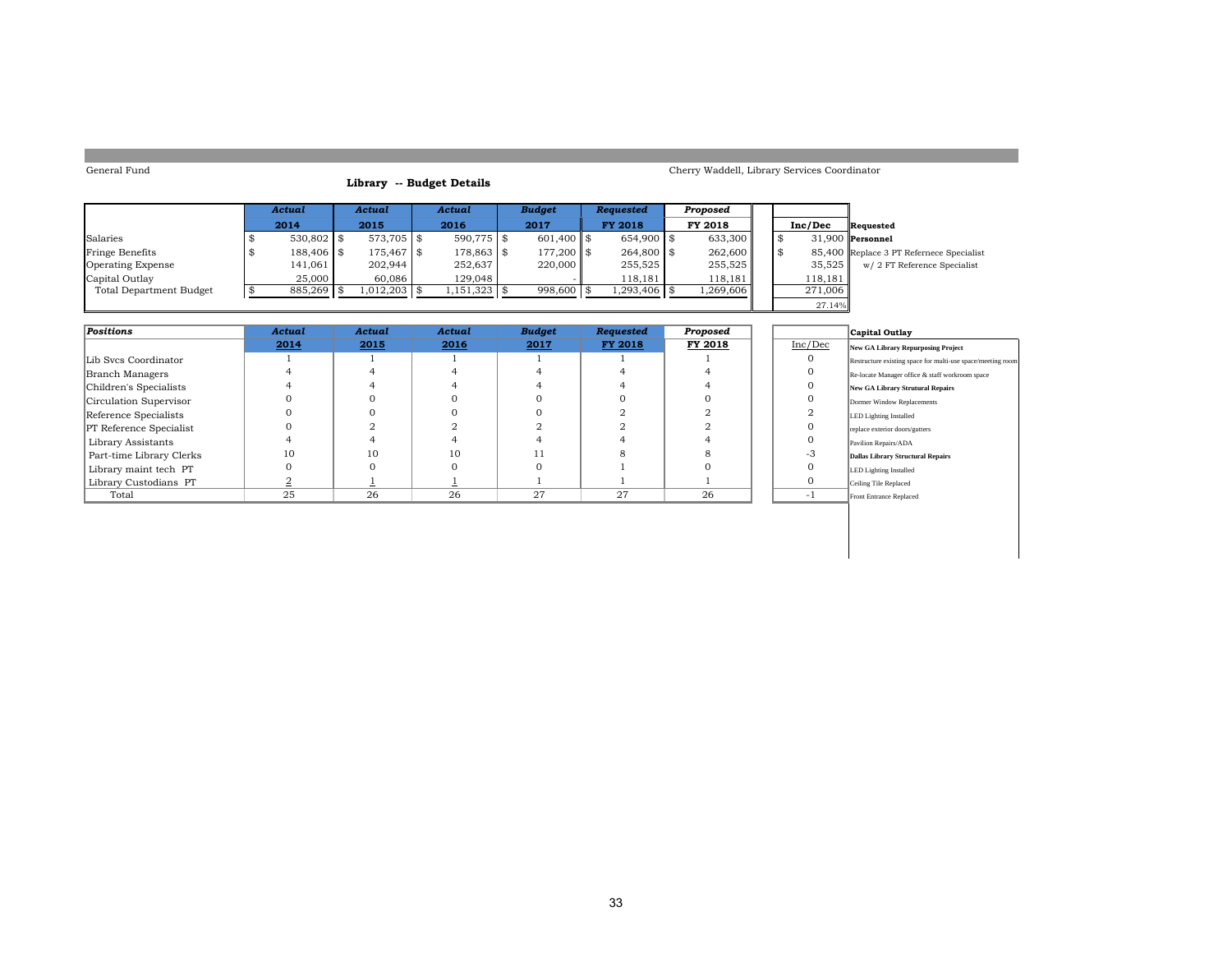Vacant, Government Services Libby Spencer, Manager

### **Community Services (Senior Van) -- Budget Details**

|                                | Actual      | Actual      | Actual            |      | <b>Budget</b> | Requested      |     | Proposed |    |          |                     |
|--------------------------------|-------------|-------------|-------------------|------|---------------|----------------|-----|----------|----|----------|---------------------|
|                                | 2014        | 2015        | 2016              |      | 2017          | <b>FY 2018</b> |     | FY 2018  |    | Inc/Dec  |                     |
| Salaries                       | $72,186$ \$ | 71,818      | \$<br>$73,417$ \$ |      | 84,800 \$     | 85,400 \$      |     | 85,400   | \$ | 600      |                     |
| <b>Fringe Benefits</b>         | $12,034$ \$ | $12,153$ \$ | 11,741            | l \$ | 13,000 \$     | $7,600$ \$     |     | 7,600    | \$ | (5,400)  |                     |
| <b>Operating Expense</b>       | 28,147      | 21,677      | 12,505            |      | 19,700        | 20,100         |     | 20,100   |    | 400      |                     |
| Capital Outlay                 |             |             |                   |      |               |                |     |          |    |          | Requested           |
| <b>Total Department Budget</b> | 112,367     | 105,648     | 97,663            |      | 117,500 \$    | 113,100        | -\$ | 113,100  | \$ |          | $(4.400)$ Personnel |
|                                |             |             |                   |      |               |                |     |          |    | $-3.74%$ | None                |
|                                |             |             |                   |      |               |                |     |          |    |          |                     |
| Positions                      | Actual      | Actual      | Actual            |      | <b>Budget</b> | Requested      |     | Proposed |    |          |                     |
|                                | 2014        | 2015        | 2016              |      | 2017          | <b>FY 2018</b> |     | FY 2018  |    | Inc/Dec  |                     |
| Van Driver                     |             |             |                   |      |               |                |     |          |    |          |                     |
| <b>PT</b> Van Drivers          | 4           | 4           | 4                 |      | 4             | 4              |     | 4        |    |          |                     |
| Total                          | 5.          | 5           | 5                 |      | 5             | 5              |     | 5        |    | $\Omega$ |                     |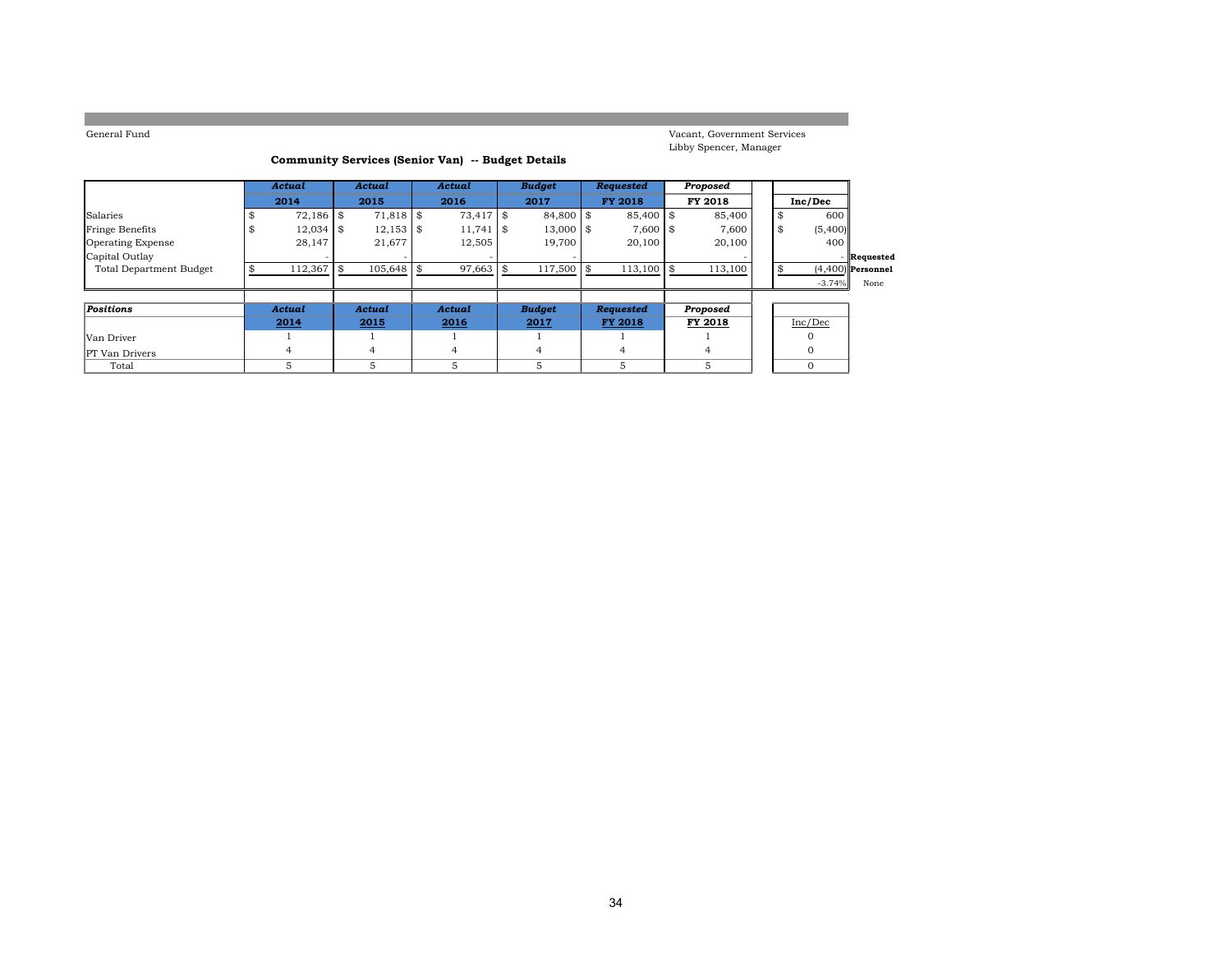Vacant, Government Services Libby Spencer, Manager

### **Bus Services (Section 5311 Transit) -- Budget Details**

|                                | Actual        | Actual       | Actual       | <b>Budget</b> | Requested      | Proposed |  |         |                    |
|--------------------------------|---------------|--------------|--------------|---------------|----------------|----------|--|---------|--------------------|
|                                | 2014          | 2015         | 2016         | 2017          | <b>FY 2018</b> | FY 2018  |  | Inc/Dec | Requested          |
| Salaries                       | $117,557$ \\$ | $122.578$ \$ | 119,487 \$   | 134,800 \$    | 147,700 \$     | 147.700  |  |         | $12.900$ Personnel |
| Fringe Benefits                | 25,969        | 36.942       | 38,905       | 39,300        | 50.700         | 50,700   |  | 11,400  |                    |
| <b>Operating Expense</b>       | 60,435        | 53.618       | 43.938       | 40,800        | 41.770         | 41.770   |  | 970     |                    |
| Capital Outlay                 |               |              |              |               |                |          |  |         |                    |
| <b>Total Department Budget</b> | 203,961       | $213.139$ \$ | $202,330$ \$ | $214,900$ \$  | $240,170$ \$   | 240,170  |  | 25,270  |                    |
|                                |               |              |              |               |                |          |  | 11.76%  |                    |

| Positions     | Actual | Actual | Actual | <b>Budget</b> | Requested      | Proposed |         |
|---------------|--------|--------|--------|---------------|----------------|----------|---------|
|               | 2014   | 2015   | 2016   | 2017          | <b>FY 2018</b> | FY 2018  | Inc/Dec |
| Van Drivers   |        |        |        |               |                |          |         |
| PT Van Driver |        |        |        |               |                |          |         |
| Total         |        |        |        |               |                |          |         |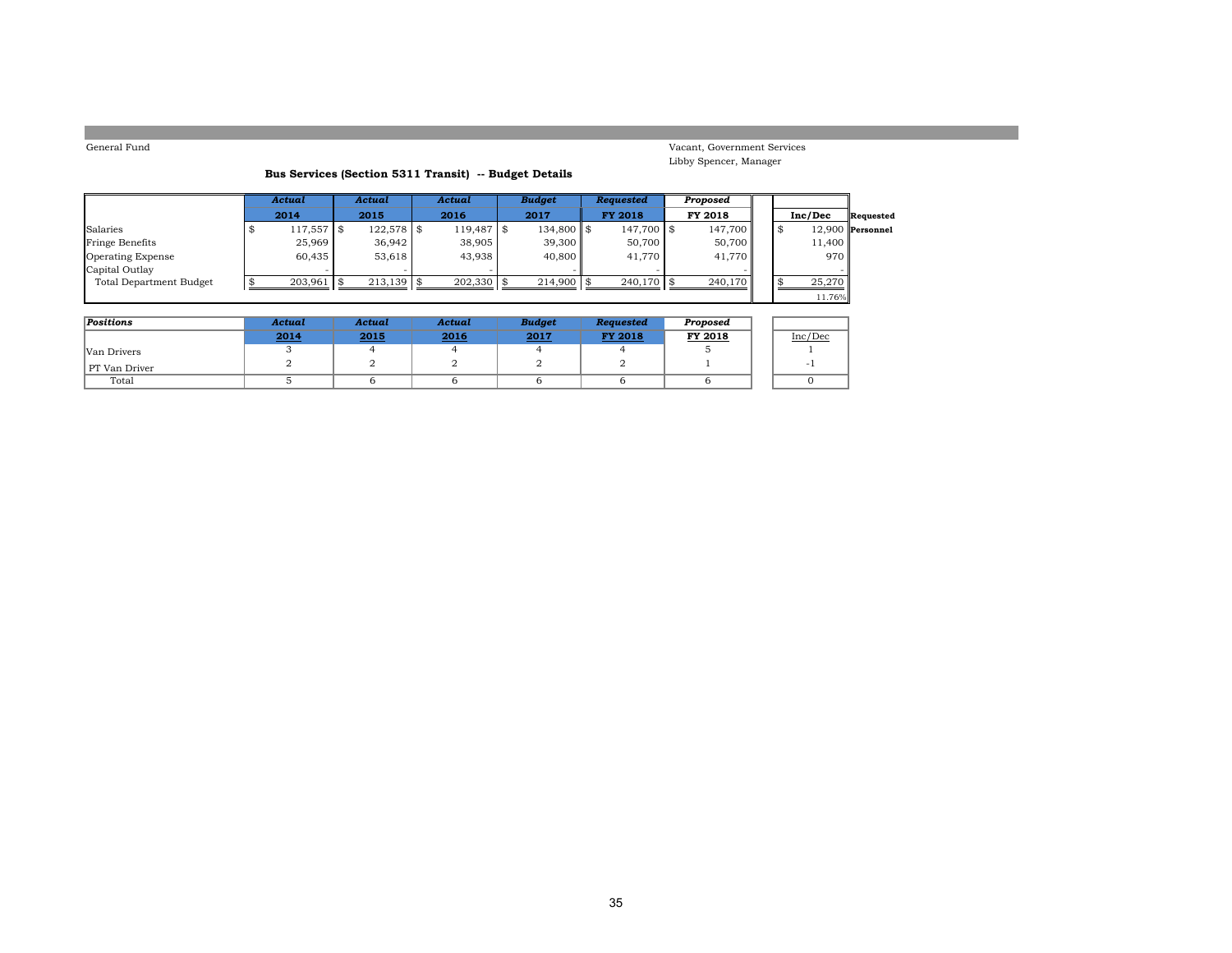Vacant, Government Services Libby Spencer, Manager

5.83%

### **Senior Citizens Center -- Budget Details**

|                         | Actual       | Actual        | Actual        | <b>Budget</b> | Reauested      | Proposed |  |         | Requested |
|-------------------------|--------------|---------------|---------------|---------------|----------------|----------|--|---------|-----------|
|                         | 2014         | 2015          | 2016          | 2017          | <b>FY 2018</b> | FY 2018  |  | Inc/Dec | Personnel |
| Salaries                | 117,286 \$   | 111,555 \$    | $111,555$ \\$ | $134,600$ \$  | 136,900 \$     | 136,900  |  | 2,300   | None      |
| Fringe Benefits         | 56,088 \$    | $55,600$ \$   | $55,600$ \$   | $66,200$ \$   | 83,200 \$      | 83,200   |  | 17,000  |           |
| Operating Expense       | 71,629       | 87,236        | 87.236        | 92,500        | 90,300         | 90,300   |  | (2,200) |           |
| Capital Outlay          | 7.105        |               |               |               |                |          |  |         |           |
| Total Department Budget | $252,108$ \$ | $254.390$ \\$ | 254,390 \$    | $293.300$ \$  | $310,400$ \$   | 310,400  |  | 17,100  |           |
|                         |              |               |               |               |                |          |  | 5.83%   |           |

| Positions           | Actual | Actual | Actual | Proposed | Requested      | Proposed |         |
|---------------------|--------|--------|--------|----------|----------------|----------|---------|
|                     | 2014   | 2015   | 2016   | 2017     | <b>FY 2018</b> | FY 2018  | Inc/Dec |
| Center Manager      |        |        |        |          |                |          |         |
| Program Coordinator |        |        |        |          |                |          |         |
| Center Assistant    |        |        |        |          |                |          |         |
| Part-time security  |        |        |        |          |                |          |         |
| Total               |        |        |        |          |                |          |         |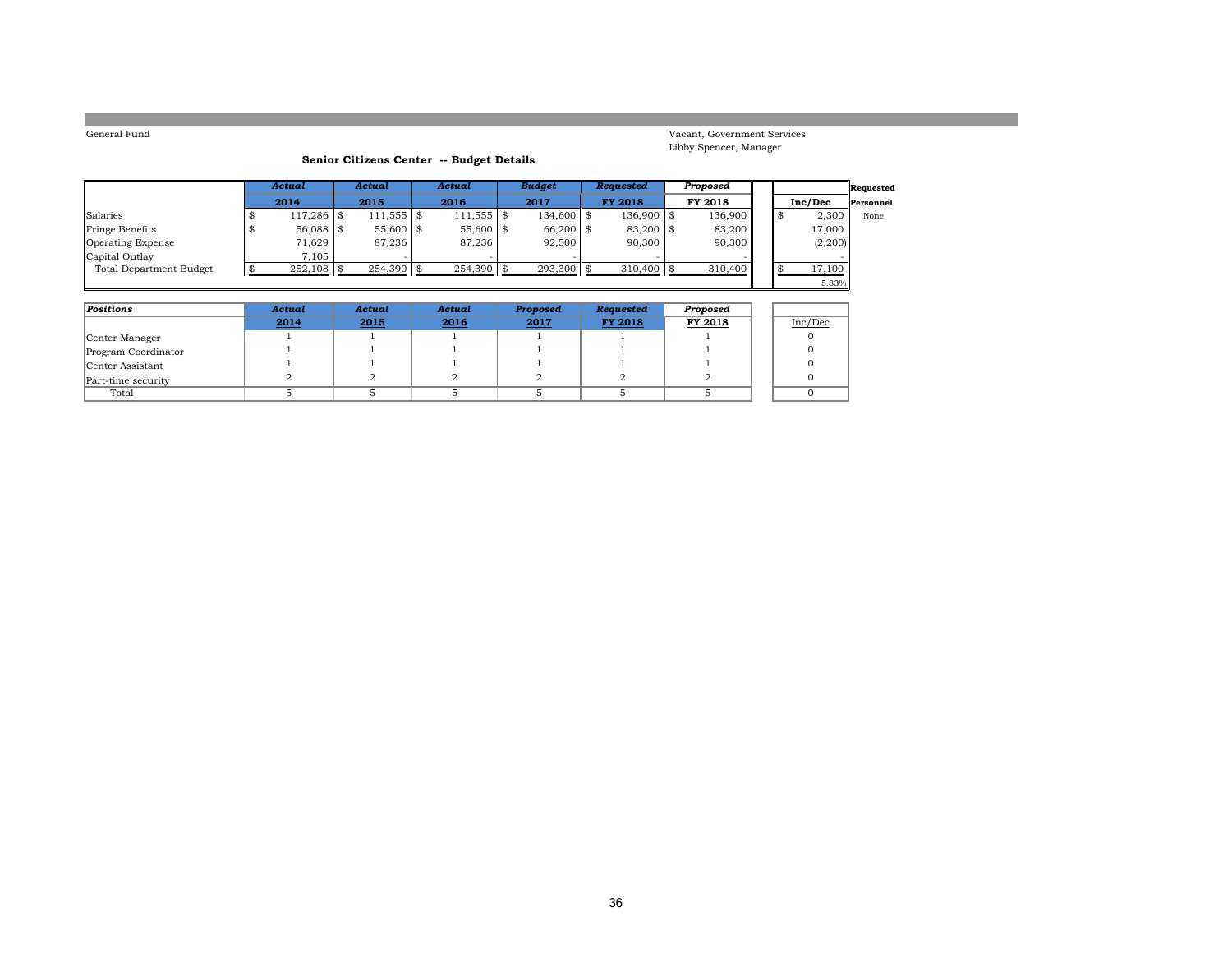### **Extension -- Budget Details**

|  | Mary Carol Sheffield, County Agent |  |
|--|------------------------------------|--|

|                          | Actual      | Actual      |  | Actual      | <b>Budget</b> | <b>Requested</b> | Proposed |         | Requested                                 |
|--------------------------|-------------|-------------|--|-------------|---------------|------------------|----------|---------|-------------------------------------------|
|                          | 2014        | 2015        |  | 2016        | 2017          | <b>FY 2018</b>   | FY 2018  | Inc/Dec | Personnel                                 |
| Salaries                 | 29,366 \$   | $38.642$ \$ |  | $41,951$ \$ | $42,300$ \$   | $43,400$ \$      | 43,400   |         | $1,100$ None                              |
| <b>Fringe Benefits</b>   | $2.249$ \\$ | $2,941$ \\$ |  | $3,209$ \$  | $7.450$ \ \$  | $8,300$ \ \$     | 8,300    | 850     |                                           |
| <b>Operating Expense</b> | 14.878      | 14,921      |  | 17.447      | 21,500        | 21.500           | 21,500   |         |                                           |
| Capital Outlay           |             | 5,181       |  |             |               | 33,200           | 33,200   |         | $33,200$ Capital Outlay                   |
| Total Department Budget  | $46,493$ \$ | 61,684      |  | 62,607 \$   | $71,250$ \$   | $106,400$ \$     | 106,400  |         | 35.150 Renovation of 2 bathrooms          |
|                          |             |             |  |             |               |                  |          |         | 49.33% Tile, Fixtures, Paint and Plumbing |

Department is a division of UGA, budget is supplement to University funding. Included is annual contract amount Replace E350 Van Replace E350 Van for temp, PT extension agent.

| Positions   | Actual | Actual | Actual | <b>Budget</b> | Reauested      | Proposed |         |
|-------------|--------|--------|--------|---------------|----------------|----------|---------|
|             | 2014   | 2015   | 2016   | 2017          | <b>FY 2018</b> | FY 2018  | Inc/Dec |
| Supplements |        |        |        |               |                |          |         |
| Total       |        |        |        |               |                |          |         |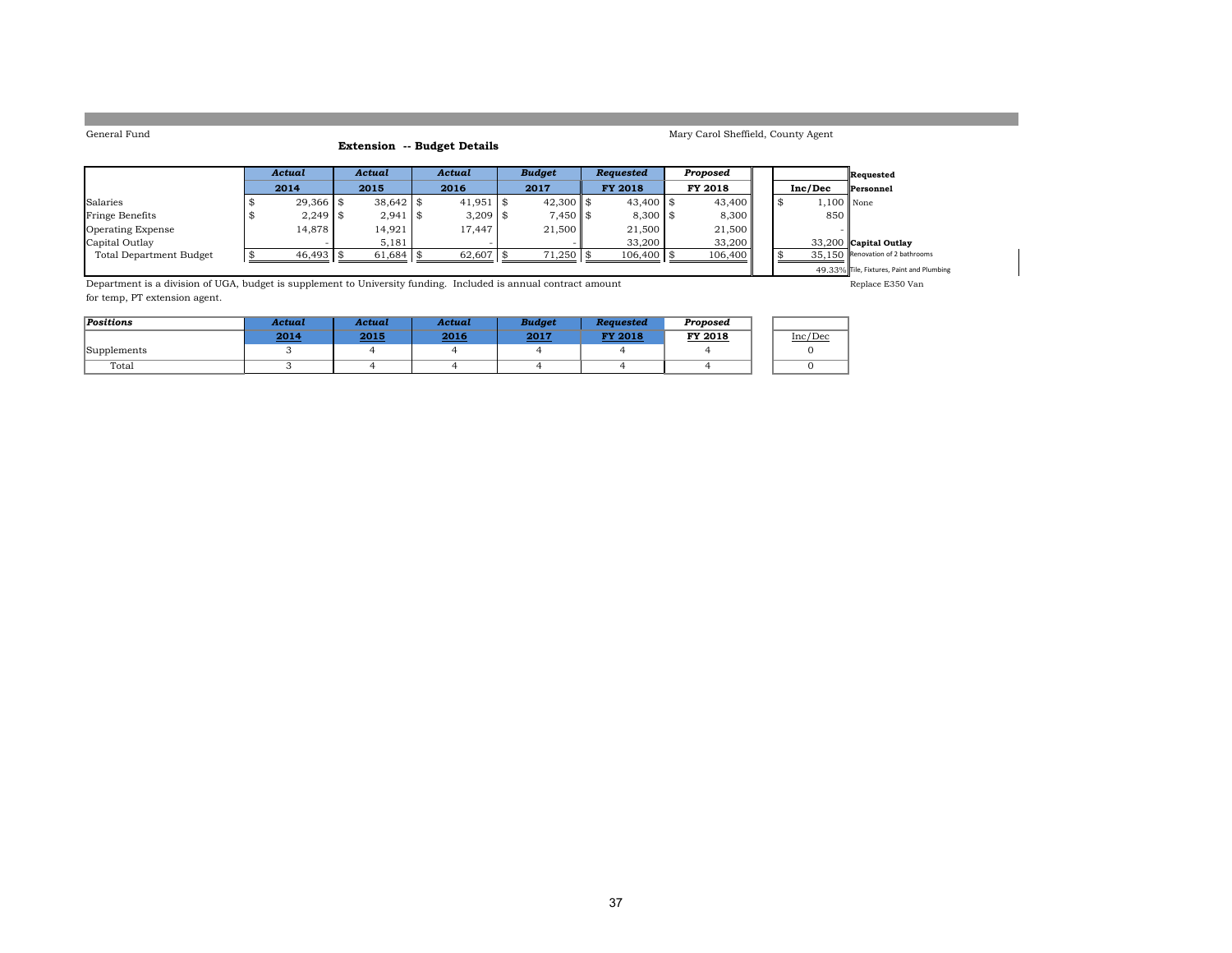Board Members

### **Community Development -- Budget Details**

Ann Lippman, Community Development Director

 $-1$ 

|                                 | Actual               | Actual         | Actual         | Budget         | Requested<br>Proposed |                  |           |    | Requested      |                                       |
|---------------------------------|----------------------|----------------|----------------|----------------|-----------------------|------------------|-----------|----|----------------|---------------------------------------|
|                                 | 2014                 | 2015           | 2016           | 2017           |                       | <b>FY 2018</b>   | FY 2018   |    | Inc/Dec        | Personnel                             |
| Salaries                        | 661,783 \$           | 709,377 \$     | 785,845 \$     | 865,600 \$     |                       | 988,300 \$       | 960,800   | \$ | 95,200 Planner |                                       |
| Fringe Benefits                 | $219,497$ \$         | 228,371 \$     | 273,955 \$     | 285,500 \$     |                       | 341,800 \$       | 325,600   |    |                | 40.100 Development Inspector          |
| <b>Operating Expense</b>        | 105,822              | 106,860        | 118,490        | 119,200        |                       | 173,200          | 173,200   |    |                | 54,000 Promo Deputy Building Official |
| Capital Outlay                  | 20,721               | 28,446         | 67,321         | 25,000         |                       | 90,000           | 90,000    |    | 65,000         |                                       |
| <b>Total Department Budget</b>  | \$<br>$1,007,823$ \$ | $1,073,053$ \$ | $1,245,611$ \$ | $1,295,300$ \$ |                       | 1,593,300 \$     | 1,549,600 | £. | 254,300        |                                       |
|                                 |                      |                |                |                |                       |                  |           |    |                | 19.63% Capital Outlay                 |
|                                 |                      |                |                |                |                       |                  |           |    |                | Vehicle for Building Permit Division  |
| <b>Positions</b>                | <b>Actual</b>        | <b>Actual</b>  | <b>Actual</b>  | <b>Budget</b>  |                       | <b>Requested</b> | Proposed  |    |                | Stormwater Program Evaluation         |
|                                 | 2014                 | 2015           | 2016           | 2017           |                       | FY 2018          | FY 2018   |    | Inc/Dec        |                                       |
| Comm.Develop. Director          |                      |                |                |                |                       |                  |           |    |                |                                       |
| Sr. Admin Secretary             |                      |                |                |                |                       |                  |           |    |                |                                       |
| Sr. Bldg Inpsectors             |                      |                |                |                |                       |                  |           |    |                |                                       |
| Bldg Permit Division Mgr        |                      |                |                |                |                       |                  |           |    |                |                                       |
| <b>Bldg Inspector</b>           |                      |                |                |                |                       |                  |           |    |                |                                       |
| Development Division Manager    |                      |                |                |                |                       |                  |           |    |                |                                       |
| Sr. Development Inspectors      |                      |                |                |                |                       |                  |           |    |                |                                       |
| Development Insp                |                      |                |                |                |                       |                  |           |    |                |                                       |
| Office manager                  |                      |                |                |                |                       |                  |           |    |                |                                       |
| Permit Techs                    |                      |                |                |                |                       |                  |           |    |                |                                       |
| SR. Planner                     |                      |                |                |                |                       |                  |           |    |                |                                       |
| Planner                         |                      |                |                |                |                       |                  |           |    |                |                                       |
| Planning & Zoning Div Mgr       |                      |                |                |                |                       |                  |           |    |                |                                       |
| County Engineer                 |                      |                |                |                |                       |                  |           |    |                |                                       |
| Admin Secretary (PT share w/ Ma |                      |                |                |                |                       |                  |           |    |                |                                       |

Admin Secretary (PT share w/ Ma  $\begin{array}{c|c|c|c|c|c|c|c|c} \hline \text{Admin} & 1 & 1 & 1 & 1 & 1 \text{array} \ \hline \text{Board Members} & \text{Z} & \text{Z} & \text{Z} & \text{Z} & \text{Z} & \text{Z} & \text{Z} & \text{Z} & \text{Z} & \text{Z} & \text{Z} & \text{Z} & \text{Z} & \text{Z} & \text{Z} & \text{Z} & \text{Z} & \text{Z} & \text{Z} & \text{Z} & \text{Z}$ 

Total 21 21 21 24 26 23 -1

s | <u>7</u> | <u>7</u> | <u>7</u> | 7 | 7 | 7 | 0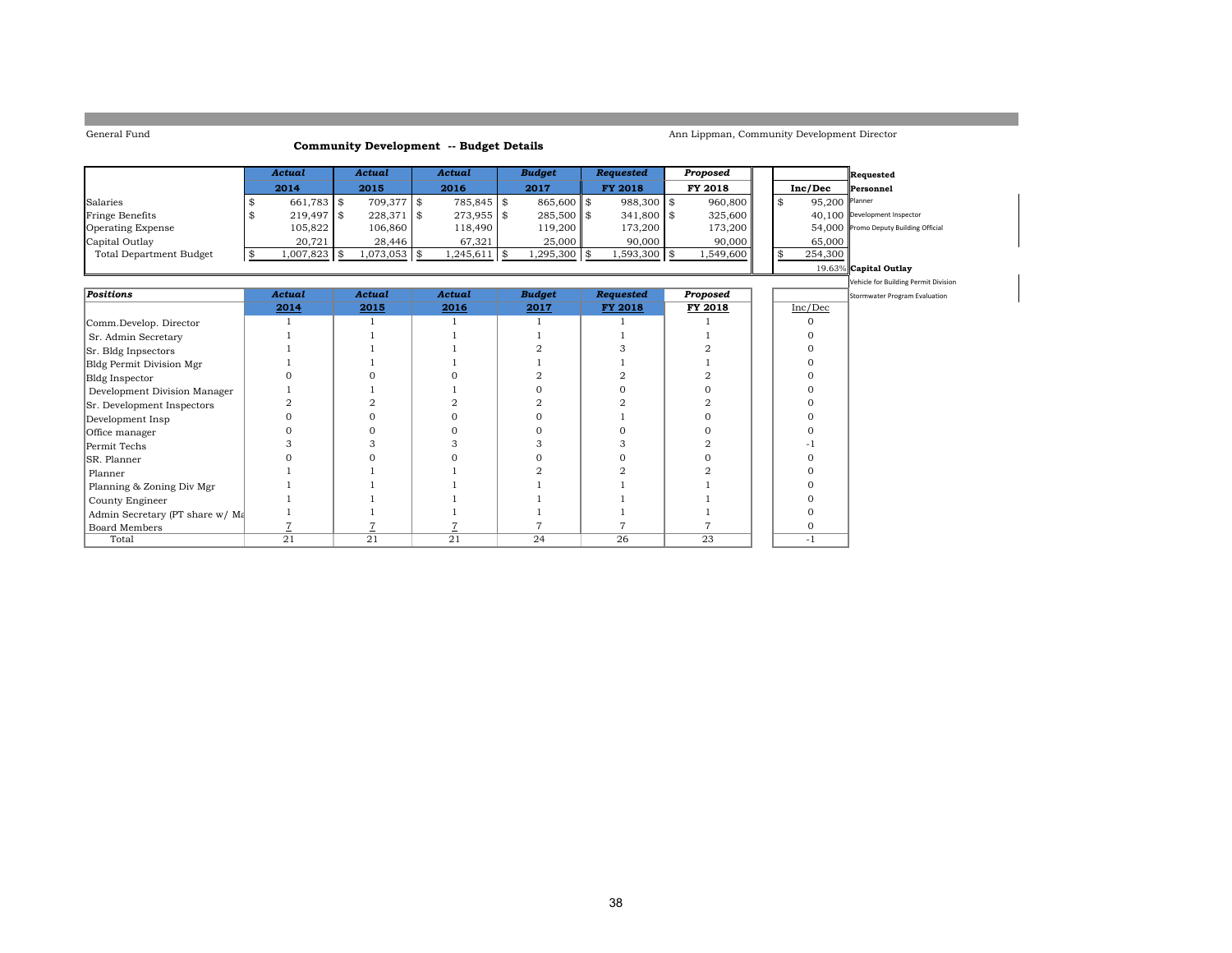#### **Non-Departmental -- Budget Details**

|                                     | Actual          |    | Actual     |    | Actual    | <b>Budget</b> |           | Requested       | Proposed        |    |           |
|-------------------------------------|-----------------|----|------------|----|-----------|---------------|-----------|-----------------|-----------------|----|-----------|
|                                     | 2014            |    | 2015       |    | 2016      | 2017          |           | FY 2018         | FY 2018         |    | Inc/Dec   |
| Worker's Compensation               | \$<br>711,282   | \$ | 746,749 \$ |    | 776,285   |               | 800,000   | 900,000         | 900,000         | \$ | 100,000   |
| Retirement Plan Contribution        | 1,644,841       |    | 1,650,742  |    | 1,683,513 |               | 1,700,000 | 1,700,000       | 1,700,000       | \$ |           |
| Unemployment                        | 11,523          |    | 22,622     |    | 520       |               | 10,000    | 10,000          | 10,000          | \$ |           |
| <b>HRA</b> Benefits                 | 369,528         |    | 377,524    |    | 394,789   |               | 400,000   | 600,000         | 600,000         | \$ | 200,000   |
| Optum Early Retirement              | 94,000          |    |            |    |           |               |           |                 |                 | \$ |           |
| Mtce - Radio                        |                 |    | 2,965      |    | 22,009    |               | 46,300    | 46,300          | 46,300          | \$ |           |
| Leave purchase option               |                 |    |            |    |           |               | 385,000   | 450,000         | 450,000         | \$ | 65,000    |
| Public Information                  | 11,505          |    | 5,900      |    | 8,269     |               | 10,000    |                 |                 | \$ | (10,000)  |
| <b>Auditing Fees</b>                | 79,195          |    | 68,000     |    | 74,450    |               | 80,000    | 80,000          | 80,000          | \$ |           |
| Miscellaneous                       |                 |    |            |    | 12,546    |               |           |                 |                 |    |           |
| Training                            | 5,453           |    |            |    |           |               |           |                 |                 | \$ |           |
| Other Professional Fees             | 428,036         |    | 400,760    |    | 162,620   |               | 204,850   | 175,000         | 175,000         | \$ | (29, 850) |
| Reservoir                           | 298,077         |    | 152,958    |    | 14,268    |               |           |                 |                 | \$ |           |
| GSP Design                          |                 |    | 84,092     |    |           |               |           |                 |                 |    |           |
| CDL Licensing                       |                 |    |            |    | 17,500    |               |           |                 |                 |    |           |
| Liability Insurance (IRMA)          | 478,531         |    | 491,802    |    | 521,261   |               | 550,000   | 600,000         | 600,000         | \$ | 50,000    |
| Insurance Deductible                | 75,822          |    | 103,456    |    | 135,841   |               | 100,000   | 100,000         | 100,000         | \$ |           |
| Georgia Forestry                    | 7,837           |    | 7,837      |    | 7,837     |               | 8,000     | 8,000           | 8,000           | \$ |           |
| <b>Historical Society</b>           | 1,000           |    | 1,000      |    |           |               | 1,000     | 1,000           | 1,000           | \$ |           |
| Harbor House                        | 35,523          |    | 36,307     |    | 33,125    |               | 30,000    | 30,000          | 30,000          | \$ |           |
| Service Contracts                   | 37,000          |    | 37,000     |    | 12,000    |               | 37,000    | 37,000          | 37,000          | \$ |           |
| Code Red - Warning System           | 42,442          |    |            |    | 52,728    |               | 26,000    | 26,000          | 26,000          | \$ |           |
| Capital Outlay-All Departments      |                 |    | 187,448    |    |           |               |           |                 |                 | \$ |           |
| Transfer to Debt Service            |                 |    | 365,789    |    |           |               |           |                 |                 |    |           |
| Economic Development                | 200,252         |    | 200,000    |    | 130,000   |               | 130,000   | 130,000         |                 | \$ | (130,000) |
| <b>Indigent Burial</b>              | 6,500           |    | 5,500      |    | 4,500     |               | 6,000     | 6,000           | 6,000           | \$ |           |
| <b>Paulding Enterprises</b>         | 15,000          |    | 16,696     |    | 15,000    |               | 15,000    | 15,000          | 15,000          | \$ |           |
| Mental Health Grant to State        | 50,000          |    | 50,000     |    | 50,000    |               | 50,000    | 50,000          | 50,000          | \$ |           |
| Health Dept Grant to State          | 326,192         |    | 326,514    |    | 326,000   |               | 326,000   | 342,300         | 342,300         | \$ | 16,300    |
| DFCS Grant to State                 | 18,665          |    | 17,312     |    | 22,239    |               | 25,000    | 25,000          | 25,000          | \$ |           |
| <b>Industrial Buildng Authority</b> | 495,258         |    | 513,358    |    | 236,418   |               |           |                 |                 | \$ |           |
| Airport Authority                   |                 |    | 300,540    |    | 374,733   |               | 350,000   | 350,000         | 325,000         | \$ | (25,000)  |
| Airshow                             |                 |    | 16,985     |    |           |               |           |                 |                 | \$ |           |
| Office Supplies & Maintenance       | 8,665           |    | 8,822      |    | (7, 155)  |               |           |                 |                 | \$ |           |
| Other General Supplies              |                 |    |            |    | 8,791     |               |           |                 |                 |    |           |
| Low Flow Rebate                     | 3,900           |    | 3,700      |    | 2,650     |               | 3,500     | 3,500           | 3,500           | \$ |           |
| Contingency                         |                 |    |            |    |           |               | 130,900   |                 |                 | \$ | (130,900) |
| Kiosk Program                       | 3,500           |    | 3,000      |    | 1,750     |               | 5,000     | 5,000           | 5,000           | \$ |           |
| Coosa Valley RDC Dues               | 129,157         |    | 130,876    |    | 132,653   |               | 135,000   | 135,000         | 135,000         | \$ |           |
| Salary Increases                    |                 |    |            |    |           |               | 825,000   | 2,000,000       | 2,000,000       | \$ | 1,175,000 |
| Infrastructure Task Force           | 365,721         |    | 120,598    |    |           |               |           |                 |                 | \$ |           |
| <b>Total Department Budget</b>      | \$<br>5,954,405 | \$ | 6,456,851  | \$ | 5,227,138 | \$            | 6,389,550 | \$<br>7,825,100 | \$<br>7,670,100 | \$ | 1,280,550 |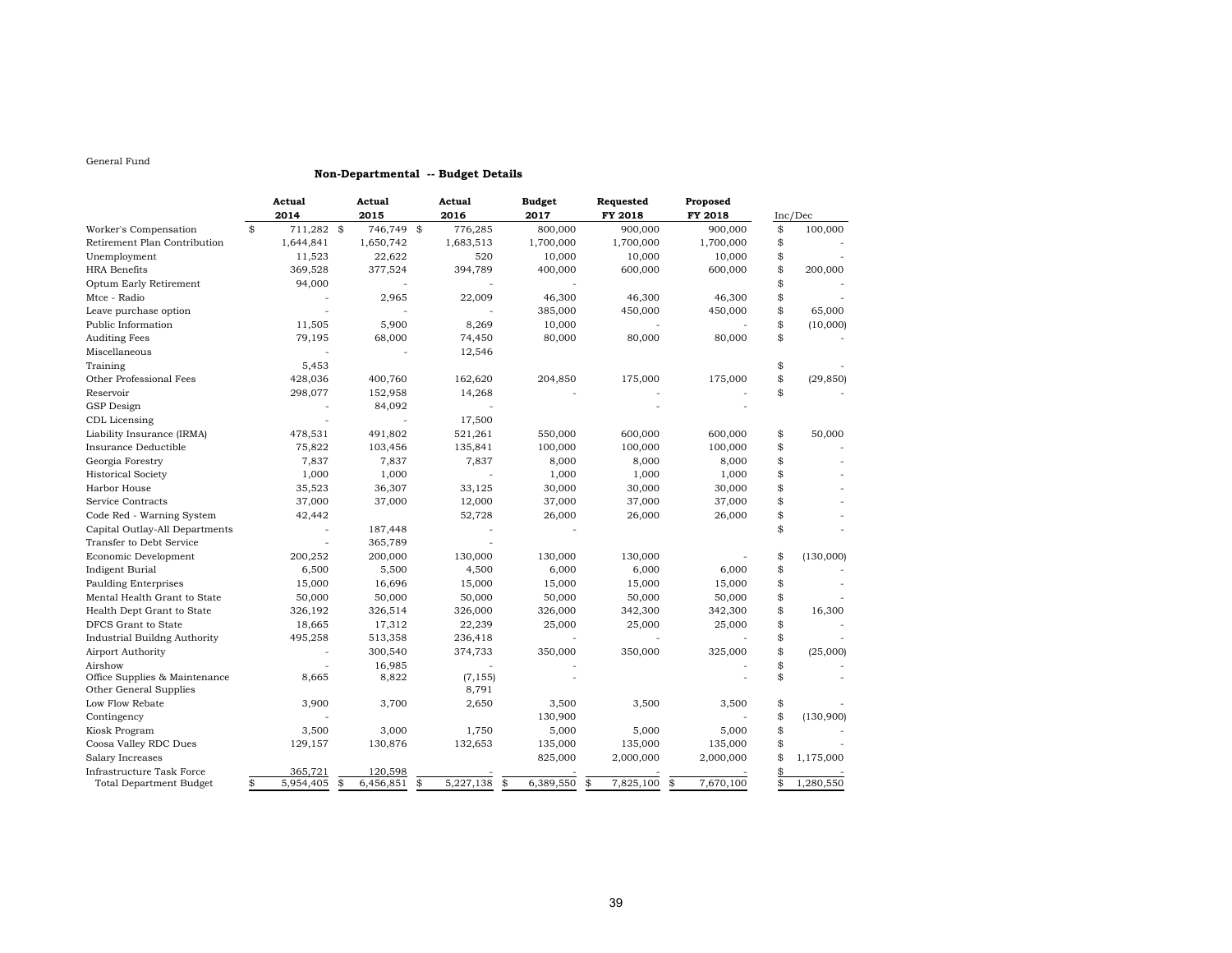**College** 

Special Revenue Fund David Mumford, Director E-911

and the control of the control of the control of the control of the

### **E-911 -- Budget Details**

| Revenues                        | 2,184,928 |           | 2,166,817      | 2,516,236      | 2,600,000      | 2,600,000      | 2,600,000 |                |                            |
|---------------------------------|-----------|-----------|----------------|----------------|----------------|----------------|-----------|----------------|----------------------------|
|                                 | Actual    |           | Actual         | Actual         | <b>Budget</b>  | Requested      | Proposed  |                |                            |
|                                 | 2014      |           | 2015           | 2016           | 2017           | FY 2018        | FY 2018   | Inc/Dec        |                            |
| Salaries                        |           | 8 800.062 | $1,139,052$ \$ | $1,156,728$ \$ | 1,370,000 \$   | 1,707,700 \$   | 1,707,700 | 337,700<br>-86 |                            |
| <b>Fringe Benefits</b>          |           | 391,128   | 507,141        | 516,224        | 724,500        | 771,500        | 771,500   | 47,000         |                            |
| <b>Operating Expense</b>        |           | 514,138   | 488,717        | 425,661        | 553,900        | 825,600        | 825,600   | 271,700        |                            |
| Capital Outlay                  |           |           | 27,948         |                | 500,000        | 28,500         | 28,500    | (471,500)      |                            |
| <b>Total Department Budget</b>  | -SS       | 1,967,909 | $2,162,858$ \$ | $2,098,613$ \$ | $3,148,400$ \$ | $3,333,300$ \$ | 3,333,300 | -\$            | 184,900 Requested:         |
|                                 |           |           |                |                |                |                |           |                | 5.87% Personnel            |
|                                 |           |           |                |                |                |                |           |                | 6 Communication Officers   |
| Positions                       | Actual    |           | Actual         | Actual         | <b>Budget</b>  | Requested      | Proposed  |                |                            |
|                                 | 2014      |           | 2015           | 2016           | 2017           | FY 2018        | FY 2018   | Inc/Dec        | Capital Outlay:            |
| Director/E911                   |           |           |                |                |                |                |           |                | Explorer to replace Blazer |
| E911 Deputy Director (database) |           |           |                |                |                |                |           |                | CAD Equipment              |
| Admin Assistant                 |           |           |                |                |                |                |           |                |                            |
| Telecom Operators               | 24        |           | 24             | 24             | 26             | 26             | 32        |                |                            |
| Lead Operators                  |           |           |                |                |                |                |           |                |                            |
| Training Section Manager        |           |           |                |                |                |                |           |                | <b>General Fund:</b>       |
|                                 |           |           |                |                |                |                |           |                |                            |
| Part-time Operators             |           |           | $\overline{2}$ |                |                |                |           |                |                            |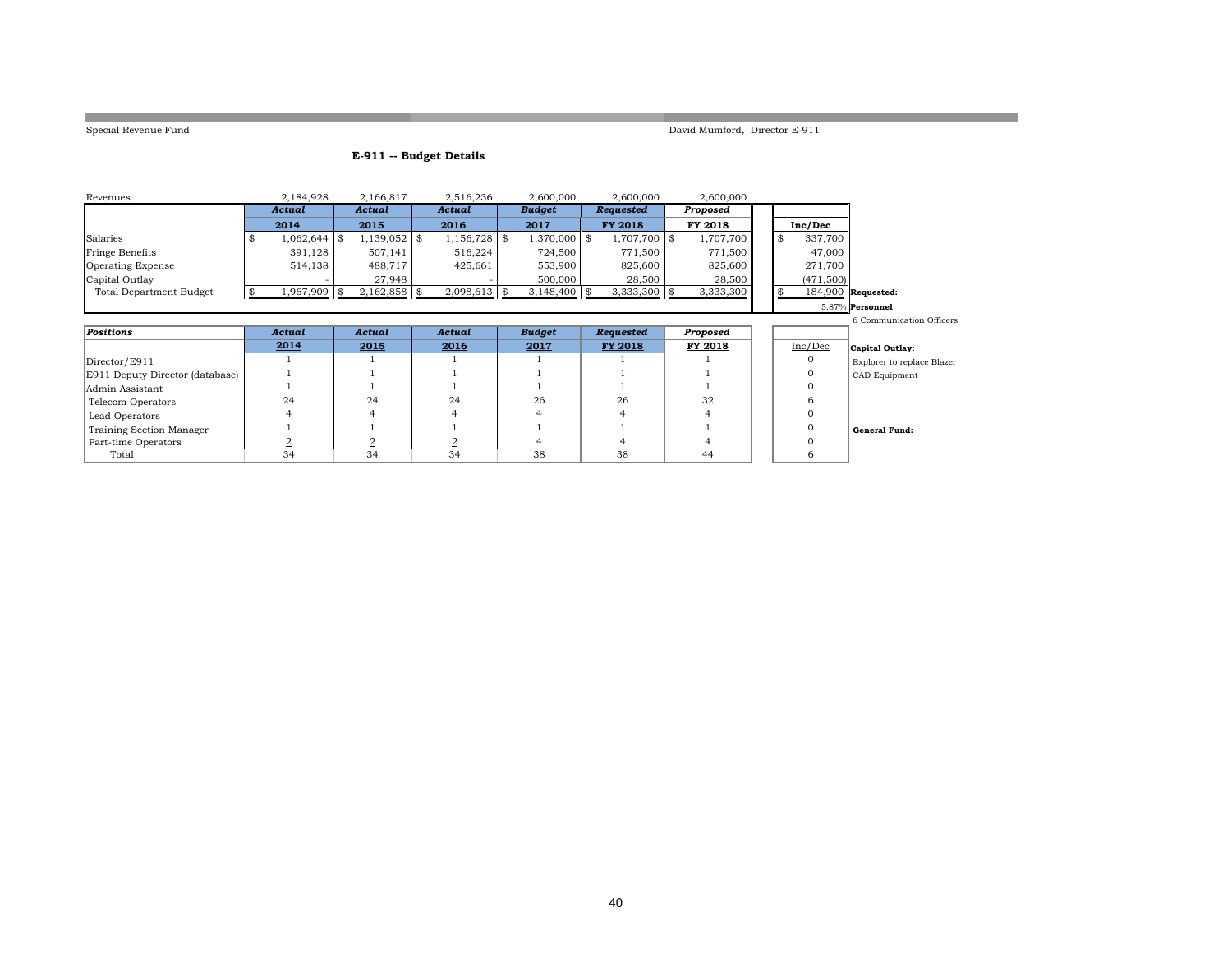| Special Revenue Fund             |                      |                        |                |                      |                       | Joey Pelfrey, Fire Chief |    |                        |                                                |
|----------------------------------|----------------------|------------------------|----------------|----------------------|-----------------------|--------------------------|----|------------------------|------------------------------------------------|
|                                  |                      | Fire -- Budget Details |                |                      |                       |                          |    |                        |                                                |
| Revenues                         | \$<br>8,807,322 \$   | 10,140,580 \$          | 11,451,725 \$  | 11,966,000 \$        | 11,966,000 \$         | 11,966,000               |    |                        |                                                |
|                                  | Actual               | <b>Actual</b>          | <b>Actual</b>  | <b>Budget</b>        | Requested             | Proposed                 |    |                        |                                                |
|                                  | 2014                 | 2015                   | 2016           | 2017                 | FY 2018               | FY 2018                  |    | Inc/Dec                |                                                |
| Salaries                         | \$<br>$5,199,578$ \$ | $5,687,542$ \$         | 5,940,420      | \$<br>$6,436,000$ \$ | $6,248,600$ \$        | 6,929,600                | \$ | 493,600                |                                                |
| Fringe Benefits                  | \$<br>2,316,376 \$   | $2,554,963$ \$         | $2,642,803$ \$ | $2,627,500$ \$       | $2,612,000$ \$        | 2,853,500                |    | 226,000                |                                                |
| <b>Operating Expense</b>         | 1,196,013            | 1,240,485              | 1,140,605      | 1,566,500            | 1,566,500             | 1,959,000                |    | 392,500                |                                                |
| Capital Outlay                   | 46,612               | 94,099                 | 44,750         | 20,000               | 20,000                | 50,000                   |    | 30,000                 |                                                |
| <b>Total Department Budget</b>   | \$<br>8,758,579      | \$<br>9,577,089 \$     | 9,768,577      | \$<br>10,650,000     | \$<br>$10,447,100$ \$ | 11,792,100               | \$ | $1,142,100$ Requested: |                                                |
|                                  |                      |                        |                |                      |                       |                          |    |                        | 10.72% Personnel                               |
|                                  |                      |                        |                |                      |                       |                          |    |                        | 6- Firefighters                                |
| <b>Positions</b>                 | <b>Actual</b>        | <b>Actual</b>          | <b>Actual</b>  | <b>Budget</b>        | <b>Requested</b>      | Proposed                 |    |                        |                                                |
|                                  | 2014                 | 2015                   | 2016           | 2017                 | FY 2018               | FY 2018                  |    | Inc/Dec                | <b>Capital Outlay:</b>                         |
| Chief                            | $\mathbf{1}$         | 1                      | $\mathbf{1}$   | 1                    | $\mathbf{1}$          |                          |    | $\mathbf 0$            |                                                |
| Deputy Chief                     |                      | $\overline{1}$         | $\mathbf{1}$   | 1                    | -1                    |                          |    | 0                      |                                                |
| Admin Assistant                  |                      | $\mathbf{1}$           |                |                      |                       |                          |    | $\Omega$               |                                                |
| Admin Secretary                  |                      | $\mathbf{1}$           | 1              | 1                    |                       | 1                        |    | $\mathbf 0$            |                                                |
| Admin Officer                    |                      | $\Omega$               | $\Omega$       | $\Omega$             | $\Omega$              | 0                        |    | $\mathbf 0$            | <b>SPLOST</b>                                  |
| Captains                         |                      |                        | 4              | 4                    |                       | $\overline{4}$           |    | 0                      | New Fire Station #12                           |
| EMA Specialist                   |                      |                        |                |                      |                       | 1                        |    | $\mathbf 0$            | Fire Engine for new station #12 with Equipment |
| EMA Assistant                    | O                    | $\mathbf{1}$           |                |                      |                       | 1                        |    | $\Omega$               | Heavy Duty Rescue with Equipment               |
| Major                            | 2                    | $\overline{2}$         | $\overline{2}$ | $\overline{2}$       | $\overline{2}$        | $\overline{2}$           |    | 0                      | <b>SCBA Air Packs</b>                          |
| Sergeants                        | 15                   | 15                     | 15             | 18                   | 18                    | 18                       |    | $\mathbf 0$            | <b>SCBA</b> Bottles                            |
| Lieutenants                      | 8                    | 8                      | 8              | 8                    | 8                     | 8                        |    | $\Omega$               |                                                |
| Fire Specialist                  | 1                    | $\mathbf{1}$           | 1              | 1                    | -1                    | 1                        |    | $\Omega$               |                                                |
| Training Officer                 | $\mathbf{0}$         | $\mathbf{0}$           | 0              | 0                    | $\mathbf{0}$          | $\mathbf{O}$             |    | $\Omega$               |                                                |
| Firefighter I's                  | 31                   | 31                     | 31             | 44                   | 50                    | 50                       |    | 6                      |                                                |
| Firefighter II's                 | 20                   | 20                     | 20             | 20                   | 20                    | 20                       |    | $\Omega$               |                                                |
| Firefighter III's                | 32                   | 32                     | 32             | 32                   | 32                    | 32                       |    | $\Omega$               |                                                |
| Ouartermaster                    | $\mathbf{0}$         | $\mathbf{0}$           | $\mathbf{O}$   | $\mathbf{0}$         | $\mathbf{0}$          | 0                        |    | $\Omega$               |                                                |
| Firefighter Trainees             | 22                   | 31                     | 31             | 31                   | 31                    | 31                       |    | $\Omega$               |                                                |
| Part-time Firefighters           | 8                    | 8                      | 8              | 8                    | 8                     | 8                        |    | $\Omega$               |                                                |
| Part-time Training Officers      | $\Omega$             | $\mathbf{0}$           | 0              | 0                    | $\Omega$              | 0                        |    | 0                      |                                                |
| Supplements to State Forestry En | $\overline{2}$       | $\sqrt{2}$             | $\overline{2}$ | $\overline{2}$       | $\overline{a}$        | $\overline{2}$           |    | $\mathbf 0$            |                                                |
| Total                            | 150                  | 160                    | 160            | 176                  | 182                   | 182                      |    | 6                      |                                                |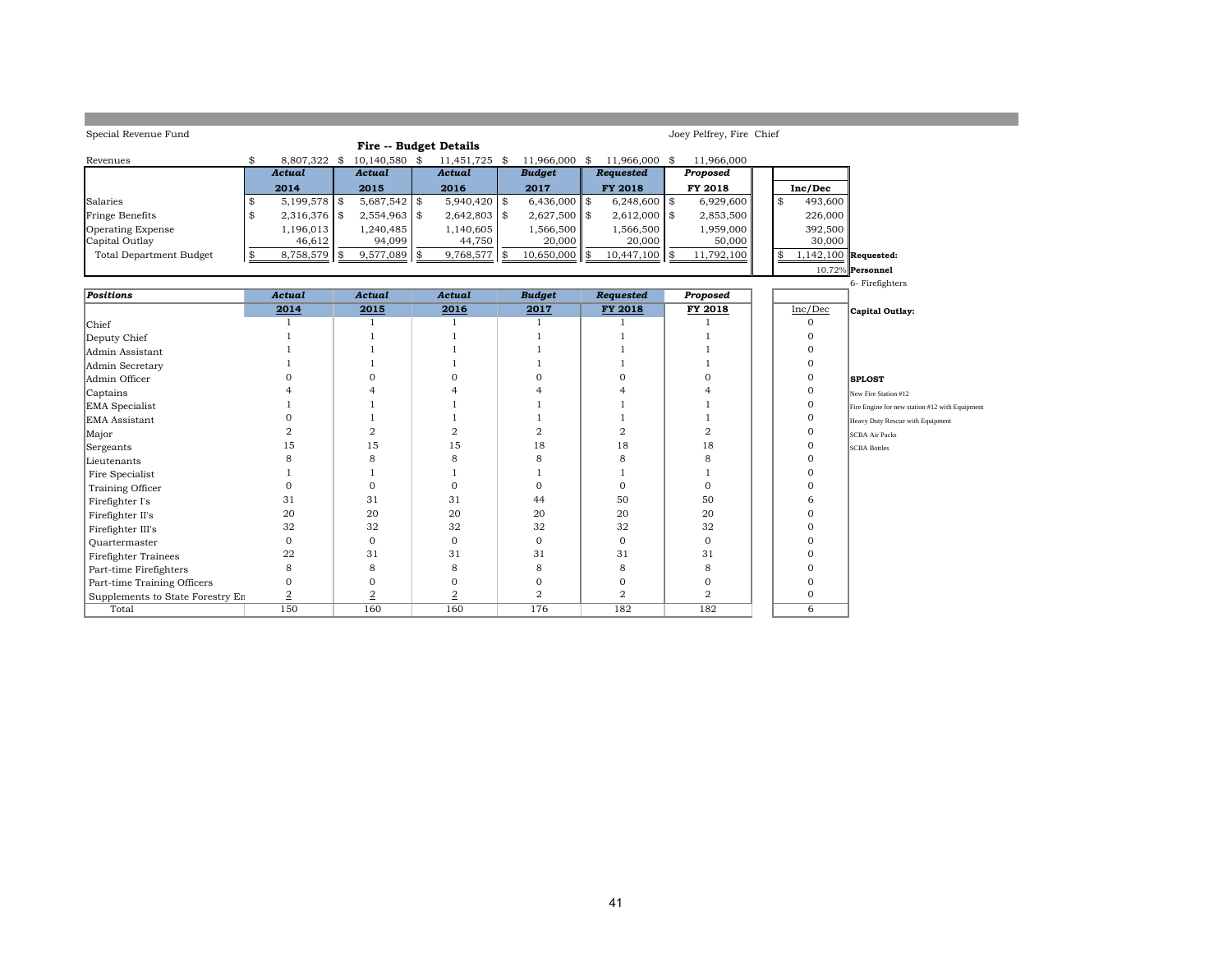| <b>New Personnel</b>         |                                                        |                |              |              |                         |  |  |  |  |  |  |  |
|------------------------------|--------------------------------------------------------|----------------|--------------|--------------|-------------------------|--|--|--|--|--|--|--|
| <b>Department</b>            | <b>Position</b>                                        | Qty            | Cost         | <b>Total</b> | <b>Dept Total</b>       |  |  |  |  |  |  |  |
| <b>BOC</b>                   | PT Receptionist                                        | 1              | \$<br>17,300 | \$<br>17,300 | \$<br>17,300            |  |  |  |  |  |  |  |
| Tax Assessor                 | Administrative Clerk                                   | 0.75           | \$48,800     | \$36,600     |                         |  |  |  |  |  |  |  |
|                              | Personal Property Appraiser                            | 0.75           | \$55,000     | \$41,250     | \$77,850                |  |  |  |  |  |  |  |
| Voter Registraton            | <b>Election Specialist</b>                             | 0.75           | \$44,900     | \$33,675     | \$33,675                |  |  |  |  |  |  |  |
| Gov't Bldgs                  | Electrical technician                                  | 0.75           | \$73,700     | \$55,275     |                         |  |  |  |  |  |  |  |
|                              | General maitenance tech                                | 0.5            | \$48,100     | \$24,050     |                         |  |  |  |  |  |  |  |
|                              | General maintenacde tech Sr.                           | 0.5            | \$54,700     | \$27,350     | \$106,675               |  |  |  |  |  |  |  |
| Human Resources              | Specialist                                             | 0.75           | \$55,400     | \$41,550     | \$41,550                |  |  |  |  |  |  |  |
| <b>Public Information</b>    | <b>Media Production</b>                                | 0.75           | \$55,400     | \$41,550     | \$41,550                |  |  |  |  |  |  |  |
| <b>Board of Equalization</b> | Appeal Administrator                                   | 1              | \$3,883      | \$3,883      | \$3,883                 |  |  |  |  |  |  |  |
| <b>Superior Court</b>        | Promotion - Deputy Court Admin                         | 0.75           | \$3,840      | \$2,880      |                         |  |  |  |  |  |  |  |
|                              | PT Admin                                               | 0.75           | \$13,500     | \$10,125     | \$13,005                |  |  |  |  |  |  |  |
| <b>District Attorney</b>     | Investigator                                           | 0.5            | \$60,100     | \$30,050     | \$30,050                |  |  |  |  |  |  |  |
| Juvenile Court               | Deputy Clerk                                           | 0.75           | \$48,000     | \$36,000     | \$36,000                |  |  |  |  |  |  |  |
| Sheriff                      | <b>CORP SRO</b>                                        | 0.5            | \$59,600     | \$29,800     |                         |  |  |  |  |  |  |  |
|                              | <b>DPTY SHER</b>                                       | 0.5            | \$58,000     | \$29,000     |                         |  |  |  |  |  |  |  |
|                              | <b>DPTY SHER</b>                                       | 0.5            | \$58,000     | \$29,000     |                         |  |  |  |  |  |  |  |
|                              | <b>INVESTIGAT</b>                                      | 0.5            | \$61,000     | \$30,500     |                         |  |  |  |  |  |  |  |
|                              | <b>INVESTIGAT</b>                                      | 0.5            | \$61,000     | \$30,500     |                         |  |  |  |  |  |  |  |
|                              | <b>INVESTIGAT</b>                                      | 0.5            | \$61,000     | \$30,500     |                         |  |  |  |  |  |  |  |
|                              | <b>INVESTIGAT</b>                                      | 0.5            | \$61,000     | \$30,500     |                         |  |  |  |  |  |  |  |
|                              | DPT SH CRT                                             | 0.5            | \$58,000     | \$29,000     |                         |  |  |  |  |  |  |  |
|                              | DPT SH CRT                                             | 0.5            | \$58,000     | \$29,000     | \$267,800               |  |  |  |  |  |  |  |
| <b>Animal Control</b>        | Road Officer                                           | 0.75           | \$49,200     | \$36,900     | \$36,900                |  |  |  |  |  |  |  |
| <b>DOT</b>                   | <b>Truck Driver</b>                                    | $1.5\,$        | \$<br>45,300 | \$67,950     |                         |  |  |  |  |  |  |  |
|                              | <b>Traffic Analyst</b>                                 | 0.75           | \$<br>48,100 | \$36,075     |                         |  |  |  |  |  |  |  |
|                              | Pre-Construction Eng                                   | 0.75           | \$<br>63,000 | \$47,250     | \$151,275               |  |  |  |  |  |  |  |
| <b>Fleet Maintenance</b>     | Mechanic                                               | 0.5            | \$<br>51,900 | \$<br>25,950 | \$<br>25,950            |  |  |  |  |  |  |  |
| Recycling                    | Make PT Coordinator a FT                               | 0.75           | \$29,300     | \$21,975     | \$21,975                |  |  |  |  |  |  |  |
| Recreation                   | Maint Crew Leader                                      | 1              | \$47,100     | \$47,100     | \$47,100                |  |  |  |  |  |  |  |
| Library                      | Reference Specialist                                   | $\overline{2}$ | \$25,650     | \$51,300     | \$51,300                |  |  |  |  |  |  |  |
|                              | Community Developme Deputy Building Official (Promo)   | 0.75           | \$3,000      | \$2,250      |                         |  |  |  |  |  |  |  |
|                              | Planner                                                | 0.75           | \$61,600     | \$46,200     |                         |  |  |  |  |  |  |  |
|                              | Development Inspector                                  | 0.5            | \$53,900     | \$26,950     | \$75,400                |  |  |  |  |  |  |  |
| Landfill                     | <b>General Fund Total</b><br><b>Equipment Operator</b> | 1              | \$48,100     | \$48,100     | \$1,079,238<br>\$48,100 |  |  |  |  |  |  |  |
| E-911                        | <b>Communication Officers</b>                          | 6              | \$52,100     | \$312,600    | \$312,600               |  |  |  |  |  |  |  |

# 42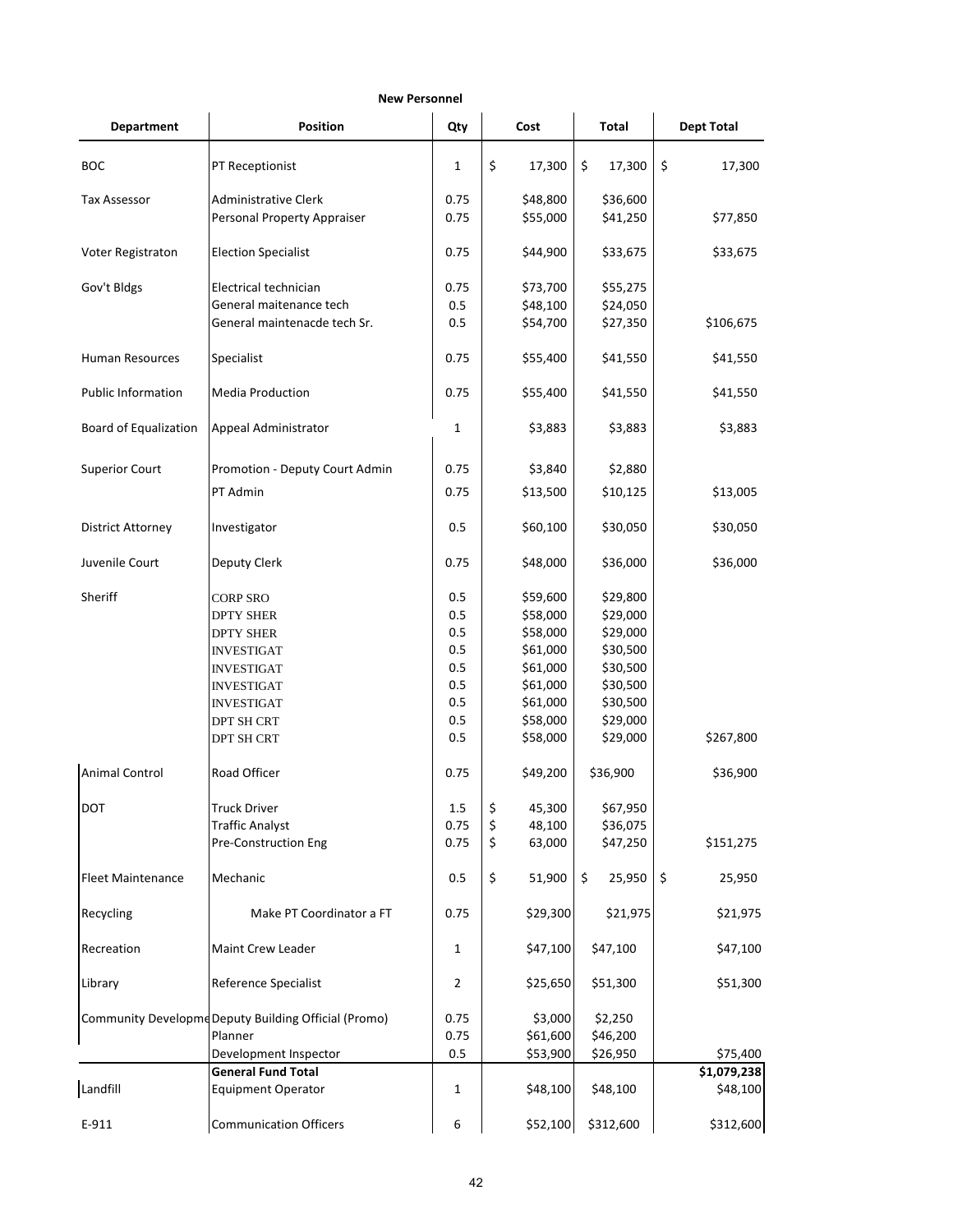| <b>Department</b>             | <b>Item Description</b>                                      | Qty                     | Price/Item   | Request      | <b>Dept Total</b>   | Fund             |
|-------------------------------|--------------------------------------------------------------|-------------------------|--------------|--------------|---------------------|------------------|
| <b>Tax Assessor</b>           | Copier                                                       | $\mathbf{1}$            | \$8,000      | \$8,000      |                     |                  |
|                               | $F-150$                                                      | $\mathbf{1}$            | \$20,000     | \$20,000     | \$28,000 General    |                  |
| <b>Public Information</b>     | Video Equipment                                              | $\mathbf{1}$            | \$95,000     | \$95,000     | \$95,000 General    |                  |
| Gov't Buildings               | Scissor Lift                                                 | $\mathbf{1}$            | \$16,306     | \$16,306     |                     |                  |
|                               | EZ Ramp 14' Trailer                                          | $\mathbf{1}$            | \$12,025     | \$12,025     |                     |                  |
|                               | Replacement Van                                              | $\mathbf{1}$            | \$28,500     | \$28,500     |                     | \$56,831 General |
| <b>Human Resources</b>        | <b>Employee Self Service</b>                                 | $\mathbf{1}$            | \$9,800      | \$9,800      |                     | \$9,800 General  |
| <b>Information Technology</b> | Firewall                                                     | $\overline{\mathbf{c}}$ | \$7,000.00   | \$14,000.00  |                     |                  |
|                               | <b>MUNIS TCM and CSS</b>                                     | 1                       | \$58,300.00  | \$58,300.00  |                     |                  |
|                               | <b>SMS</b> Subscription Licenses                             | $\overline{c}$          | \$900.00     | \$1,800.00   |                     |                  |
|                               | <b>Storage Cluster</b>                                       | $\overline{2}$          | \$15,000.00  | \$30,000.00  |                     |                  |
|                               | <b>Computer Replacement</b>                                  | 204                     | \$784.31     | \$159,999.24 |                     |                  |
|                               | Microsoft EA Agreement                                       | 1                       | \$148,000.00 | \$148,000.00 |                     |                  |
|                               | <b>Backup Storage</b>                                        |                         | \$10,000.00  | \$10,000.00  |                     |                  |
|                               | Wi-Fi Replacement at Watson Complex                          |                         | \$70,000.00  | \$70,000.00  |                     |                  |
|                               | Fiber Optic Equipment                                        |                         | \$11,500.00  | \$11,500.00  |                     |                  |
|                               | <b>GIS Orthos and Lidar</b>                                  |                         | \$165,000.00 | \$165,000.00 | \$668,599 General   |                  |
| <b>SHERIFF</b>                | Celbrite system For CAC (cell Phone down load)               | 1                       | \$12,935     | \$12,935     |                     |                  |
|                               | Tag Recognition System                                       | $\mathbf{1}$            | \$10,000     | \$10,000     |                     |                  |
|                               | Mobile Vision Upgrade and Server                             | $\mathbf{1}$            | \$15,900     | \$15,900     |                     |                  |
|                               | In Building BDA/ Repeater for EPHS                           | $\mathbf{1}$            | \$110,000    | \$110,000    |                     |                  |
|                               | <b>UHF Digital Radio Maintenance</b>                         | $\mathbf{1}$            | \$50,000     | \$50,000     | \$198,835 General   |                  |
| <b>DETENTION</b>              | <b>Replace Air Condition Units</b>                           | $6\overline{6}$         | \$7,190      | \$43,140     |                     | Jail Fund        |
|                               | Ford Explorers to replace the old crown vics w/ high mileage | 4                       | \$35,000     | \$140,000    |                     | Jail Fund        |
|                               | 10 Cell door Closers and 8 wedge lock systems                | 1                       | \$29,786     | \$29,786     | \$212,926 Jail Fund |                  |
| E-911                         | <b>Ford Explorer</b>                                         | $\mathbf{1}$            | \$28,500     | \$28,500     |                     | E-911            |
|                               | <b>Computer Aided Dispatch</b>                               | $\overline{1}$          | \$450,000    | \$450,000    |                     | <b>SPLOST</b>    |
|                               | <b>AVTEC Radio Positions</b>                                 | $\overline{2}$          | \$40,000     | \$80,000     |                     | E-911            |
|                               | SolaCom, Guardian Mobile Call Taking Positions               | 8                       | \$20,180     | \$161,437    | \$719,937 E-911     |                  |
|                               |                                                              |                         |              |              |                     |                  |

## **Capital Expenditures**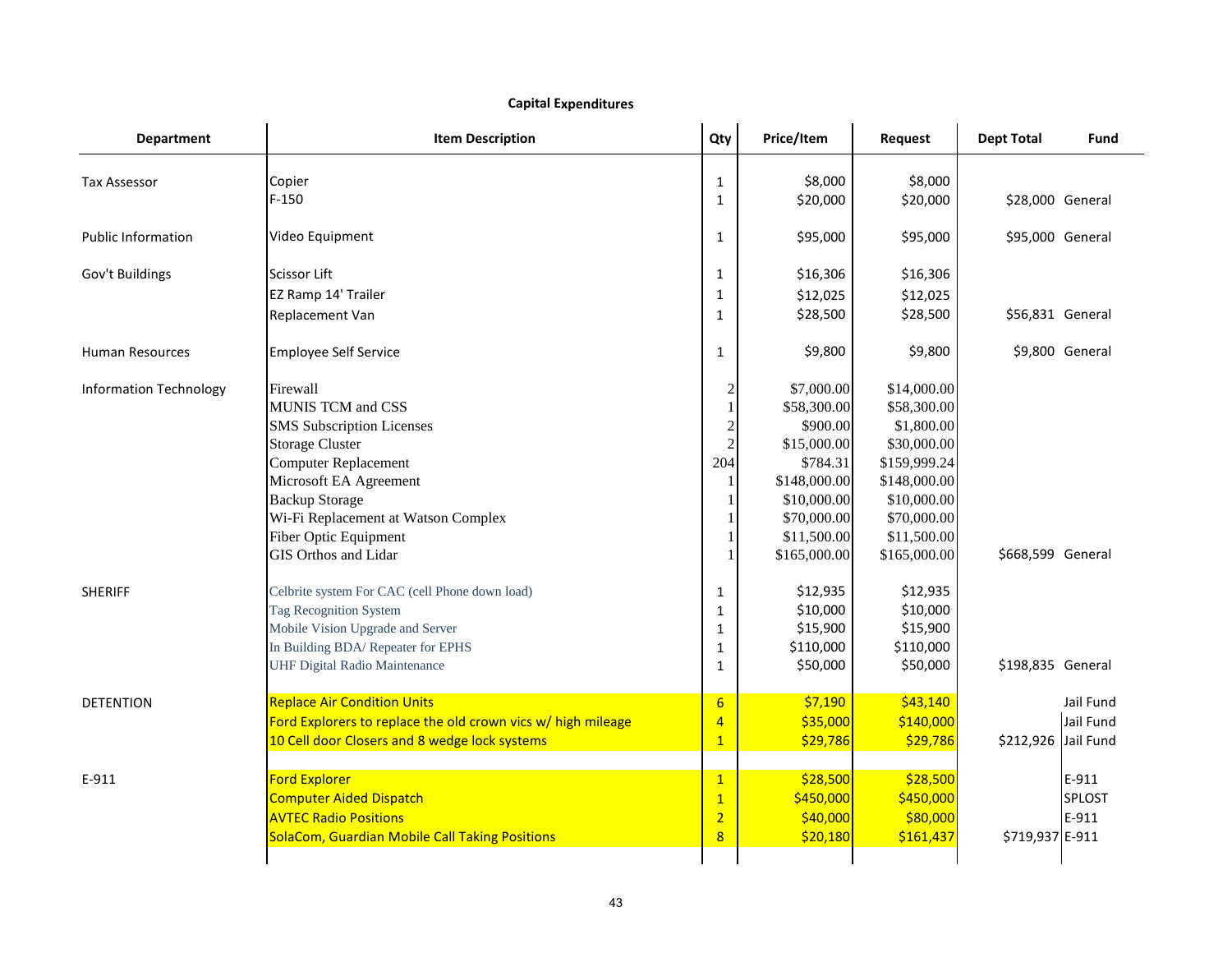| <b>Department</b>        | <b>Item Description</b>                                      | Qty             | Price/Item                        | Request   | <b>Dept Total</b> | Fund          |
|--------------------------|--------------------------------------------------------------|-----------------|-----------------------------------|-----------|-------------------|---------------|
|                          |                                                              |                 |                                   |           |                   |               |
| Marshal                  | <b>Ford Police Interceptor Utility</b>                       | 1               | $\boldsymbol{\zeta}$<br>26,760.00 | \$26,760  |                   | <b>SPLOST</b> |
|                          | <b>Interceptor Equipment</b>                                 | $\overline{1}$  | \$<br>5,550.93                    | \$5,551   |                   | <b>SPLOST</b> |
|                          | <b>Watchguard Camera</b>                                     | $\overline{1}$  | \$<br>5,057.00                    | \$5,057   |                   | SPLOST        |
|                          | <b>MDT</b> software                                          | $\overline{1}$  | $\ddot{\varsigma}$<br>2,350.00    | \$2,350   |                   | <b>SPLOST</b> |
|                          | <b>MDT</b> Computer                                          | $\overline{1}$  | $\ddot{\varsigma}$<br>3,525.00    | \$3,525   |                   | SPLOST        |
|                          | Gun Rack for inside Patrol Cars                              | 10 <sup>1</sup> | $\zeta$<br>64.00                  | \$640     | \$43,883          |               |
| <b>Animal Control</b>    | Replacement box for truck                                    | 1               | \$<br>13,500.00                   | \$13,500  |                   | General       |
|                          | Replacement Van                                              | $\overline{1}$  | $\frac{1}{2}$<br>50,050.00        | \$50,050  | \$63,550 SPLOST   |               |
|                          |                                                              |                 |                                   |           |                   |               |
| <b>DOT</b>               | Canon OCE large format printer - \$23,657                    | $\mathbf{1}$    | \$23,657                          | \$23,657  |                   | General       |
|                          | Digital Engineering Plans Scanner - \$18,000                 | $\mathbf{1}$    | \$18,000                          | \$18,000  |                   | General       |
|                          | 1/2 ton regular cab 2x4 SWB                                  | $\mathbf{1}$    | \$24,750                          | \$24,750  |                   | General       |
|                          | 1/2 ton regular cab 2x4 SWB                                  | $\mathbf{1}$    | \$24,750                          | \$24,750  |                   | General       |
|                          | 1/2 ton regular cab 4x4 SWB                                  | $\mathbf{1}$    | \$24,750                          | \$24,750  |                   | General       |
|                          | Crew Cab pick up with utility body LWB                       | $\mathbf{1}$    | \$40,000                          | \$40,000  |                   | General       |
|                          | Mini excavator                                               | $\mathbf{1}$    | \$53,000                          | \$53,000  |                   | General       |
|                          | 4000 gallon water truck                                      | $\mathbf{1}$    | \$145,000                         | \$145,000 |                   | General       |
|                          | <b>Street Sweeper</b>                                        | $\Omega$        | \$281,000                         | \$0       |                   | General       |
|                          | Flat Dump body                                               | $\mathbf{1}$    | \$16,000                          | \$16,000  |                   | General       |
|                          | <b>Backhoe Trailer</b>                                       | $\mathbf{1}$    | \$25,000                          | \$25,000  |                   | General       |
|                          | Changeable message sign                                      | $\mathbf{1}$    | \$16,000                          | \$16,000  |                   | General       |
|                          | <b>Hydro Seeder</b>                                          | $1\,$           | \$39,614                          | \$39,614  |                   | General       |
|                          | Tailgate Conveyor                                            | $\mathbf{1}$    | \$9,000                           | \$9,000   | \$459,521 General |               |
| <b>Fleet Maintenance</b> | Copier/Fax/Scan Machine - per Will Lyons                     | $\mathbf{1}$    | \$7,000                           | \$7,000   |                   | General       |
|                          | 15,000 lb 2post Truck Lift                                   | $1\,$           | \$14,000                          | \$14,000  |                   | General       |
|                          | <b>Tire Machine</b>                                          | $\mathbf{1}$    | \$8,000                           | \$8,000   |                   | General       |
|                          | Replace (7) garage/bay doors @ \$3500.00 ea per Mike Laird   | $\overline{7}$  | \$3,500                           | \$24,500  |                   | General       |
|                          | Ford F-450 4x4 w/Mechanic Body                               | $\mathbf{1}$    | \$44,000                          | \$44,000  |                   | General       |
|                          | Fill in pit w/concrete & move lift from Fire Maint. to Fleet | $\mathbf{1}$    | \$5,500                           | \$5,500   | \$103,000 General |               |
| Recycling                |                                                              |                 |                                   |           |                   |               |
|                          | Max Pac Baler                                                | $\mathbf{1}$    | \$18,000                          | \$18,000  | \$18,000 General  |               |
| Extension                | <b>Renovation of Restrooms</b>                               | $\mathbf{1}$    | \$18,200                          | \$18,200  |                   | General       |
|                          | Replace E350 Van                                             | $\mathbf 1$     | \$15,000                          | \$15,000  | \$33,200 General  |               |
|                          |                                                              |                 |                                   |           |                   |               |